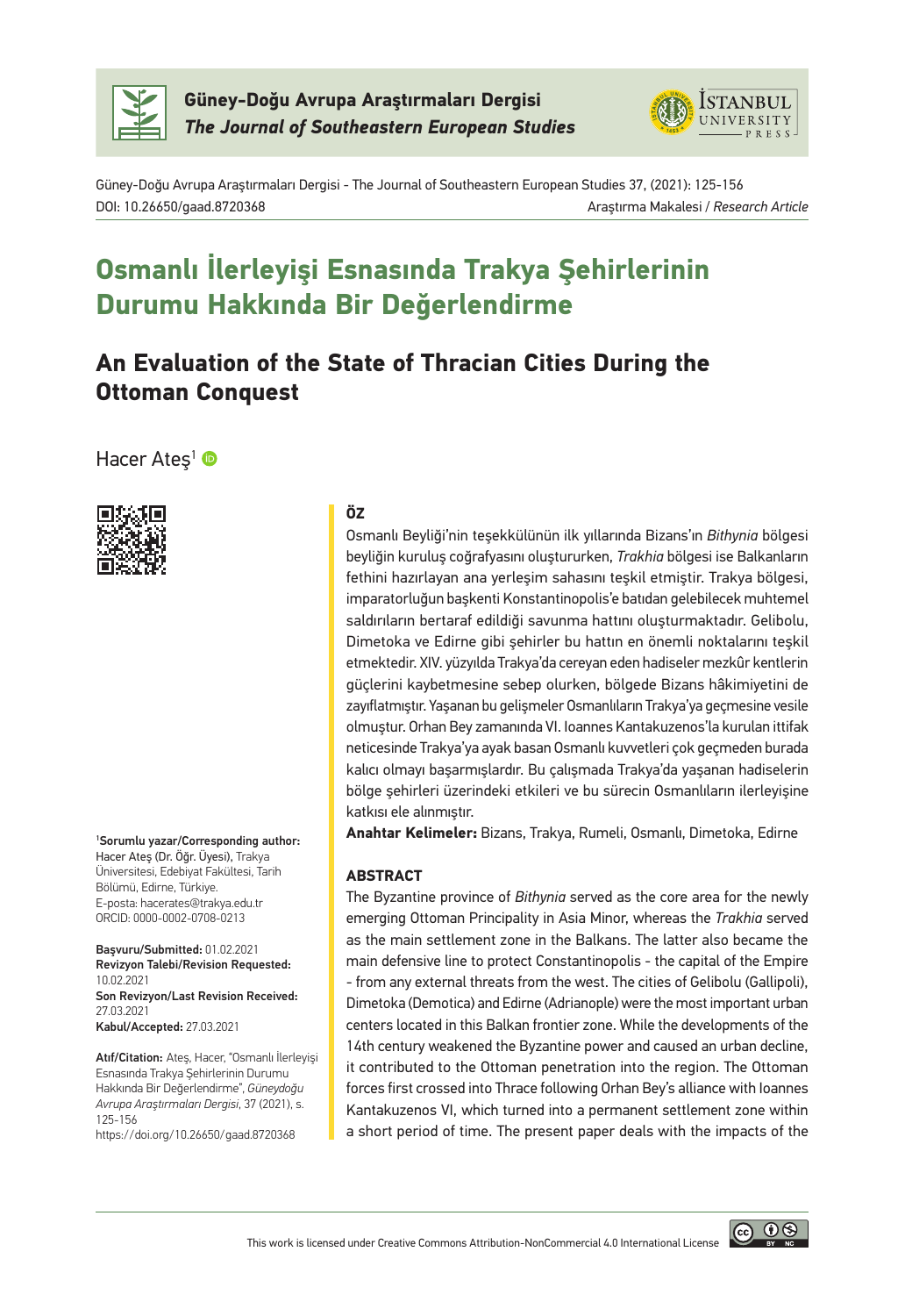historical events in Thrace on the history of the afore-mentioned urban centers as well as on the process of Ottoman penetration into the region.

**Keywords:** Byzantine, Thrace, Rumelia, Ottoman, Demotica, Adrianople

## **EXTENDED ABSTRACT**

Ottoman Turks named Thrace as Rumelia. This name was also used in the Balkans. Thrace region was the intersection of the roads connecting Asia, Europe and Anatolia. It is a very strategic region for this. For this reason, it was frequently invaded by those who wanted to take it over. XIII. At the beginning of the century, the crusaders invaded the region and captured Constantinople, the capital of the Byzantine Empire. The emperor, who was expelled from the capital, re-established a state in Nikaia. However, years later, he saved Konstantinolios and settled in the capital again. Byzantine Empire IV. It lost its former power after the crusade. XIV. Since the beginning of the century, it has been attacked from all sides. Turks captured in Anatolia. Serbs and Bulgarians continued to threaten the Byzantines on European soil. Emerging as a small state in the territory of Byzantium, the Ottomans captured the Bithynia region in a short time. After that, they wanted to cross to the European side and capture other Byzantine lands. The bad conditions of the Byzantine Empire made it easier for the Ottomans. XIV. The isyna and civil wars that started towards the second half of the century put the country even more difficult. Thrace region was affected the most in this process. The safety of Konstantinolopis was endangered. The search for allies in the struggle between the rival powers against each other has led to events that will cause Thrace to be lost. Ottomans with Thrace XIV. met in the middle of the century. The Thrace region is very important for the security of Constantinople, the capital of the empire. There were cities with strong walls such as Gallipoli, Dimetoka and Edirne. Most of the Byzantine cities were characteristic Medieval cities that stood out with their military features, known as the castrum surrounded by walls. They had strong ramparts protecting these cities. For this reason, it was difficult to get them. The Ottomans applied the classical policy of siege to get them. They began to suppress the mighty walls. The Ottomans passed to Thrace for the first time as an ally of the joint Emperor Kontakouzenous. Relations started during the time of Ottoman Sultan Orhan. Ottoman soldiers went to Thrace shortly after. This situation gave them the opportunity to get to know the region. Later they started to act independently. The weak Byzantine administration was not in a position to resist this. The situation of the Byzantine people worsened day by day. The people of the cities could not get out of the castles out of fear. The farms of the peasants were plundered. Farmland was damaged in wars. The Beret Thracian lands are now barren like a desert. The peasants left their places. they settled in safer cities. Farms thus remained empty. Sending wheat to Constantinople ended. Food prices increased in the capital. Byzantine administration tried to overcome this crisis with foodstuffs brought by Genoese sailors. However, this was a very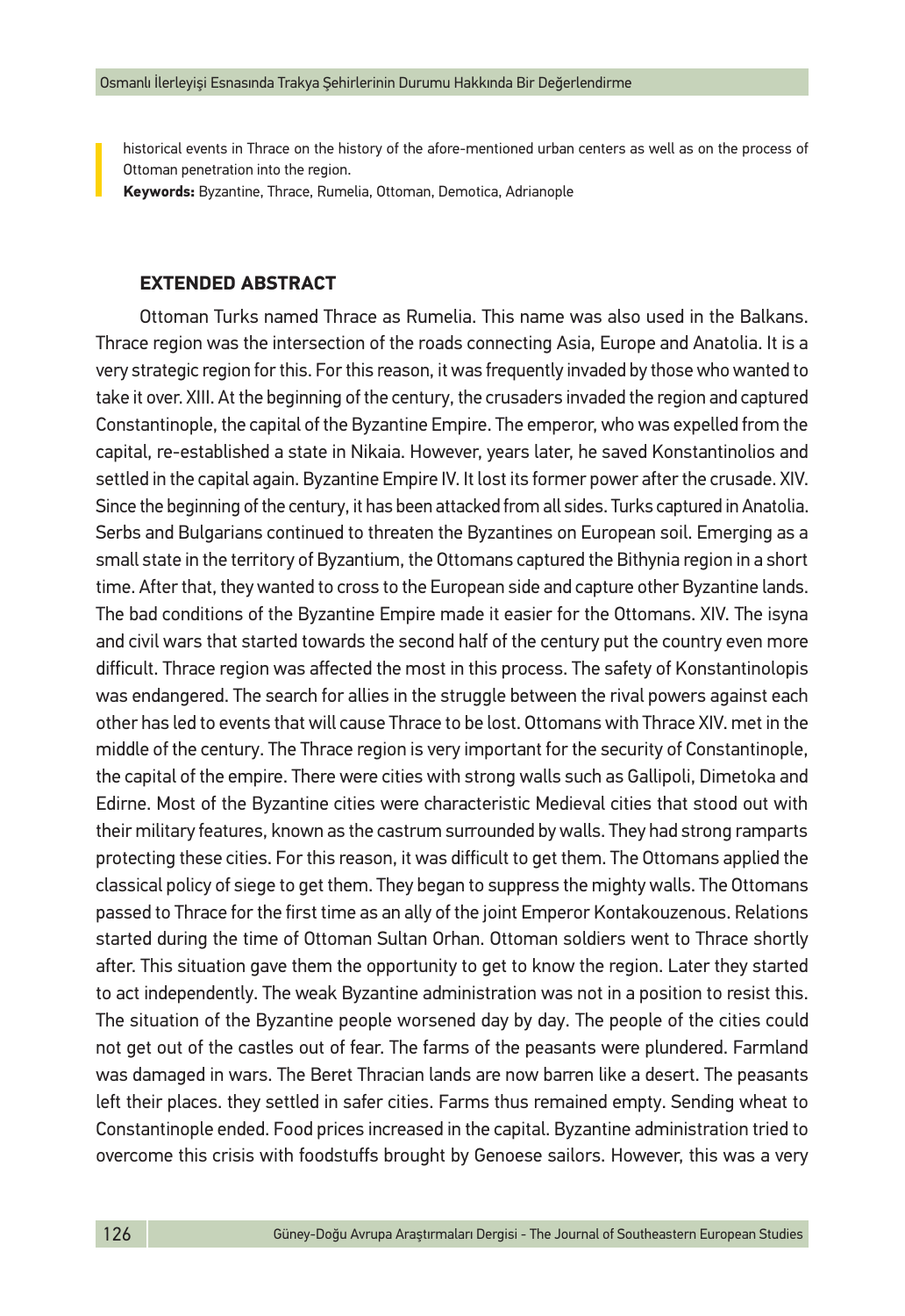expensive solution. Byzantium could not cope with these difficulties very much. The people in Thrace waiting for help from the emperor were disappointed. These bad conditions they had created an opportunity for the Ottomans. This situation enabled them to progress in a short time. Ottoman conquests accelerated. Thracian cities surrendered to the Ottomans one by one. In a period of ten years, the Thracian lands were now under the control of the Ottomans. This situation caused a crisis in the Byzantine rule. The co-emperor abdicated. Constantinople was threatened enough. This place became the new target of the Ottomans. The Ottomans settled the Turks they brought from Anatolia to the Thrace region they conquered. Thus, new Turkish villages, cities and neighborhoods were established. They created new residential areas. Most of the Byzantine farmers had abandoned their lands. Turks started farming in places left empty of them. When Thrace came under Ottoman rule, the chaos in the region ended. Wars ended, the region became safe. This atmosphere of trust has relaxed the public and their fears have ended. Some of the farmers who left their places returned to their villages and started farming. With the new farms established by the Turks, agricultural lands became fertile again. The Ottomans made arrangements not only in villages but also in cities. In some cities, they repaired the destroyed castle walls. They built new ports. Cities that were destroyed during the Byzantine period were revived. Cities have started to get crowded now that they are safe. Many immigrants continued to come from Anatolia. Thracian cities have become safe, rich and crowded cities. It moved from its Ottoman capital Bursa to Edirne. Edirne also became a military base. The Ottomans, who settled in Tarkya, started to organize their expeditions first to the Balkans and then to the interior of Europe.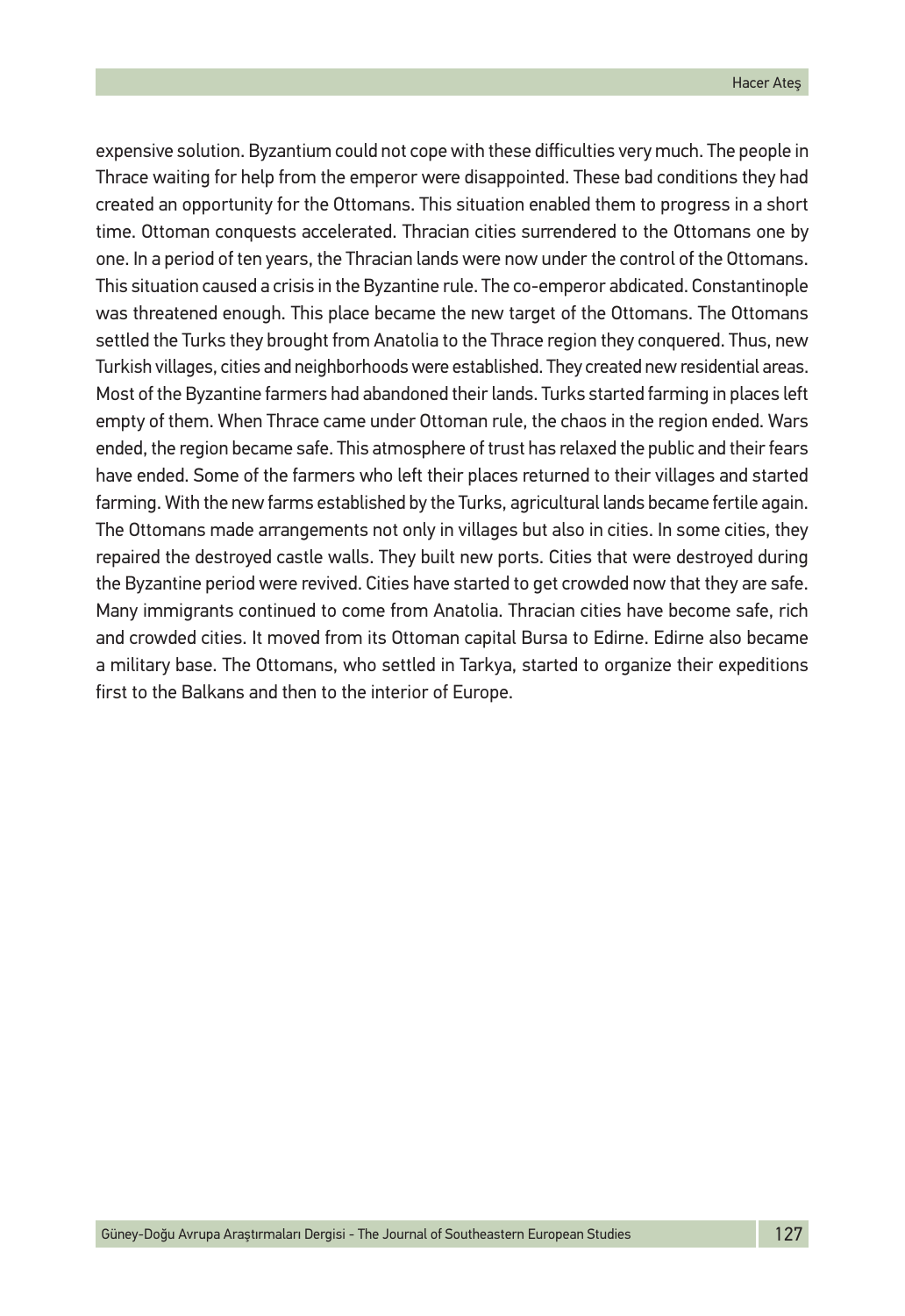## **Giriş**

Batılı seyyahlar, XIII. yüzyılda Türklerin idâresindeki Anadolu'yu *Turquemenie* (Turquie) ve Bizans İmparatorluğu'na tâbi yerleri Romanie (Romania) ismiyle zikretmekteydiler. Nihayet bu tâbir, daha ziyade Ortodoks Yunan mezhebinin hâkim bulunduğu Balkan Yarımadası'nı ifade etmeye başladı. Osmanlı Türkleri, Balkanlar için Rum-ili adını Romania'dan aldılar ve Anadolu'ya karşı denizin ötesinde Bizanslılardan fethettikleri bölgeler için kullandılar.' Modern kaynaklarda, Trakya bölgesinin Rumeli olarak adlandırılması ise bazı yazarlar tarafından eleştirilmiştir. Türklerin Rumeli ismini, imparatorluğun Avrupa yakasında bulunan bütün topraklarına verdikleri veya çok özel olarak da Arnavutluk ve Makedonya'nın bir parçasını içine alan idârî kesimlerden birine bu adı verdiklerinden bahsedilmektedir.2 Ancak bu toprakların bazı Bizans kroniklerinde Trakya olarak zikredildiği, hatta yer yer Makedonya olarak adlandırıldığı dikkat çekmektedir. Kronik yazarları Trakya ve Makedonya coğrafî sınırları mefhumunu farklı ifade ettiklerinden bilhassa Trakya'nın Makedonya olarak kaydedildiği daha sık görülmektedir.3 İmparator I. Iustinianos (527-565) zamanında Trakya bölgesinin biraz daha geniş bir alanı târif etmek için kullanılması yanında Trakya, Mora ve Gelibolu (Khersonesos) Yarımadası'nı da içine alarak Iyonya Körfezi boyunca Bizans'ın sahillerini kapsadığı görülmektedir.4 Fakat Bizans idârî teşkilât şeması incelendiğinde Trakya ve Makedonya bölgelerinin ayrı ayrı coğrafyalar olduğu görülecektir.5

Bölgenin coğrafî sınırları dönemlere göre değişiklik arz etse de Asya ile Avrupa'nın kesişerek boğazlar vasıtasıyla Anadolu'ya uzandığı bir güzergâh üzerinde yer alması burayı bir çekim alanı hâline getirmiştir. Bu sebeple stratejik önemi hâiz bölge sık sık farklı milletlerin istilâsına mâruz kalmıştır. Bahsedeceğimiz dönemle bağlantılı olarak ele alacak olursak mezkûr coğrafya bilhassa XIII. yüzyılın başında Lâtin istilâsıyla birlikte neredeyse Bizans İmparatorluğu'nun sonunu getirecek olaylara sahne olmuştur. 1204 yılındaki IV. Haçlı Seferi neticesinde Avrupa'daki topraklarının büyük bir kısmını Lâtinlere bırakmak zorunda kalan Bizans idâresi, başkent Konstantinopolis'i dahi kaybederek Anadolu'daki mevcut topraklarında yeniden hayat bulmaya çalışmıştır.<sup>6</sup> Konstantinopolis'in elden çıkması Bizans idâresinde

<sup>1</sup> Halil İnalcık, "Rumeli", *DİA*, C. XXXV, İstanbul 2008, s. 232.

<sup>2</sup> Tuncer Baykara, Türkiye üzerine çalışan bazı araştırmacıların yer isimlerini hatalı kullandıklarından bahsederek Rumeli isminin de yanlış bir kullanıma mâruz kaldığına değinmiştir. *"…Türkiye'nin Avrupa'da bulunan kısmını dört yönetim bölgesine ayırmadan edemez ve bu arada Trakya bölgesine Rumeli adını verir; halbuki Türkler Rumeli diye, imparatorluğun Avrupa yakasında bulunan bütün topraklarına derler veya çok özel olarak da Arnavutluk ve Makedonya'nın bir parçasını içine alan idârî kesimlerden birine bu adı verirler…*", Tuncer Baykara, *Anadolu'nun Tarihi Coğrafyasına Giriş I-Anadolu'nun İdari Taksimatı*, Ankara 1988, s. 154.

<sup>3</sup> Şahin Kılıç, *Bizans Kısa Kronikleri*, İstanbul 2013, s. 74.

<sup>4</sup> Procopius, *Bizans'ın Gizli Tarihi*, çev. Orhan Duru, İstanbul 2001, s. 115.

<sup>5</sup> Tuncer Baykara, *a.g.e.*, s. 15-17.

<sup>6</sup> 1204 Nisan'ında Lâtinler tarafından zapt edilen Konstantinopolis'ten ayrılmak zorunda kalan Thedoros Laskaris 1208'de Nikaia'da (İznik) tacını giyerek imparatorluğunu ilân etti. Bizans kilisesi ve devleti İznik'te yeniden doğdu. Bkz. Georg Ostrogosky, *Bizans Devleti Tarihi*, çev. Fikret Işıltan, Ankara 2011, s. 388; Donald M. Nicol, *Bizans'ın Son Yüzyılları 1261-145*, çev. Bilge Umar, İstanbul 2016, s. 14; İsmail Koçuk, *İznik Bizans Devleti Tarihi Kuruluş Devri (1204-1214)*, İstanbul Üniversitesi Sosyal Bilimler Enstitüsü Basılmamış Yüksek Lisans Tezi, İstanbul 2017.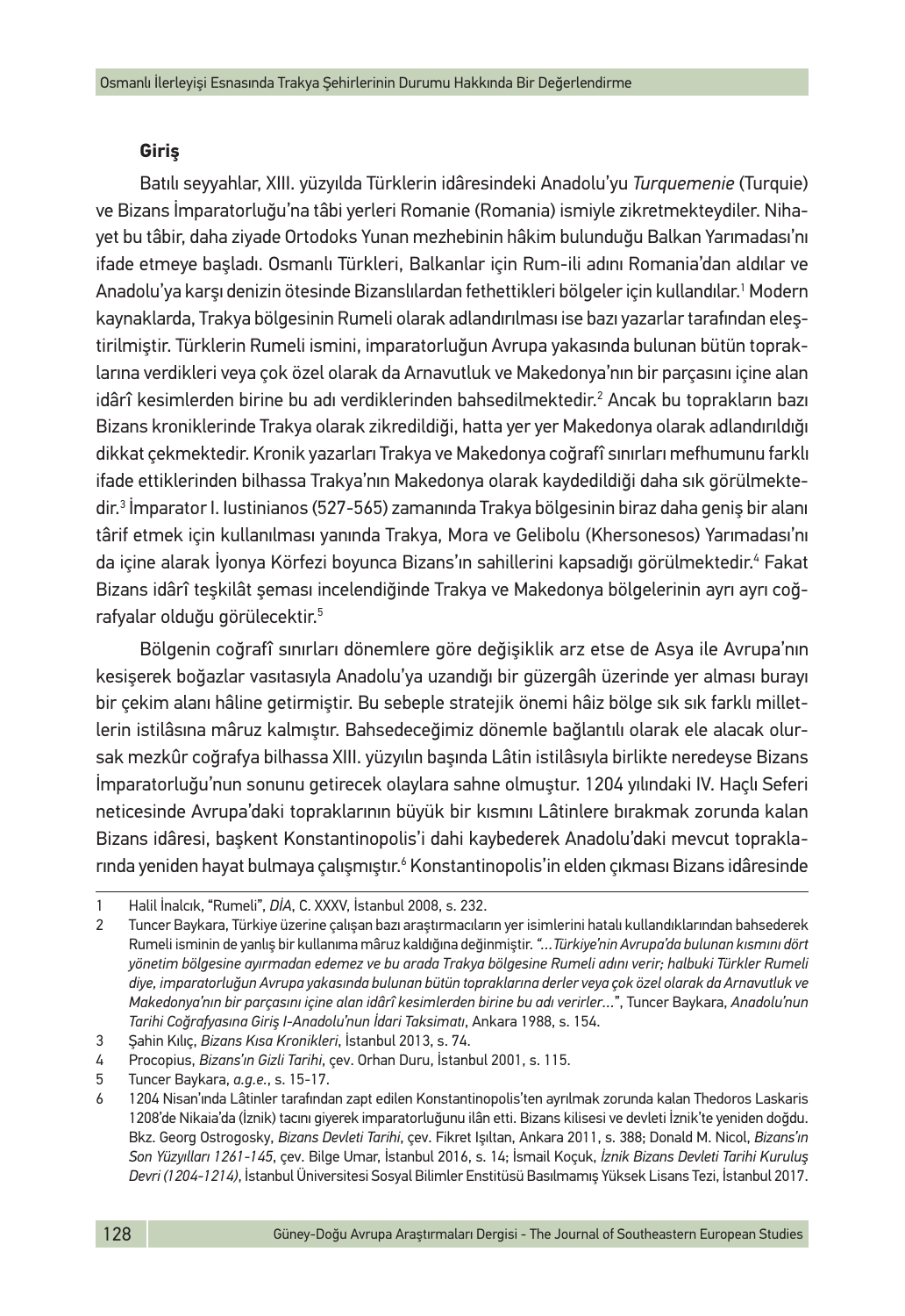büyük bir travmaya sebebiyet vermiştir. Zîra yüzyılın ikinci yarısında başkent geri alınsa bile bundan sonra batıdan gelebilecek her türlü tehdit başkentin elden çıkma korkusuyla birleşmiştir. Bu nedenle ülkenin genel güvenlik politikasının âdeta Konstantinoplis'in korunması esasına bağlı olarak geliştiği ve alınan tüm tedbirlerin bu yönde olduğu anlaşılmaktadır. Doğu tarafında başkentin güvenliğini Sakarya savunma hattı boyunca sıralanmış bölgenin önemli kale-şehirleri sağlamaktaydı. Güneyde ise Hellespont (Çanakkale) Boğazı'nın Anadolu'dan gelebilecek saldırılara karşı doğal bir savunma hattı oluşturacağı düşünülmekteydi. En çok endişe duyulan ve en büyük tehlikenin gelebileceği yer olarak tasavvur edilen batı yönünde ise Meriç Nehri boyunca bir hat oluşturulup Konstantinopolis'in güvenliğinin sağlanabilmesi tasarlanmaktaydı. Ancak yaşanan gelişmeler karşısında Bizans'ın savunma projeleri bu beklentileri karşılamak şöyle dursun alınan tedbirler, başkentin korunmasını sağlayamadığı gibi XIV. yüzyılın sonlarında büyük toprak kayıpları ile neticelenmiştir.

Bizans idârecileri XIV. yüzyılın başlarından itibâren imparatorluğun doğu sınırındaki Türkmen akınlarının kendileri için pek yakında büyük bir tehlike olabileceğini düşünmüyorlardı.7 Ancak Selçuklu-Bizans sınırında uzun yıllardır etkin bir görevi üstlenen müstahkem sınır şehirleri şiddetini daha da arttıran bu akınlar karşısında birer birer Türklere teslim oluyorlardı. Bizans İmparatorluğu bu bölgede Bursa, İznik, İzmit gibi önemli kentlerini çok geçemeden yanı başında günden güne güçlenen Osmanlılara bırakmak zorunda kalmıştı.<sup>8</sup> Nihayetinde Osmanlılar boğazın Anadolu yakasına kadar ilerlemişler ve artık Bizans'ın başkenti Konstantinopolis'i doğudan tehdit eder hâle gelmişlerdi.

Büyük endişe yaratan bu hareketlilik Marmara'nın güney-batı sahillerinde de belirmeye başlamıştı. Başkentin savunmasında diğer doğal bir koruma hattı olan Çanakkale Boğazı da tehlike altında idi.? Nitekim gerek askerî gerekse iktisâdî noktadan ehemmiyeti sebebiyle Şark İmparatorluğu'nun müdâfaası hususunda Çanakkale Boğazı'ndan daha mühim bir nokta bulunmamaktaydı.10 Ancak Çanakkale bölgesi Türkmen Beyliklerinin tehdidi altında idi. Osmanlıların Bitinya taraflarında ilerlediği sıralarda Batı Anadolu'da kurulan beylikler de arazilerini Bizans aleyhine genişleterek üzerlerine sevk edilen Bizans ordularını yenmekteydiler. XIV. yüzyılın başında Anadolu'daki Türk beylikleri Bizans'ın sahil kentleri Manisa, Alaşehir, Sard gibi hâlâ

<sup>7</sup> Batı'ya ve içte yaşanan meselelere odaklanan Bizans idârecileri ilk başlarda Türkmenlerin, bulunduğu bölge ile yetinebileceklerini düşünmekteydiler. Bkz. Ali Sevim-Yaşar Yücel, *Türkiye Tarihi - Fetih, Selçuklu ve Beylikler Dönemi*, Ankara 1989, s. 238.

<sup>8</sup> Yaklaşık 10 yıldan fazla bir süre herhangi bir yardım alamayan Bursa halkını perişanlığa ve açlığa mahkûm eden abluka yüzünden şehir Osmanlılara teslim edilmiştir, Halil İnalcık, "Bursa", *DİA*, C. VI, İstanbul 1998, s. 446-449. Bursa'nın fethi hususunda ayrıca bkz. Âşıkpaşazâde, *Tevârih-i Âl-i Osman*, haz. N. Atsız, *Osmanlı Tarihleri*-*I*, İstanbul 1949, s. 110-111. Daha önce ablukaya alınmış olan İznik ise 1331'de Orhan Bey zamanında ele geçirilmiştir (h. 731), bkz. *Âşıkpaşazâde*, s. 118-119. Ayrıca bkz. Mehmed Neşrı̂, *Kı̇tâb-ı Cı̇han-Nümâ (Neşrı̂ Tarı̇hı̇)*, yay. haz. Faik Reşit Unat-Dr. Mehmed A. Köymen, I. Cilt, Ankara 1949, s. 157-159. İzmit ise 1333 yılında kuşatma altına alınmış, 1337'de Osmanlılara teslim olmuştur. Halil İnalcık, "Osmanlı Sultanı Orhan (1324-1362) Avrupa'da Yerleşme", *Belleten*, LXXIII, sayı: 266, s. 81. Bu hususta ayrıca bkz. *Âşıkpaşazâde*, s. 116-117.

<sup>9</sup> Nicol, *a.g.e.*, s. 270.

<sup>10</sup> Fevzi Kurtoğlu, *Gelibolu ve Yöresi Tarihi*, İstanbul 1938, s. 27.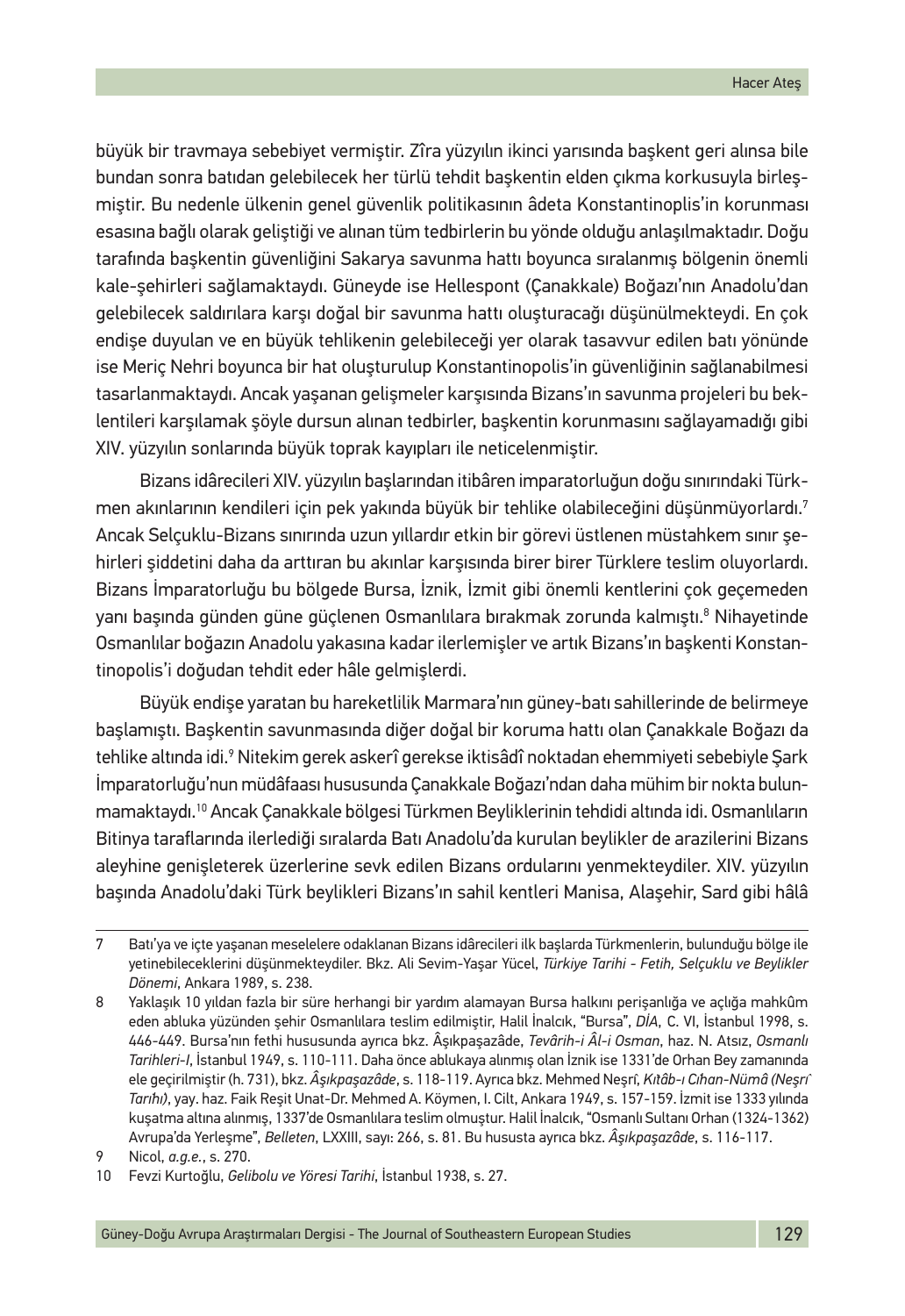Bizans nüfuzu altında bulunan yerleri şiddetle muhasara ediyorlardı. Türk korsanlar da Marmara Denizi'ne girmiş ve başkentin önündeki adaları ele geçirmişlerdi.11 Bizans yönetimi bu durumun üstesinden gelebilmek için Alanlar ve Katalanlarla ittifak kurma yoluna gitmişti.12 Katalan lideri Roger de Flor'un gönderdiği elçilerle görüşmeler devam ederken bir yandan da Alanlar Batı Anadolu'ya geçirilmişti.13 Katalan birlikleri Batı Anadolu'da Türkler tarafından kuşatılan bazı şehirleri kurtarmayı başardılarsa da kontrolden çıkarak kentleri yağma ve tahribe başlayınca Bizans idâresi gelişmeleri kontrol edebilmek üzere bahsi geçen birlikleri Trakya'ya geçirmek gibi bir çözüme başvurmuştur. Nitekim bu süreç Katalanlar tarafından Trakya'nın yağmalanması ile neticelenecektir. Katalanların Batı Anadolu'da beklentileri karşılayamaması neticesinde Bizans idâresinin en çok güvendiği ikinci savunma hattı da çatırdamaya başlamıştır.

XIII. yüzyılın sonlarından itibâren Avrupa topraklarındaki durum ise Anadolu'dan farksız değildir. Sırp Krallığı, Stefan Milutin devrinden itibâren Makedonya toprakları için imparatorluğun batı sınırlarını sürekli baskı altında tutmakta ve 1282'den itibâren Üsküp'ü ele geçirdikten sonra Kuzey Makedonya'ya sızmaya devam etmekteydiler.<sup>14</sup> Kuzey sınırını ise Bulgar Krallığı tehdit etmekteydi ve hududu geçip Hadrianopolis (Edirne) kentine saldırmışlardı.15 Kuzey yönünde Bulgarların saldırıları, batıdan Sırpların istilâları, Arnavutluk bölgesinde ise devam eden isyanlar, iktidar mücadeleleri ve iç savaşlar imparatorluğa oldukça güç kaybettirmişti. II. Andronikos (1282-1328) ve halefleri devrinde ülkede iç karışıklıklar ve isyanlar âdeta birbirini kovalamıştır. Venedik ve Cenevizliler ise Ege adalarından birçoğunun denetimini ele geçirmişlerdir.16 Nikeforos Gregoras, XIV. yüzyılda genel durumu değerlendirirken "*Lâtinler ve Frenkler Bizans'ın bütün gelirlerine el koydular, limanlarında vergileri topladılar ve aynı zamanda hazineyi talan ettiler!*"'<sup>7</sup> sözleriyle Bizans'ın iktisâdî vaziyetinin ne derece kötü durumda olduğunu ifade etmektedir.

<sup>11</sup> Şerif Baştav, *Bizans İmparatorluğu Tarihi Son Devir (1261-1461) Osmanlı Türk-Bizans Münasebetleri*, Ankara 1989, s. 21.

<sup>12</sup> Bizans'ın bu doğrultuda politikaları için bkz. Zerrin Günal Öden, "Bizans İmparatorluğu'nun Türkler'e Karşı Alan ve Katalanlar ile İttifakı", *İstanbul Üniversitesi Edebiyat Fakültesi Tarih Dergisi*, S. 35, İstanbul 1994, s. 125-129.

<sup>13</sup> II. Andronikos'un girişimleri sonucu imparatorluğun Batı Anadolu'daki topraklarını Türklere karşı korumak üzere Bizans hizmetine giren Alanlar daha ilk çatışmada Türkler karşısında hezimete uğrayınca bölgeden ayrılmak zorunda kalmışlardır. Bunun üzerine imparatorluk için diğer bir alternatif olan Katalanlarla ittifak zorunlu hâle gelmiştir. Katalanlarla uzlaşma yolları aranırken nihayet Katalanların yüksek ücretle Bizans'ın hizmetine girmesi teklifi kabul edildi. Katalanların yardım karşılığında talep ettikleri ücretler her ne kadar Bizans'ın bütçesini zorlasa da imparatorluğun kabul etmekten başka çaresi kalmamıştır. Roger de Flor'un emrindeki soylular ve pek çok şövalyenin de aralarında bulunduğu 1.500 süvari, 4.000 hafif silâhlı piyade (Almugaver) ve ayrıca 1.000 piyade ile birlikte aileleri de Bizans'ın hizmetine girmişlerdir. Bkz. Yusuf Ayönü, *Katalanların Anadolu ve Trakya'daki Faaliyetleri (1302-1311)*, Ege Üniversitesi Yayınları No:158, İzmir 2009, s. 29-32.

<sup>14</sup> Nicol, *a.g.e.*, s. 150. 1282'den sonra Üsküp devletin merkezi olmuştur. Böylece Üsküp'te 110 yıl devam edecek Sırp hâkimiyeti başlamıştır. Sırp Çarı Stefan Duşan 16 Nisan 1346'da imparator unvanını alarak Üsküp'te taç giydiği bilinmektedir. Bkz. Mehmet İnbaşı, "Üsküp", *DİA*, C. XLII, İstanbul 2012, s. 377.

<sup>15</sup> Nicol, *a.g.e*., s.164.

<sup>16</sup> Nicol, *a.g.e*., s. 229.

<sup>17</sup> Yannis Kordatos, *Bizans'ın Son Günleri*, çev. Muzaffer Baca, İstanbul 2006, s. 15.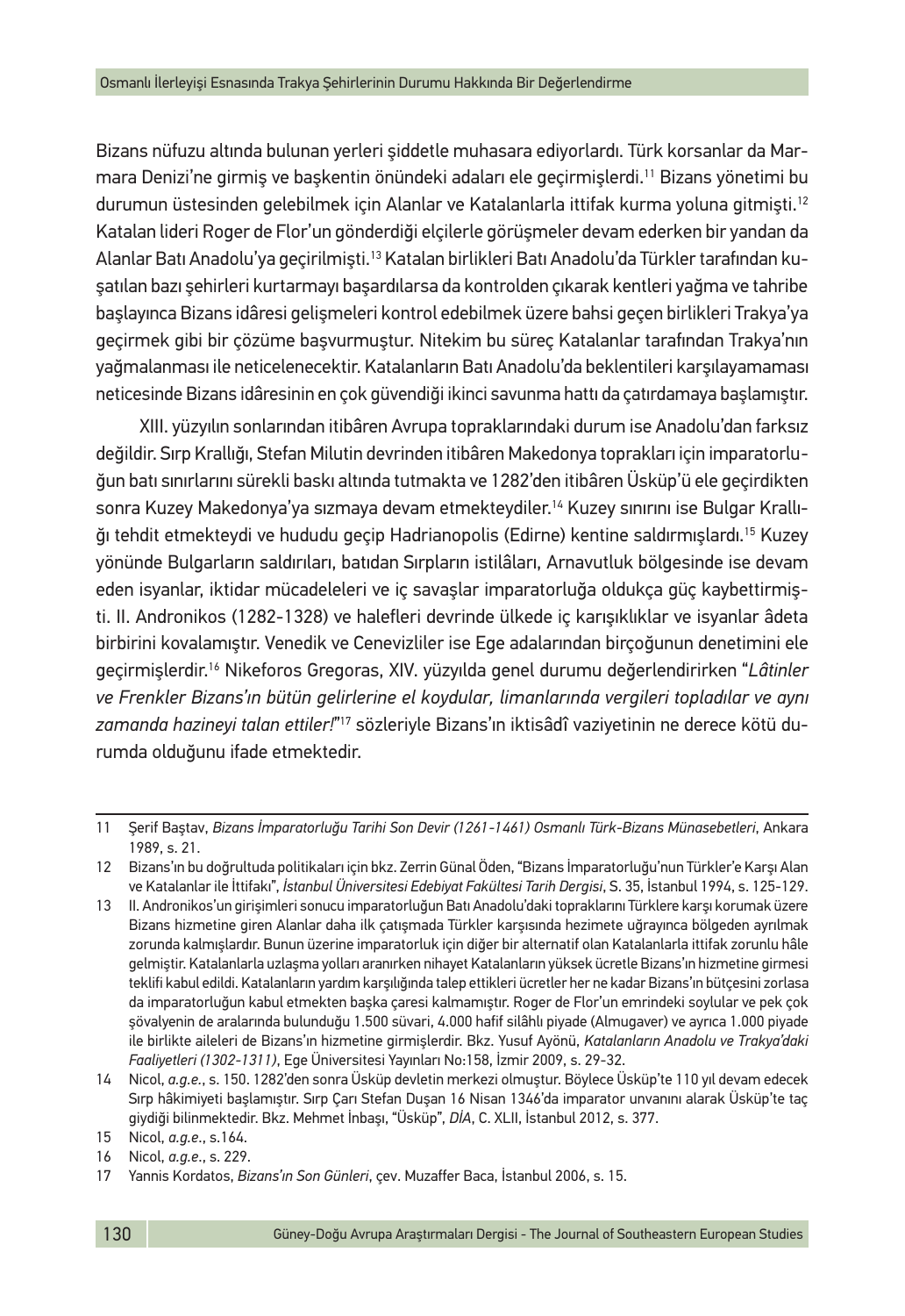İktisâdî, askerî ve siyasî anlamda büyük bir girdabın içinde olan Bizans İmparatorluğu genel olarak bakıldığında XIV. yüzyılın ortalarında Anadolu'da topraklarını Türklere terk etmiş, Tesalya ile Epeiros'u Sırplar işgal etmiş, günden güne küçülen ülkenin çekirdek bölgesini ise Konstantinopolis ile Trakya teşkîl eder hâle gelmiştir. İşte bu bölgede ise hayatî öneme sahip Dimetoka (Didymoteikhon) ile Edirne kentleri bulunmaktadır.18 Bizans idâresi bundan sonra daralmış sınırlarını ve Avrupa'daki topraklarını muhafaza etmek için tüm dikkatini Trakya bölgesine vermiştir. Bu çalışmada Trakya bölgesinde ehemmiyet kesbeden şehirlerin nitelikleri, askerî ve siyasî misyonları ele alınarak XIV. yüzyılda yaşanan hadiselerin kentler üzerinde yarattığı etkiler ve bu gelişmelerin Osmanlıların bölgede ilerleyişine katkıları ele alınacaktır. Osmanlıların Trakya bölgesine geçişleri birçok çalışmada ele alınmakla birlikte ekseriyetle Gelibolu'dan geçiş ve akabinde devam eden hadiselere yer verilmiştir. Ancak bölgenin genel vaziyetine, Osmanlı fütuhatını kolaylaştıran ve süreci hızlandıran olayların alt yapısına çok fazla değinilmemiştir. Çalışmanın bu hususta katkı sağlayacağı düşülmektedir.

## **1.1. XIV. Yüzyılın İlk Yarısında Trakya Şehirleri**

Bizans şehirlerinin geneli; etrafı surlarla çevrili, kale-şehir (*castrum/ordugâh*) olarak bilinen, daha çok askerî nitelikleriyle ön plâna çıkmış karakteristik Ortaçağ şehirleriydi. Güçlü surlarla çevrili olan bu şehirler olası bir saldırı anında halkın toplanacağı, kendilerini güvende hissedecekleri yerlerdi. Ortaçağ'da kale duvarlarıyla tahkim edilmemiş kent âdeta yok gibiydi.19 Bizans coğrafyasında XIII. yüzyıla ulaşan çoğu manastır, saray, köprü, su kemeri, hamam gibi mezkûr kaleler de İmparator I. Iustinianos zamanından kalmıştı.20 Trakya kentleri tıpkı Anadolu'daki benzerleri gibi güçlü surlarla çevrilmişti. Edirne, Roma *castrum*u iken bu kalenin içinde gelişmiş bir Bizans şehrine dönüşmüştü.<sup>21</sup> Dimetoka şehri yine I. Iustinianos zamanında yıkılan surların yeniden inşasıyla ihyâ edilmiş bir şehirdi. Keza güneydeki Gelibolu Kalesi de İmparator I. Iustinianos tarafından tamir ettirilmiş olup kale zamanla önemli bir liman ve ticaret merkezi hâline gelmişti.<sup>22</sup>

XIII. yüzyılın sonlarına doğru Batıdan gelen tehlikelerin önlenmesi ve Konstantinopolis'in savunmasının artırılması için bu bölgedeki kentlere daha çok ihtimam gösterilmişti.23 Konstantinopolis'e batı cihetinden gelebilecek saldırılar karşısında yukarıda da zikredildiği üzere özellikle Meriç Nehri hattı doğal bir sınır olarak görüldüğünden bu hat boyunca belli şehirler tahkim edilmişti. Güçlü surlara sahip olan bu kentler Bizans'ın sınır boylarındaki askerî üs vazifesini görmekteydiler. XIII. yüzyılın sonlarından itibâren olmak üzere yaşanan gelişmeler

<sup>18</sup> Nicol, *a.g.e*., s. 270.

<sup>19</sup> Henry Pirenne, *Ortaçağ Avrupası'nın Ekonomik ve Sosyal Tarihi* , çev. Uygur Kocabaşoğlu, İstanbul 2009, s. 66.

<sup>20</sup> I. Iustinianos zamanında imparatorluğun en uzak köşelerinde dahi kaleler ve kiliselerin yanı sıra pek çok manastır, saray, köprü, sarnıç, su kemeri gibi yapılar inşa edilmiştir. Bkz. Alexander A. Vasiliev, *Bizans İmparatorluğu Tarih*, çev. Tevabil Alkaç, İstanbul 2016, s. 228.

<sup>21</sup> Semavi Eyice, "Kale", *DİA*, C. XXIV, İstanbul 2001, s. 234.

<sup>22</sup> Feridun M. Emecen, "Gelibolu", *DİA*, C. XIV, İstanbul 1996, s. 1.

<sup>23</sup> Nicol, *a.g.e.*, s. 104.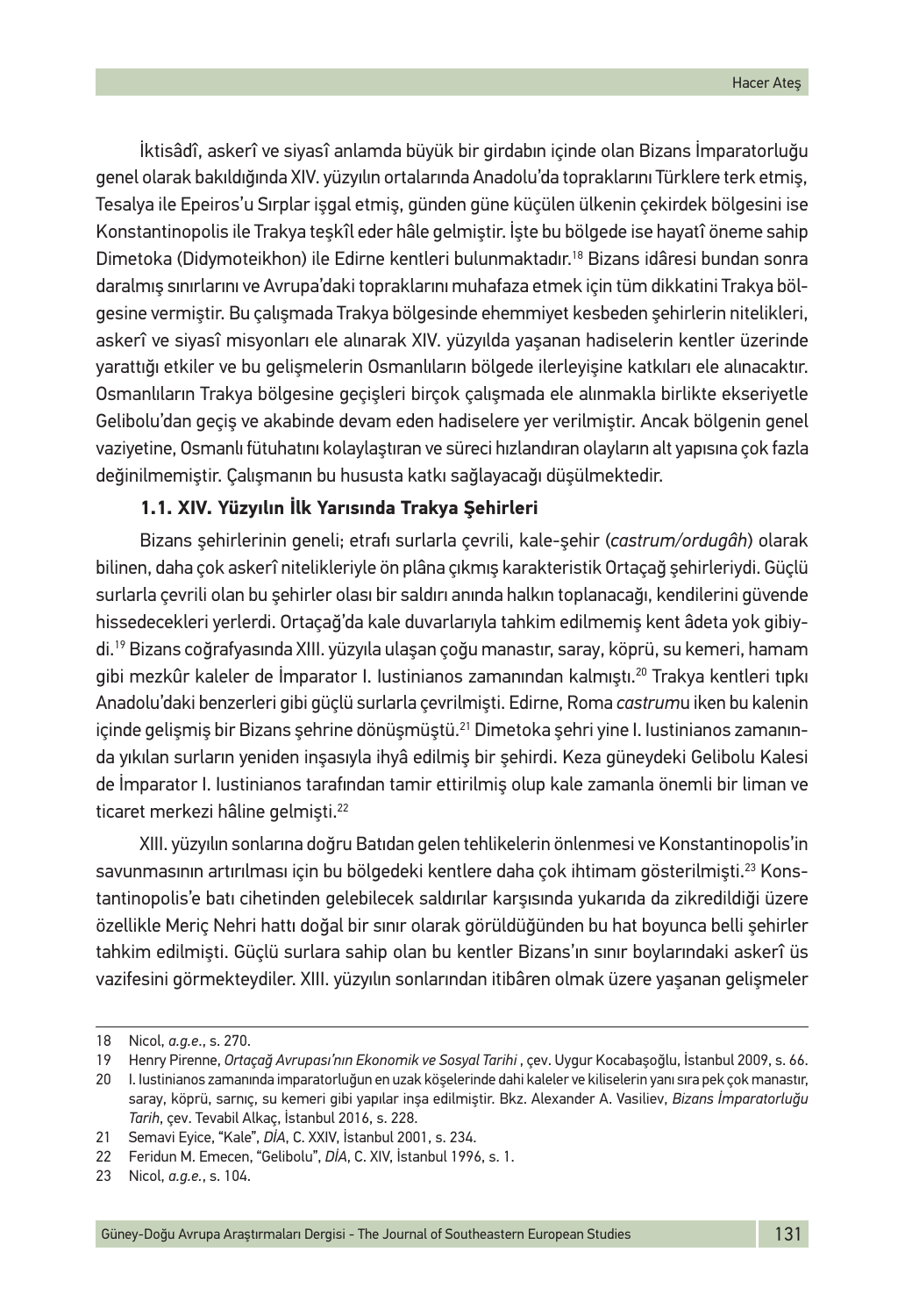dikkate alındığında özellikle XIV. yüzyılın başlarında ülkenin *batı* sınırlarının korunmasında Dimetoka, *kuzey* sınırlarının denetim altına alınmasında ise Edirne'nin âdeta Bizans'ın savunma üssü olduğu açıkça görülmektedir.

Bu şehirlerin askerî üs ya da güçlü surlara sahip olmasının yanında Bizans'ın siyasî hayatında da ayrıca önem taşıdıkları dikkat çekmektedir. Özellikle XIII. yüzyılın sonlarından itibâren mezkûr kentler müstakil idâre oluşturmak isteyen müşterek imparator adaylarının âdeta propanganda merkezi hâline gelmişlerdir. Dede-torun Andronikos'lar arasındaki mücadele esnasında varılan anlaşmaya göre II. Andronikos Palaiologos (1282-1328) Konstantinopolis'te, III. Andronikos Palaiologos (1328-1341) ise Hadrianopolis'te ikame etmeyi kararlaştırmışlardı (6 Haziran 1321). Daha sonra ise III. Andronikos, Dimetoka'da kalmayı tercih etti.24 Yine ikinci iç savaş döneminde Bizans başkomutanı ve imparator nâibi olan Ioannes Kantakuzenos 26 Ekim 1341'de Dimetoka'da Trakya soylularının desteğiyle imparatorluğunu ilân etmiştir.25 Ancak burada bir taç giyme töreni gerşekleşmemişti. Bizans geleneğinde bir kişinin resmî olarak imparator ilân edilebilmesi için taç giyme töreninin kilisede patrik tarafından gerçekleştirilmesi gerekiyordu. Kudüs Patriği'nin bir süre önce Konstantinopolis'ten kaçıp I. Ioannes Kantakuzenos'a sığınması kendisine bir patrik elinden taç giyme fırsatını vermiş ve nihayetinde 1346 yılında Kudüs Patriği'nin elinden Edirne'de törenle tacını giyip resmen imparator olmuştu (1346-1354).<sup>26</sup> Böylece artık Edirne, müşterek imparatorluk makamı olarak Konstantinopolis'in de rakibi hâline gelmiştir. Gerek Dimetoka gerekse Edirne şehirleri başkentle olan ilişkileri bağlamında yönetim organizasyonu içerisine dâhil olup bir şekilde kendilerine yer bulmuşlardır. Hem başkentle sıkı ilişkiler içinde olmaları hem de savunma hattında yüklendikleri misyonalar sebebiyle çatışmaların ya da saldırıların etkilerini de oldukça derinden hissetmişlerdir. Trakya'nın iç kısmında bulunan Edirne ve Dimetoka kentlerinin yanı sıra bölgenin güneyinde, Çanakkale yönünden İstanbul'u hedef alan tehlikelerin önleneceği yer olarak düşünülen Gelibolu şehri de ayrıca dikkat çekmekteydi.27 Burası hem Ege hem Çanakkale hem de Marmara Denizi'nin kontrol altında tutulmasında oldukça stratejik bir yer olup imparatorluk için hayatî önem taşıyan Avrupa topraklarının savunulmasında Trakya'nın kilidi olarak görülmekteydi.

İmparatorluk için önemli görevler üstlenen Trakya şehirleri XIV. yüzyılın başlarından itibâren arda arda gelen felaketler zinciriyle karşı karşıya kalmışlardır. Bulgar Krallığı'nın kuzeyden Edirne sınırlarını zorlamaya başladığı sıralarda<sup>28</sup> güney yönünde de ayrı bir tehlike baş göstermiştir. Bizans idâresinin Batı Anadolu'daki Türkmen ilerleyişini durudurmak için Anadolu'ya sevk ettikleri Katalan birliklerinin kontrolden çıkması sebebiyle bu birlikler 1304

<sup>24</sup> Nicol, *a.g.e.*, s. 194-195.

<sup>25</sup> Nicol, *a.g.e.*, s. 194-235.

<sup>26</sup> Tacını beş patrikten birinin elinden giymiş olması onun gerçek imparator olup olmaması tartışmasını da nihayete erdirmiştir. Bu hususta bkz. Nicol, *a.g.e.*, s. 234-254.

<sup>27</sup> Nicol, *a.g.e.*, s. 299.

<sup>28</sup> Nicol, *a.g.e.*, s. 164.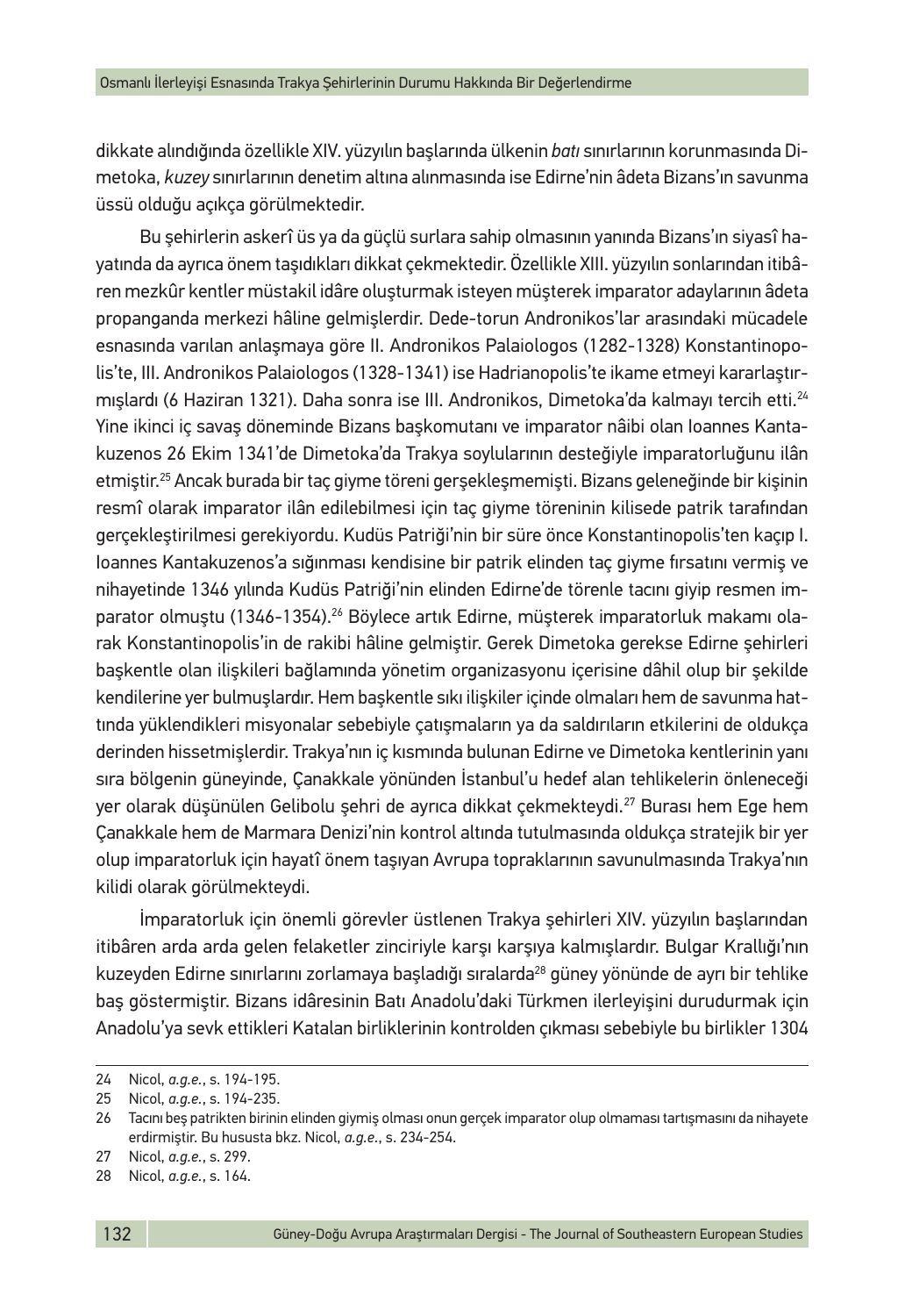kışında Magnesia (Manisa) üzerinden Çanakkale Boğazı kıyısındaki Lampsakos (Lapseki)'a burdan da Gelibolu'ya ulaşmışlardır.29 Gelibolu'da konuşlanan Katalan birlikleri Anadolu'daki hizmetlerine karşılık ayarı düşük para aldıklarını bahane ederek Gelibolu ve çevresini yağmalamaya başladılar. Bizans idâresi Katalanları durdurmak için doğrudan liderleriyle görüşme yoluna gitmiştir.30 Trakya'daki eylemlerini durdurmak ve Anadolu'da imparatorluk için yaptıkları vazife karşılığında yüklü ücretler talep eden Katalan lideri Roger de Flor, II. Andronikos'un en büyük oğlu ve ortak imparator olan IX. Mikhael'in girişimiyle ikametgâhı olan Edirne'ye davet edilerek burada kurulan bir tertiple etkisiz hâle getirilmiştir.<sup>31</sup> Ancak bu plân işe yaramanın aksine Trakya'da daha büyük meselelerin başlangıcını teşkil etmiştir. Nitekim Gelibolu'da konuşlanmış Katalan birlikleri liderlerinin öcünü almak üzere Trakya'yı yağmalamaya başlamışlardır. Gelibolu ve çevresini İspanyol toprağı olarak ilân ettikten sonra halkının büyük kısmını öldürüp geri kalanı ise köle olarak ele geçiren Katalanlar, Gelibolu'yu iki buçuk yıl boyunca devletlerinin başkenti yapmışlardır.<sup>32</sup>

Bundan sonra Trakya şehirleri tümden Katalanların tehdidi altına girmiş ve onları Trakya'da durdurmak görevi ise IX. Mikhael'e verilmiştir. Alanlarla birlikte Türk yardımcı kuvvetlerinden oluşan Bizans ordususu 1305 yılı Haziran'ında Rhaidestos (Tekirdağ) yakınındaki Apros (İnecik)'ta Katalanlara karşı ard arda giriştiği iki çatışmada da hezimete uğramıştır. Hemen hemen bütün ordusunu yitiren ve canını kurtarmayı dahi güçlükle başaran IX. Mikhael, Dimetoka'ya sığınmıştır.<sup>33</sup> Bizans ordusunun dağılmasının ardından ordu içindeki Türk gruplar (Türkolopoller) ise Katalanların safına geçmişlerdir.<sup>34</sup> Diğer yandan Apros'tan ayrılan Katalanlar sahile inerek Trakya'yı gözetlemek üzere üs olarak kullanmayı plânladıkları Tekirdağ'ı kuşatmışlardır.

Tekirdağ Kuzey Marmara sahil yayında Gelibolu-İstanbul arasında küçük bir liman kenti olup buna karşın oldukça fonksiyonel bir kenttir. Edirne ile İstanbul'a eşit mesafede olup her iki şehirle irtibatı üst seviyedeydi. Ayrıca burası başkent İstanbul'un gıda temininde önemli bir transfer merkezi olup Trakya topraklarından hasıl olan hububat ve diğer besin maddelerinin başkent İstanbul'a sevkinde öneme sahipti.35 Bu sebeple XI. yüzyıldan itibâren Bizans idâre-

<sup>29</sup> Nicol, *a.g.e.*, s.163. Batı Anadolu'daki Katalan tahribatını önlemek ve ayrıca Bulgar Kralı'nın İstanbul'a olası saldırılarını durdurmak üzere imparator II. Andronikos, Katalan lideri Roger de Flor'a Gelibolu'ya geçmesi, oradan tüm kuvvetleriyle İstanbul'a gelmesi hususunda tâlimât göndermiştir. Bkz. Yusuf Ayönü, *a.g.e.,* s. 50-52. Bu suretle Katalan birlikleri Gelibolu'ya gelip yerleşmişlerdir.

<sup>30</sup> Yusuf Ayönü, *a.g.e.*, s. 54-57.

<sup>31</sup> Alexander A. Vasiliev, *a.g.e.*, s. 678.

<sup>32</sup> Şerif Baştav, "Osmanlı İmparatorluğu'nun Kuruluşu Esnasında Bizans ve Avrupa", *Belleten*, LXVIII, S. 251, s. 19. Ayrıca bkz. Nicol, *a.g.e*., s. 165.

<sup>33</sup> Nicol, *a.g.e.*, s.166.

<sup>34</sup> Yusuf Ayönü, "Osmanlılardan Önce Rumeli'de Türkler (1305-1313)"*, Tarih İncelemeleri Dergisi*, Cilt/XXI, S. 2, İzmir, Aralık 2006, s. 21.

<sup>35</sup> Bizans döneminde Rhaidestos/Rodoscuk İskelesi'nin bölgedeki fonksiyonu ve İstanbul'a ürün sevkiyatı hususunda bkz. Hacer Ateş, "Kuzey Marmara'da Bir Liman Kentinde Ticaret: XVI. Yüzyılda Tekirdağ-Rodoscuk Limanı", *Trakya Üniversitesi Edebiyat Fakültesi Dergisi*, Cilt: 3, sayı: 6, Temmuz-2013, s. 21-22, 27.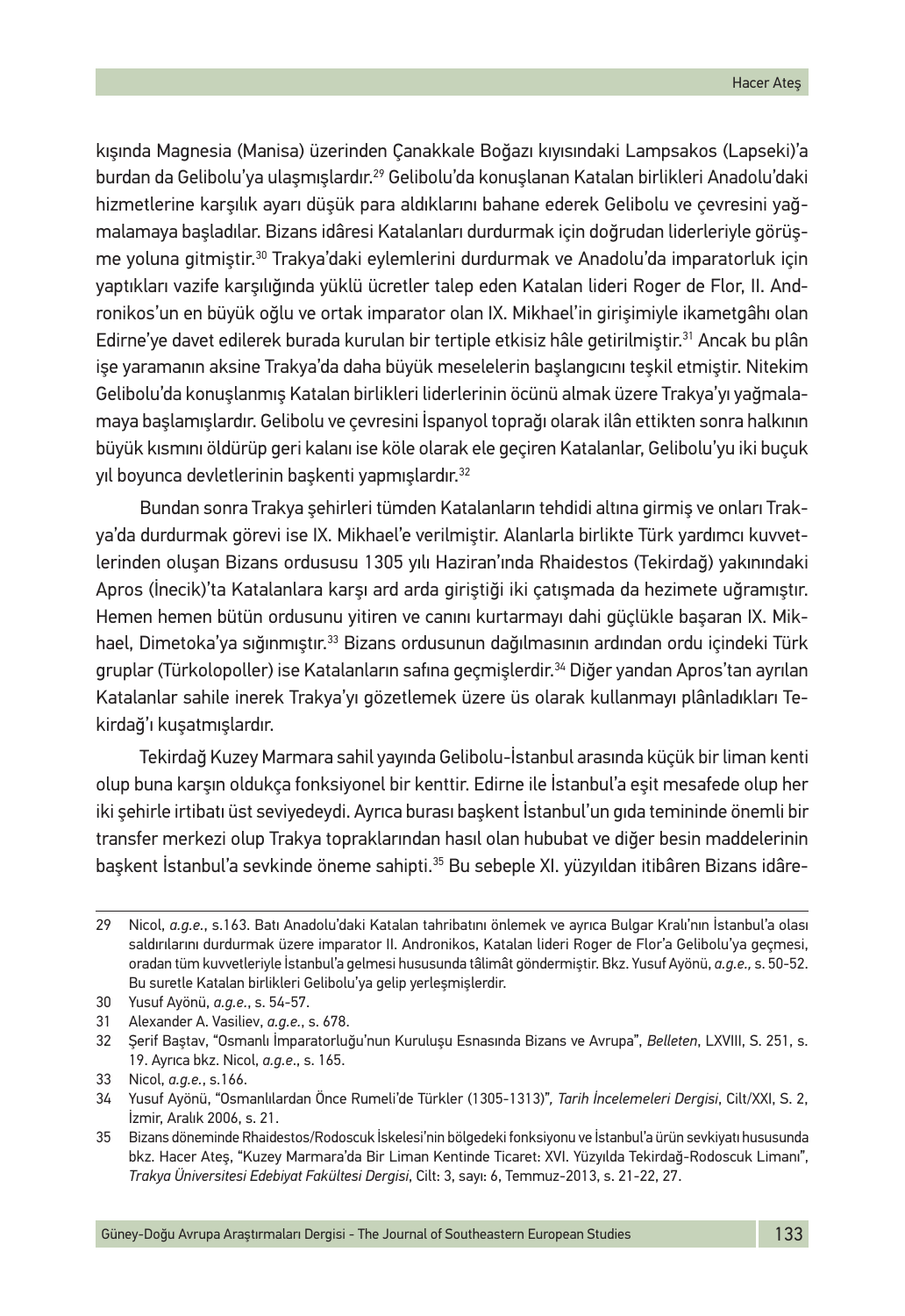cileri tarafından sıkı sekilde denetim altında tutulmaktaydı.<sup>36</sup> Sehrin bir besin deposu olması ise Katalanlar için avantajlı bir durum yaratmıştır. Zîra Katalanların 1308'de Trakya'yı terk ederek Rodoplara çekilmesindeki etkenlerin başlıcası Trakya topraklarında artık tüketecekleri kaynakların yetersiz kalması idi.37 Şehir bu bakımdan beklentilerini yüksek oranda karşılayabilirdi. Ayrıca burası hem İstanbul hem de Gelibou'ya eşit mesafedeydi. Tüm bu özelliklere sahip Rhaidestos'un Katalanlar için Gelibolu'ya alternatif bir üs olarak düşünüldüğü açıktır.

Rhaidestos Kalesi'nin kuşatıldığını öğrenen imparator buradaki halkı kurtarmak üzere İstanbul'dan iki *triere (trirem/*üç sıra kürekli gemi) yollamıştır38. Böylece halk kentten uzaklaştırılarak sadece savunma yapabileceklerin kalması plânlanmıştır. Ancak bu girişimin neticesiz kalması üzerine halkın çoğu teslim olurken kaleden kendi çabalarıyla uzaklaşmayı başaranlar hayatta kalabilmiştir. Katalanlar geri kalan Rhaidestos'un tüm halkını erkek, kadın ve çocuklar ayırt etmeksizin kılıçtan geçirmişlerdir. Halk yok edilip kent boşalınca yeni ordugâhları başta olmak üzere buraya taşınmışlardır.39 Bu süreçte Gelibolu ise Trakya'yı yağmaladıkları esnada ele geçirdikleri esirleri satmak üzere köle pazarı hâline getirilmiştir.40 1304-1307 yılları arasında Gelibolu'yu merkez üs edinip tüm Trakya'yı özellikle Kuzey Marmara kıyılarını İstanbul kapılarına kadar talan eden Katalanlar, Gelibolu'daki birliğin kumandanı Ramon Muntaner önderliğinde bölgeden ayrılırken başta Gelibolu ve Madytos (Maydos/Eceabat) olmak üzere hâkim oldukları tüm kaleleri yakıp tahrip ettiler.41 Trakya'yı tamamıyla yağmaladıktan sonra 1307 sonbaharında Rodoplara çekilerek akınlarını orada devam ettirmişlerdir.<sup>42</sup>

Katalanların çekilmesiyle Trakya halkının üstündeki baskı biraz hafiflemiş fakat bu esnada şehirlerin çoğu tahrip olurken tarım arazileri de yakılıp yağmalanmıştı. Hatta Katalanların ilerleyişi önlenemez bir hâl alınca İmparator II. Andronikos başkente yürüme ihtimâllerini göz önünde bulundurarak yol üzerinde iâşe temin etmelerini önlemek amacıyla olsa gerek Selymbria (Silivri) ile Konstantinopolis arasındaki bütün arazinin boşaltılmasını ve ürünlerin yakılmasını emretmişti.43 Bu yerlerde meskûn olan halk ise yaşanabilecekler karşısında canlarını kurtarmak için çözümü güçlü surlarla çevrili Konstantinopolis'e sığınmakta bulmuşlardır. Trakya'nın çoğu yerinde benzer durumların yaşanmasıyla başkentin gıda ihtiyacını temin etti-

<sup>36</sup> İmparatorluğun iâşe politikasındaki değişiklikten sonra VII. yüzyıldan itibâren Konstantinopolis'e buğday Bitinya, Trakya ve Bulgaristan topraklarından gelmekteydi. Bu süreçte büyük sevkiyatların yapıldığı Rhaidestos devlet denetiminin üst düzeyde olduğu bir liman kenti hâline gelmiştir. Bkz. Michael Kaplan, "İmparatorluğun Midesi", *Konstantinopolis 1054-1261*, ed. Alain Ducellier-Michel Balard, çev. Can Belge, İstanbul 2002, s. 90.

<sup>37</sup> Nicol, *a.g.e.*, s. 167

<sup>38</sup> Georges Pachymeres, *Bizanslı Gözüyle Türkler*, çev. İlcan Bihter Barlas, İstanbul 2009, s. 107.

<sup>39</sup> Gelibolu'da Muntaner idâresinde küçük bir birlik olan Katalanlar Gelibolu'daki kadın ve çocuklarını da yanlarına alarak İstanbul'a daha yakın ve Trakya içlerine düzenleyecekleri akınlar için daha elverişli konuma sahip olan Rhaidestos ve Panion (bugünkü Tekirdağ-Barbaros) şehirlerine yerleştiler. Bkz. Yusuf Ayönü, *Katalanların Anadolu*, s. 66.

<sup>40</sup> Nicol, *a.g.e.*, s.166.

<sup>41</sup> Yusuf Ayönü, *Katalanların Anadolu*, s. 87.

<sup>42</sup> Ostrogorsky, *a.g.e.*, s. 456.

<sup>43</sup> Nicol, *a.g.e.*, s. 167.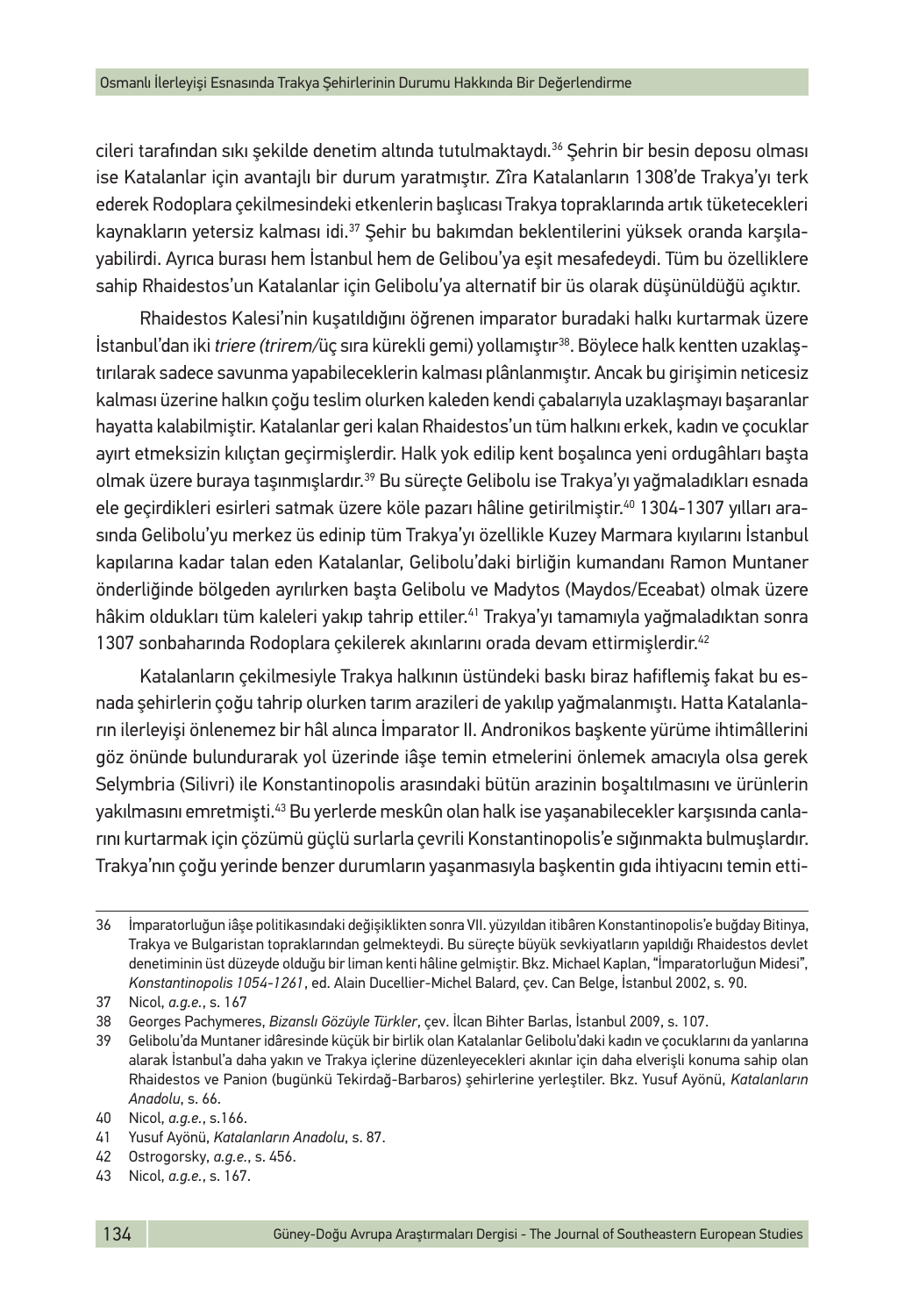ği yanı başındaki tarım arazileri kullanılmaz hâle gelirken arazilerdeki köylüler ve çiftçiler de yerlerinden olmuşlardır. Bu durum kırsal alanda nüfus azalmasını da beraberinde getirmiştir.

Katalan saldırılarıyla büyük tahribata uğrayan Trakya şehirlerinde sükûketin sağlanmasına fırsat kalmadan yeni bir tehlike belirmiştir. Bölge bu kez de Batı Anadolu beyliklerinin hedefi hâline gelmiştir. Bu sırada özellikle Gelibolu'nun hemen karşı sahilindeki Karesi Beyliği ciddi bir tehdit unsurudur. Yahşi Bey'in 1341'de Gelibolu seferi büyük telâşa sebep olduysa da, I. Ioannes Kantakuzenos'un girişimleri bu atağı akamete uğratmıştır.<sup>44</sup> Batı Anadolu'nun en önemli beyliklerinden olan Aydınoğulları ise Bizans taht mücadelelerinin ikinci evresinde Kantakuzenos'un müttefiki olarak Trakya topraklarına geçmişlerdir.45 Umur Bey'in denetimindeki müttefik kuvvetler bu esnada sadece Trakya'nın kırsal alanında değil Selânik sahillerinden başlayarak Gelibolu-Silivri arasındaki Trakya sahillerini de talan etmişlerdir. Bu durum Trakya halkında büyük öfke ve tepkilere yol açmıştır.<sup>46</sup> 1352 yılında diğer bir müttefik saldırısına bu defa Edirne mâruz kalmıştır. İmparator V. Ioannes Palaiologos (1341-1391) karşısında Kantakuzenos'un oğlu Mattheos'un hâkimiyetini güçlendirmek üzere müttefiki olan Orhan Bey, oğlu Süleyman Paşa idâresindeki Osmanlı kuvvetlerini Trakya'ya göndermiştir. Edirne'de halk Kantakuzenos Ailesi'nin yönetimine tepki olarak şehrin kapılarını V. Ioannes Palaiologos'a açmıştır. Süleyman Paşa ile bir araya gelen Kantakuzenos ise V. Ioannes Palaiologos'u destekleyen Edirne halkını cezalandırmak üzere Edirne ve yakınındaki yerleri yağmalamaları için Osmanlı kuvvetlerine izin vermiştir.47 Osmanlı birliklerinin sayısının yaklaşık 10.000-12.000 kişi olduğu düşünüldüğünde Edirne ve çevresinde meydana gelen tahribatın ne derece büyük olduğu tahmin edilebilir.

Trakya'da saldırıların ve iç savaşların eşlik ettiği yıkımların âdeta sonu gelmemektedir. 1344 yılında Trakya kıyıları ile iç kesimlerinde hissedilen şiddetli deprem can kaybıyla birlikte oldukça ciddi hasarlara da yol açmıştır. Bizans kaynakları bu hususta önemli kayıplar olduğu hakkında bilgi vermektedirler. Özellikle Kuzey-Batı Marmara sahil yayında Gelibolu yakınlarında Ganos (Gaziköy) ve Hora (Hoşköy) bölgesinde bulunan surlar ile evlerin büyük kısmı yerle bir olurken 300'den fazla kişinin bu yıkıntıların altında kaldığı zikredilmektedir.<sup>48</sup> Ancak 1354 yılındaki Gelibolu depreminin yarattığı etkiler bir öncekinden daha yıkıcı olmuştur. Büyük can kayıplarının yaşandığı depremde Gelibolu savunma sistemin temeli olan surlar da yerle bir

<sup>44</sup> Zerrin Günal Öden, *Karası Beyliği*, TTK Yayınları, Ankara 1999, s. 43-44. Karesi ümerâsının daha önce Katalanlarla birlikte Trakya bölgesine geçtiği bilinmektedir. Katalanlarla birlikte Trakya'daki faaliyetleri için bkz. Yusuf Ayönü, "Osmanlılardan Önce", s. 20-23.

<sup>45</sup> Umur Bey'in daha 1330'lardan itibâren gerek Ege Denizi'nde adalar üzerine gerekse Bizans'ın Avrupa topraklarına yönelik fetih hazırlıklarında olduğu konusunda bilgiler mevcuttur. Umur Bey 1331'de Gelibolu üzerine bir sefere çıkmıştır. Yine 1332 yılında Türklerin Negrepont (Eğriboz) üzerine akınlarından da bahsedilmektedir. Bkz. Himmet Akın, *Aydınoğulları Tarihi Hakkında Bir Araştırma*, Ankara Üniversitesi Yayınları, No. 60, Ankara 1968, s. 35.

<sup>46</sup> Bizans kaynaklarında saldırı, yağma ve talan vesilesiyle tahrip olmuş bölgeler *"İskit Çölü"* olarak tanımlanıyordu. Bu tâbir Katalan ve Türk saldırılarına mâruz kalan tüm topraklar için kullanılmıştır. Bkz. Nicol, *a.g.e.*, s. 170.

<sup>47</sup> Ostrogorsky, *a.g.e*., s. 186-187.

<sup>48</sup> Esin Ozansoy, "Bizans Kaynaklarına göre 1200-1453 Depremleri", *Tarih Boyunca Anadolu'da Doğal Âfetler ve Deprem Semineri*, 22-23 Mayıs 2000, İstanbul 2001, s. 15.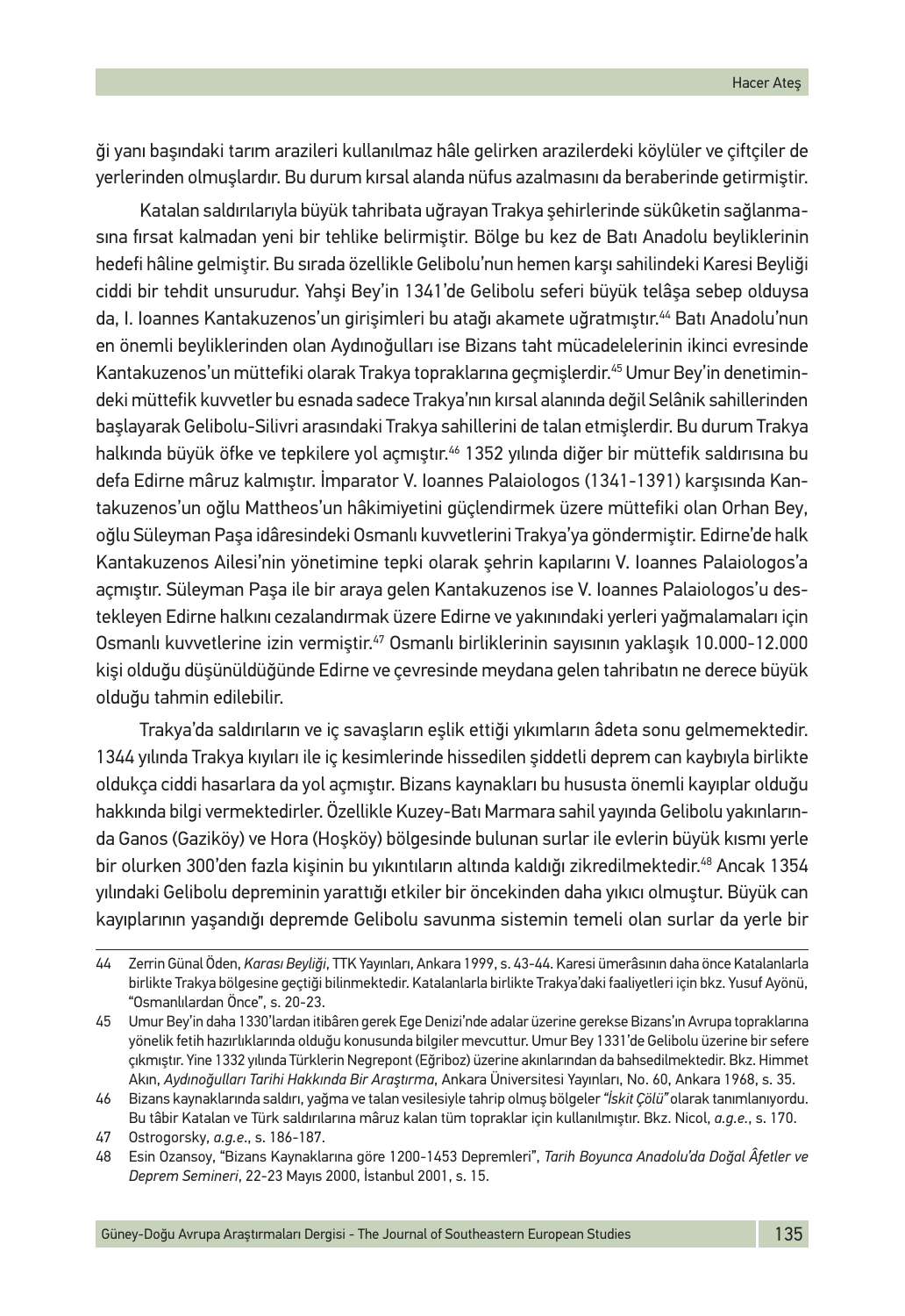olmuştur. Daha sonraki gelişmeler ise Gelibolu'nun Bizans'ın elinden çıkmasıyla neticelenecektir. Bölgede meydana gelen muharebeler, çatışmalar ve doğal afetler sonucunda Trakya şehirlerinin büyük ölçüde nüfus kaybına uğradığı anlaşılmaktadır. Bununla birlikte geri kalan nüfusun yaklaşık beşte biri de 1348'de Asya'da başlayıp Karadeniz üzerinden Avrupa topraklarına yayılan veba salgını yüzünden hayatını kaybetmiştir.<sup>49</sup> XIV. yüzyılın başlarında Katalan meselesiyle başlayan felâketler zinciri yüzyılın ikinci yarısına kadar devam etmiş, Trakya kentleri ve halkı bu zorlu süreçte oldukça yıpranmıştır.

## **2. 1. Osmanlıların Trakya Tarafına Geçişi**

Osmanlıların Trakya şehirleri ile tanışmaları yukarıda da ele alındığı üzere Bizans'ın ikinci iç savaş yılları olarak bilinen VI. Kantakuzenos ile V. Ioannes Palaiologos arasındaki iktidar mücadeleleri esnasında başlamıştır. Ancak Osmanlılardan daha önce Batı Anadolu'daki Türk Beyliklerinin Trakya taraflarında boy gösterdiği gerek yağma gerekse bölgeyi tanımak adına sık sık akınlar yaptığı bilinmektedir. 1300'lü yıllarda Osman Bey'in Bitinya taraflarında ilerlediği esnada Batı Anadolu'da diğer Türkmen Beylikleri de Bizans aleyhine sınırlarını genişletmekte idiler. Karesi, Saruhan, Aydın, Menteşe beylikleri bölgede oldukça etkindiler ve Ege ile Trakya topraklarına devamlı surette akınlar düzenlemekteydiler.<sup>50</sup> Bitinya bölgesini kısa zaman içinde idâresine alan Osmanlılar ise pek çok kıyı kenti ve kasabasını ele geçirip Marmara sahillerine ulaşmışlar, Üsküdar'a kadar olan Bizans topraklarını ele geçirerek Bosporus (İstanbul Boğazı)'a varmışlardı. Orhan Bey'in bundan sonraki plânı ise Çanakkale Boğazı'nı da ele geçirerek Bizans'ın Anadolu ile olan irtibatını tamamen ortadan kaldırmak yönünde olacaktır.

Osmanlıların hedef bölgesi olan Çanakkale Boğazı'ndaki Karesi Türkmenleri Asya kıyısını denetim altında tutarak Trakya'ya akınlar düzenlemekteydiler.51 Osmanlı Beyliği ilk adımda Marmara sahillerine ve Ege'ye açılan bir beylik olan Karesioğulları ile dikkat çekici bir rekabet ve siyasetin içine girmiş ise de onların denizcilik tecrübelerinden yararlanmaları oldukça yerinde bir karar olmuştur.52 Karesi Beyleri arasındaki anlaşmazlıklar Orhan Bey'i hedeflerine ulaştırmıştır. Nitekim Demirhan ve Dursun Bey arasındaki iktidar mücadelelerinde Hacı İlbey ve Karesi ümerâsı Dursun Bey'i destekleyerek bu hususta Orhan Bey'den yardım istemiş, buna karşılık beyliğin bazı stratejik bölgelerini de ona vermeyi teklif etmişlerdi.53 Yaşanan gelişmeler neticesinde 1345 yılında yaklaşık 40.000 atlı askeri ve deniz gücü ile birlikte Karesio-

<sup>49</sup> Şerif Baştav, "Osmanlı İmparatorluğu'nun Kuruluşu", s. 51.

<sup>50</sup> 1320'lerde Batı Anadolu'da güçlü bir bey hâline Saruhan Bey özellikle denizlerde zaman zaman komşuları olan Aydın ve Menteşe beyleriyle ortak hareketler düzenlemişlerdir. 1331 yılında ise Aydınoğlu Umur Bey ve Saruhanlı birlikleri Gelibolu üzerine sefere çıkmışlardır. Bkz. Feridun M. Emecen, "Saruhan Oğulları Beyliği", *Anadolu Beylikleri El Kitabı*, ed. Haşim Şahin, Ankara 2016, s. 144-145.

<sup>51</sup> Elizabeth A. Zachariadou, "Karesi ve Osmanlı Beylikleri: İki Rakip Devlet", *Osmanlı Beyliği (1300-1389)*, ed. Elizabeth A. Zachariadou, çev. Gül Çağlı Güven vd., İstanbul 1997, s. 243.

<sup>52</sup> Osmanlı-Karesi rekabeti hususunda bkz. Feridun M. Emecen, *İlk Osmanlılar ve Batı Anadolu Beylikler Dünyası*, İstanbul 2010, s. 50-51.

<sup>53</sup> Karesi topraklarındaki iktidar mücadelelerinde oldukça önemli rol oynayan vezîr Hacı İlbey'in Orhan Bey ile iletişime geçerek beyliğin Osmanlı nüfuzuna geçmesinde büyük etkisi olduğu görülmektedir. Bkz. Zerrin Günal Öden, *a.g.e*., s. 50-52.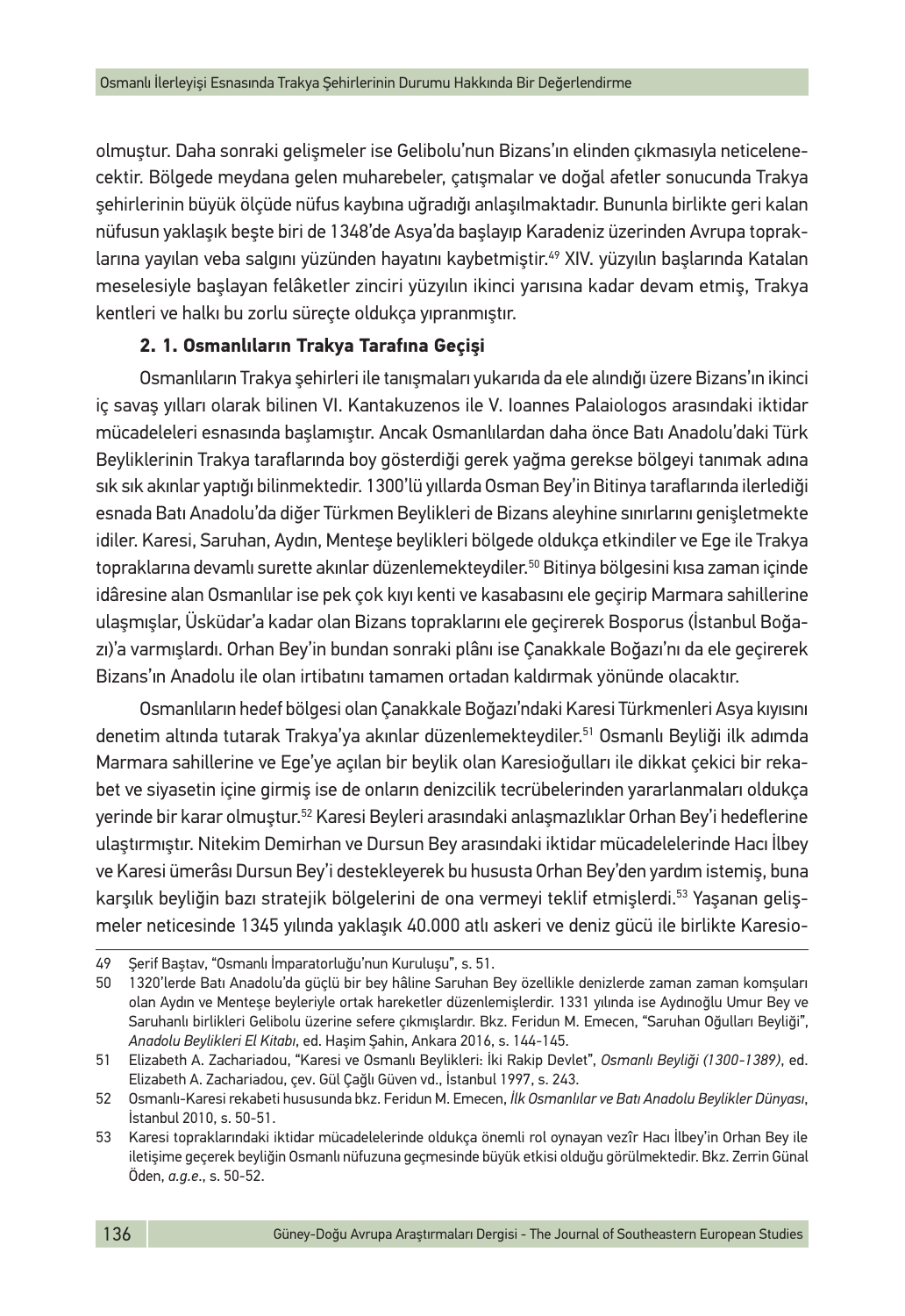ğulları artık Osmanlılara bağlanmışlardı.54 Karesi topraklarının Osmanlılara ilhakı Trakya'ya giden yolu açmakla birlikte akabinde cereyân eden olaylar da Trakya'nın fethini hazırlamıştır. Karesi Beyliği'nin ilhakı neticesinde Osmanlılar Bizans ile bu kez Çanakkale'de karşı karşıya gelmişler ve böylece Osmanlı Beyliği ile Bizans İmparatorluğu arasındaki sınırların uzunluğu da neredeyse iki misline çıkmıştır. Hâl böyle iken Saruhan, Aydın, Menteşe gibi beyliklerin imparatorlukla herhangi bir sınır teması kalmamıştır.55

XIV. yüzyılın ortalarına doğru Bizans'ın içinde bulunduğu siyasî şartlar Osmanlıların karşı yakaya geçişi hususunda âdeta fırsat yaratmıştır. Nitekim 1341 yılında İmparator III. Andronikos'un ölümü birlikte Bizans taht kavgalarında ikinci bir dönem başlamıştır.56 III. Andronikos'un ölümünden sonra henüz dokuz yaşındaki oğlu V. Ioannes Palaiologos (1341-1391) imparator olmuş ve daha III. Andronikos hayatta iken devleti fiîlen idâre eden Megas Domestikos (*Ordular Komutanı*) Ioannes Kantakuzenos ölen imparatorun en yakın dostu sıfatıyla niyâbet üzerinde hak iddia etmiştir.57 Ancak İmparatoriçe Anna ve başkent ileri gelenleri Kantakuzenos'un nâibliğini kabul etmemişlerdir. Bu taht krizi esnasında Stefan Duşan Makedonya'yı kuşatmış, Bulgarlar ise kuzeyden sınırları tehdit etmeye başlamıştır. Kantakuzenos, ordu komutanı sıfatıyla asayişi sağlamak ve sınırları muhafaza etmek üzere imparatorluk ordusuyla birlikte Trakya'ya geçmiş ardından Trakya soylularının desteğiyle 26 Ekim 1341 tarihinde Didymoteikhon'da imparator ilân edilmiştir.58 Bundan sonra yaşananlar Kantakuzenos ve Palaiologos aileleri arasında bir iç savaşa dönüşmüş, her iki grup iktidarı tek başına ele alabilmek adına çeşitli ittifaklar içine girişmişlerdir.

Kantakuzenos ilk önceleri III. Andronikos zamanındaki tanışıklığa binaen Sırp Kralı Stefan Duşan'dan yardım talep etmiş ancak Duşan'ın taraf değiştirmesiyle Türkler onun beklentilerine cevap vermişlerdir. Kantakuzenos Selânik'te patlak veren Zealotlar Ayaklanması üzerine Dimetoka'dan ayrılmış, geri döndüğünde ise kentin imparator V. Ioannes Palaiologos'un İstanbul'dan gönderdiği kuvvetlerce kuşatıldığını görünce şehre giremeden geri dönmek zorunda kalmıştır. İşte bu sıralarda Aydınoğlu Umur Bey ile geçilen irtibat neticesinde Umur Bey 1342 kışında donanmasıyla Meriç Vadisi boyunca ilerleyip Didymoteikhon'u (Dimetoka) kurtarmaya gelmiştir.59 1342-1345 yılları arasında Umur Bey'in müttefiki Kantakuzenos'a yardım amacıyla

<sup>54</sup> İlhak tarihi konusunda muhtelif görüşler bulunmakla birlikte 1345-1346 yılları üzerinde ittifak edilmektedir. bkz. Zerrin Günal Öden, *a.g.e*., s. 56-60. Osmanlı kuvvetlerinin Süleyman Paşa komutasında Trakya'ya ilk geçişlerinden önce ilhakın gerçeklemiş olması gereklidir. Zîra Osmanlıların Trakya'ya ilk geçişleri 1348'de vuku bulmuştur.

<sup>55</sup> Hüseyin Dağtekin, "Türkleri Boğazlar Bölgesi'ne Çeken Gerçek Sebepler", *AÜDTCF Dergisi*, XIX/3-4, Ankara 1962, s. 177.

<sup>56</sup> Nicol, *a.g.e.*, s. 229-234.

<sup>57</sup> İ. Hakkı Uzunçarşılı, *Osmanlı Tarihi*, C. I, Ankara 1988, s. 155; Ostrogosrky, *a.g.e.*, s. 470.

<sup>58</sup> Ostrogorsky, *a.g.e.*, s. 470-471; Nicol, *a.g.e.*, s. 235-243.

<sup>59</sup> Nicol, *a.g.e.*, s. 239-243. Umur Bey Dimetoka'da bulunduğu esnada buradan hareketle Christoupolis ve Ferecik taraflarına akınlar düzenlemiş ve 1343 yılında hava koşullarının elverişsizliği sebebiyle tekrar İzmir'e geri dönmek zorunda kalmıştır. Bkz. Feridun M. Emecen, "Aydınoğlu Umur Bey: Kısa Bir Biyografi Denemesi", *Uluslararası Batı Anadolu Beylikleri Tarih, Kültür ve Medeniyet Sempozyumu -I- Aydınoğulları Tarihi (Bildiriler)*, TTK Yayınları, S. 4, Ankara 2013, s. 53-54.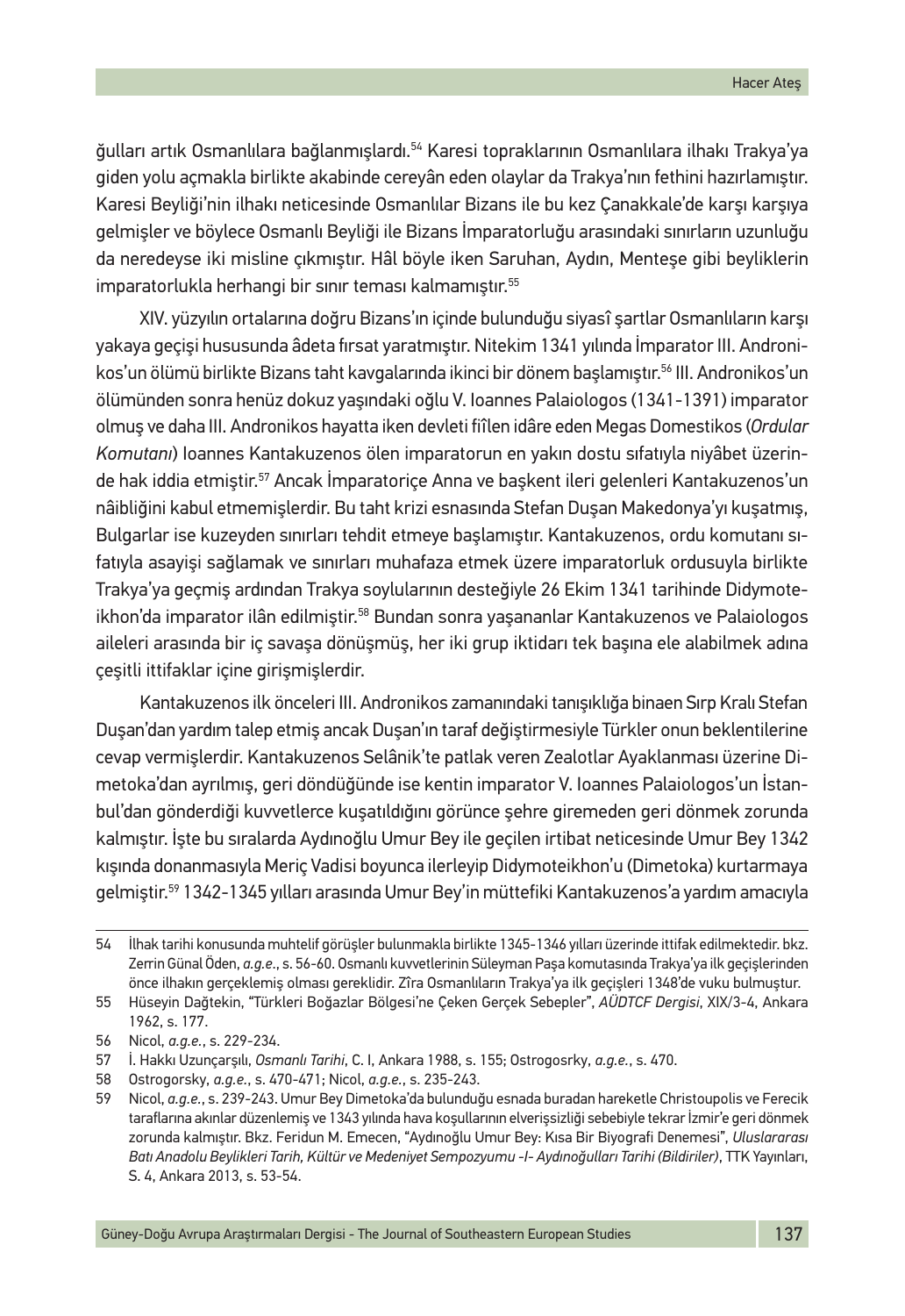bes kez Trakya bölgesine geçtiği bilinmektedir.<sup>60</sup> Tahmin edileceği üzere Dimetoka tarafları bu süreçte Umur Bey ve adamlarının uğrak yeri hâline gelmiştir. Umur Bey'in İzmir bölgesindeki Lâtinlerle mücadeleye yoğunlaşması ise Kantakuzenos'u yeni müttefikler aramaya sevk etmiştir.<sup>61</sup> Kantakuzenos, Orhan Bey'le irtibata geçip Osmanlı askerî gücünden istifâde etmek istemiş ve bu teklif Osmanlıların tıpkı Aydınoğulları gibi ilk kez müttefik sıfatıyla Trakya coğrafyasına geçmesine vesile olmuştur.<sup>62</sup> Nitekim Karesi topraklarının ilhakından sonra Osmanlı poltikalarının temelini buradan hareketle Trakya'ya geçmek fikri oluşturmaktadır.

Orhan Bey'in ordusu asker sayısı bakımından oldukça kalabalık ve yetenekli muhariplerden oluşmaktaydı. Kantakuzenos ise onları Pelekanon Savaşı'nda yakından tanıma fırsatı bulmuştu. Kantakuzenos-Osmanlı ittifakı 1346'da Kantakuzenos'un kızı Theodora ile Orhan Bey'in evliliği neticesinde daha da pekismistir.<sup>63</sup> Orhan Bey'le ittifaktan bir yıl sonra Kantakuzenos, maiyetindeki 1.000 kişilik kuvvetle İstanbul'a girip sarayı kuşatmış ve genç imparatorun ortağı olarak tahta oturmuştur (8 Şubat 1347).<sup>64</sup> 1342'de başlayan Zealotların isyanı ile karışıklığın hüküm sürdüğü Selânik'in 1347'de Stefan Duşan tarafından kuşatılmasıyla Kantakuzenos damadı ve müttefiki olan Orhan Bey'den yardım istemiştir. Orhan Bey, oğlu Süleyman'ın idâresindeki 10.000 kişilik bir orduyu yardıma göndermiştir. Süleyman Paşa karşı yakaya geçmiş ancak Christoupolis (Kavala)'ten öteye gidememiştir. Bununla birlikte Osmanlı kuvvetleri Teselya bölgesini yağmalayarak geri dönmüştür.<sup>65</sup> Böylece Süleyman Paşa Trakya harekâtının ilk adımını atmıştır.

Osmanlı kuvvetlerinin Trakya'ya ikinci geçişi yine Selânik meselesi sebebiyle olmuştur. Zealotlar, Konstantinopolis'ten gelecek hiç bir emre uymayacaklarını ve hatta şehri Sırplara teslim edeceklerini duyurduğunda bunu fırsat bilen Sırp Kralı Stefan Duşan Selânik'e bir ordu göndermiştir. Bu durum Zealotlarla Selânik halkının arasının açılmasına sebep olmuştur. Şehirdeki karışıklıktan istifade ederek Selânik'i tekrar başkent idâresine bağlamak isteyen Kantakuzenos yine Orhan Bey'den yardım istemiştir. Süleyman Paşa bu kez 20.000 askerle Trakya'ya geçmiştir.66 Bundan iki yıl sonra Süleyman Paşa üçüncü kez Trakya'ya geçmiş ve bu harekât önce Gelibolu'ya akabinde tüm Trakya'ya hâkim olmalarına imkân sağlamıştır. Üçüncü geçiş müşterek İmparator V. Ioannes Palaiologos'un, Kantakuzenos'un oğlu tarafından idâre edilen Edirne'yi kuşatması üzerine gerçekleşmiştir. V. Ioannes, Bulgar Kralı Alexander ve Sırp

<sup>60</sup> *Düsturnamei Enverî Medhal*, s. 62.

<sup>61</sup> İzmir'i savunmak üzere 1345'ten itibâren Lâtinlerle başlayan mücadeleler ve gelişmeler için bkz. Feridun M. Emecen, *a.g.e*., s. 242-243. Keza mezkûr dönem hakkında en önemli kaynaklardan biri olan Düsturnâme süreç hakkında detaylı bilgiler içermektedir. Bkz. *Düstûrnâmei Enverî Medhal*, s. 51-59.

<sup>62</sup> Düstûrnâme'de 1330'lu yıllardan itibâren diğer denizci beylikler gibi Orhan Bey'in de hemen hemen her yıl Trakya'ya akınlar yaptığı bilgisi yer almaktadır, bkz. *Düsturnamei Enverî Medhal*, s. 33. Ancak bunun Trakya'nın Marmara sahilleri ile sınırlı olduğunu söylemek gerekir. Zîra o yıllarda Osmanlıların coğrafî açıdan Marmara Denizi'nin dışındaki denizlerle irtibatı bulunmamaktadır.

<sup>63</sup> Bu izdivacın detayları hususunda bkz. Yahya Başkan, "Orhan Bey'in Bizans İmparatoru Kantakouzeneos'un Kızı Theodora ile Evlı̇lı̇ği", *Tarih Dergisi*, sayı: 66 (2017/2), İstanbul 2017, s. 47-61.

<sup>64</sup> Halil İnalcık, "Osmanlı Sultanı Orhan", s. 81.

<sup>65</sup> Feridun M. Emecen, *İlk Osmanlılar ve Batı Anadolu Beylikler Dünyası*, s. 67.

<sup>66</sup> Nicol, *a.g.e.,* s. 282.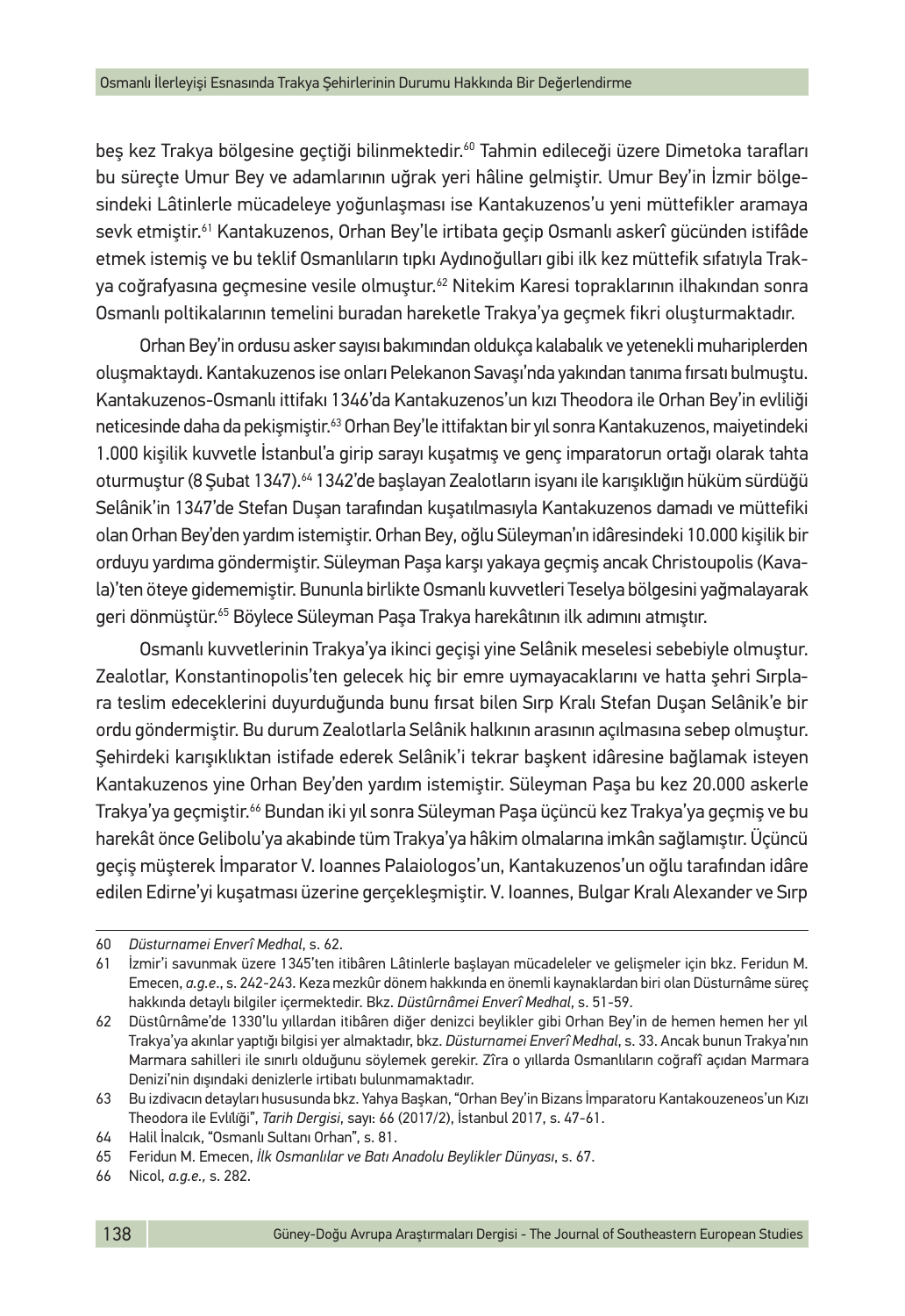Kralı Stefan Duşan'dan yardım talep ederken, Kantakuzenos da Orhan Bey'den yardım alarak oğlu Matteos'un imdadına yetişmiştir. Orhan Bey'in, oğlu Süleyman Paşa komutasında gönderdiği 10.000-12.000 kişilik birlik sayesinde ilk önce Bulgarlar yenilmişler, kısa süre sonra da Sırplar bozguna uğratılmışlardır. Palaiolaogos ve Kantakuzenos aileleri arasındaki bu iç savaşın aslında Trakya'nın kapılarını Osmanlılara açtığı görülmektedir.<sup>67</sup>

Osmanlılar yavaş yavaş Trakya topraklarında kendi memleketleri gibi hareket etmeye başlamışlardır.68 Ioannes Kantakuzenos kendisine sağlanan yardım konusunda daha fazla kolaylık ve sürat elde edilebilmesi maksadıyla, 1352 yılında Gelibolu yakınındaki Çimpe Kale'sini Süleyman Paşa'ya geçici bir üs olarak vermiştir.<sup>69</sup> Süleyman Paşa, Biga'ya sancak merkezine dönerken Gelibolu kuzeyinde küçük Tzympe (Çimpe /Cimbi) Kalesi'nde bir Osmanlı kuvveti bırakmıştır. Gregoras'ın verdiği ayrıntılara göre *"Türkler orada aileleriyle gelip yerleşmiş olup bir kadı ve bir camileri vardı. İmparatordan ücret alan bir askerî koloni gibi idiler."*70 Süleyman Paşa bundan sonra Gelibolu Yarımadası'nda kalıcı olmak için harekete geçecektir. Bu aşamada Gelibolu'yu abluka altına almak üzere özellikle kuzey yönündeki kale ve yerleşimlerin ele geçirilmesi gerekli idi. Bu hususta fethedilen diğer bölgelerde olduğu gibi plânlı ve sistemli bir şekilde hareket edildiği anlaşılmaktadır.

Dönem hakkında bilgi veren Osmanlı kronikleri incelendiğinde Gelibolu'nun hangi noktadan sıkıştırılabileceği, her iki yakada karşılıkılı iletişimin hangi bölgelerden ve hangi vasıtalarla sağlanabileceği hususunda Ece Bey, Gazi Fazıl ve Süleyman Paşa'ın uzun süre istişâre ettikleri anlaşılmaktadır. Ece Bey ve Gazi Fazıl'ın öncülüğünde keşif amaçlı Kemer Limanı'ndan hareketle Cimbi taraflarına geçildikten sonra uygun koşullar sağlandığında Cimbi Hisarı ele geçirilmiştir.71 Buranın kadın erkek tüm halkına iyi muâmele edildiği, onlara istimâlet verildiği ve hoşgörüyle davranıldığı anlaşılmaktadır.72 Bundan sonra ise yarımadanın kuzeyine doğru harekât sahası genişletilmiştir. Bu doğrultuda Süleyman Paşa ve kuvvetleri Aya-Şiline'yi (Aya-Şilonya), Od-Köklek (Balabancık) ve Eksamilye (bugün Eksamil) 73 ile Akça-Burgos'u fethetmişlerdir.74

<sup>67</sup> Ostrogorsky, *a.g.e.*, s. 487-488.

<sup>68</sup> Nicol, *a.g.e*., s. 298-299.

<sup>69</sup> Çimpe Kalesi'nin yeri ve kalenin muhtelif isimleri hususunda bkz. Münir Aktepe, "Osmanlıların Rumeli'de İlk Fethettikleri Çimbi Kal'ası", *Tarih Dergisi*, C. I, S. 2, İstanbul 1950, s. 285-293.

<sup>70</sup> Kantakuzenos, Süleyman'ın bu kaleyi 1351-1352'de Osmanlılarla savaş sürerken zorla ele geçirdiği ve imparatorun ısrarına rağmen terk etmediğini belirtmektedir. Halil İnalcık, "Batı Anadolu'da Yükselen Denizci Gâzi Beylikleri, Bizans ve Haçlılar", *Türk Denizcilik Tarihi,* I, ed. İdris Bostan-Salih Özbaran, İstanbul 2009, s. 42.

<sup>71</sup> *Neşrı̂*, s. 173-178; *Âşıkpaşazâde*, s. 123-124.

<sup>72</sup> İstimâletin sözlük anlamı, *"meylettirme, cezbetme, gönül alma"* olup, Osmanlı kroniklerinde *"halkı ve özellikle gayrimüslim tebaayı gözetme, onlara karşı hoşgörülü davranma, raiyyetperverlik"* mânâsında kullanılmıştır. Fethedilen yerlerin halkına iyi davranma, onları himâye etme, dış düşmanlara karşı can ve mal güvenliğini sağlama, dinî konularda serbestiyet verme, vergi hususunda kolaylık gösterme Osmanlı istimâletinin başlıca unsurlarıdır. Mücteba İlgürel, "İstimâlet", *DİA*, C. XXIII, İstanbul 2001, s. 362.

<sup>73</sup> *Neşrî*, s. 177.

<sup>74</sup> Güvenilir çağdaş bir kaynağa dayandığı bugün kesin olarak meydana çıkan Enverî'nin Düstûrnâme'sine göre Osmanlıları Rumeli'ye geçip yerleşmeye teşvik eden Gelibolu Tekfuru Asen'in oğludur. Bu zat Müslümanlığı kabul etti ve Melik adını aldı. Onun teşvikiyle Lapseki'de bir gemi yapıldı ve asker sevk edilerek karşı sahilde önce baskınla Akça-Burgos zapt edildi, ardından Kozludere'ye 3.000 asker geçip Bolayır'ı aldı. Bkz. Halil İnalcık, "Osmanlı Sultanı Orhan", s. 85-86.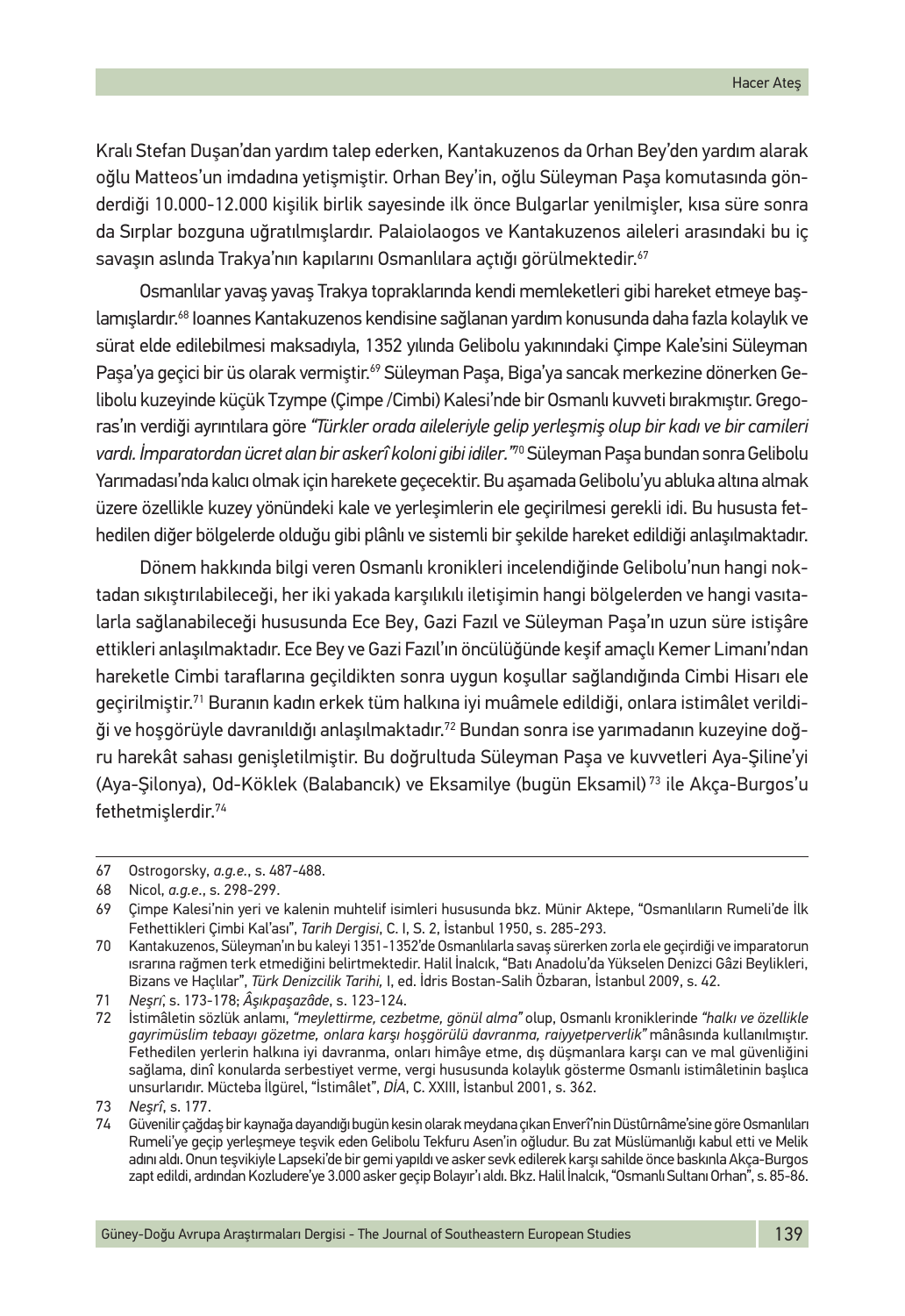Fethin akabinde bölgenin ve kalelerin güvenliğini sağlamak amacıyla demografik bir değişikliğe ihtiyaç duyulduğu anlaşılmaktadır. Ele geçirilen hisarların sakinlerinden özellikle askerler aileleri ile birlikte Gelibolu'nun hemen karşı yakasındaki Karesi Sancağı'na geçirilip yerleştirilmiştir. Buna karşılık Karesi bölgesindeki savaşçı Türkmenler fethedilen yerlere nakledilerek iskân edilmiştir. Bundan sonra yapılacak harekâtlar ise Trakya'nın kilidi sayılan Gelibolu'yu ele geçirmek üzerine plânlanmıştır.

## **2. 2 Osmanlı Fethi Esnasında Trakya Şehirleri**

Süleyman Paşa'nın Çimpe'ye yerleşmesi ve çıkmak istememesi üzerine Kantakuzenos, Çimpe'nin teslim edilmesi için Süleyman Paşa'ya 10.000 *hyperpyra* tazminat vererek hisarın iadesi talebinde bulunmuştu.75 Ancak bu sırada Süleyman Paşa bir taraftan Trakya içlerine, diğer taraftan da Gelibolu yönünde akınlarda bulunuyorken aynı zamanda Gelibolu'yu da abluka altına alınmıştı<sup>76</sup>. Trakya'nın kilidi sayılan ve böylesi güçlü surlara sahip olan şehrin Osmanlılara kolay kolay teslim olmayacağı açıktır. Osmanlı fetih yöntemlerinden olan abluka altına alma taktiğinin burada da uygulandığı görülmektedir.77 Bitinya bölgesindeki kaleler uzun süren ablukalar neticesinde ele geçirilmişlerdi. Örneğin Bursa yaklaşık 10 yıl Osmanlı ablukasına direnmiş fakat sonunda teslim olmak zorunda kalmıştı. Kezâ, İznik şehri de uzun yıllar Osmanlı ablukasında kaldıktan sonra teslim olmaktan başka çare bulamamıştı. Bu minvalde Çimpe Kalesi ve ardından ele geçirilen Bolayır'ın Gelibolu şehrini kontrol ve baskı altında tutmak amacıyla kullanıldığı anlaşılmaktadır. Nitekim Gelibolu'nun fethi bahsinde Osmanlı kronikleri şehrin muhasara altına alındığını belirtmektedirler.78

Bolayır'da yerleşmiş olan Osmanlı kuvvetleri kuzey yönünde Gelibolu'nun Trakya'nın iç kesimleriyle olan irtibatını kontrol altına almıştır. Ayrıca Süleyman Paşa, Gelibolu Yarımadası'nın bu en dar berzahında İstanbul ve Trakya'dan gelebilecek Bizans kuvvetlerine karşı bir ucda gazilerin başına Ece Bey ve Gazi Fazıl, öbür ucda Evrenuz (Evrenos) olmak üzere iki serhad oluşturmuştu.79 Gelibolu güneyden yani karşı yakadan Karesi Sancağı tarafından kontrol edilmekteydi. Karesi Beyliği'nin 1345'te Osmanlı'ya bağlanmasıyla birlikte bölge Osmanlı idâresine katılmış ve artık bir Osmanlı sancağı olarak idârî teşkilât içinde yerini almıştı. Karesi gazilerinin daha Osmanlı idâresine geçmeden önce Trakya'ya yaptıkları akınlar neticesinde coğrafyayı çok iyi tanıyor olmaları Osmanlılar için oldukça avantaj sağlamıştır. Böylece kuzey ve güney yönünde her iki taraftan sıkıştırılan Gelibolu'nun başkent Konstantinopolis ile bağlantısı da kesilmiştir.

<sup>75</sup> Nicol, *a.g.e*., s. 299.

<sup>76</sup> Feridun M. Emecen, "Gelibolu", s. 1.

<sup>77</sup> Eski Türk devletlerinde de tercih edilen bu kuşatma taktiği Osman Bey ve ondan sonra gelenler tarafından da kullanılmıştır. Müstahkem kalelerin kolayca düşmesini sağlamak amacıyla, önce kalenin bağlı olduğu bölge fethedilmek suretiyle dışarı ile her türlü ilişkisi kesilerek kolayca alınabilmesi hedeflenmiştir. Bkz. Sevim- Yücel, *a.g.e.*, s. 241.

<sup>78</sup> *Âşıkpaşazâde*, s. 124; *Neşrı̂,* s. 177.

<sup>79</sup> Halil İnalcık, Rûhi Tarihi'nden naklen dönem hakkında önemli bilgiler vermektedir. Bkz. Halil İnalcık, "Batı Anadolu'da Yükselen", s. 44.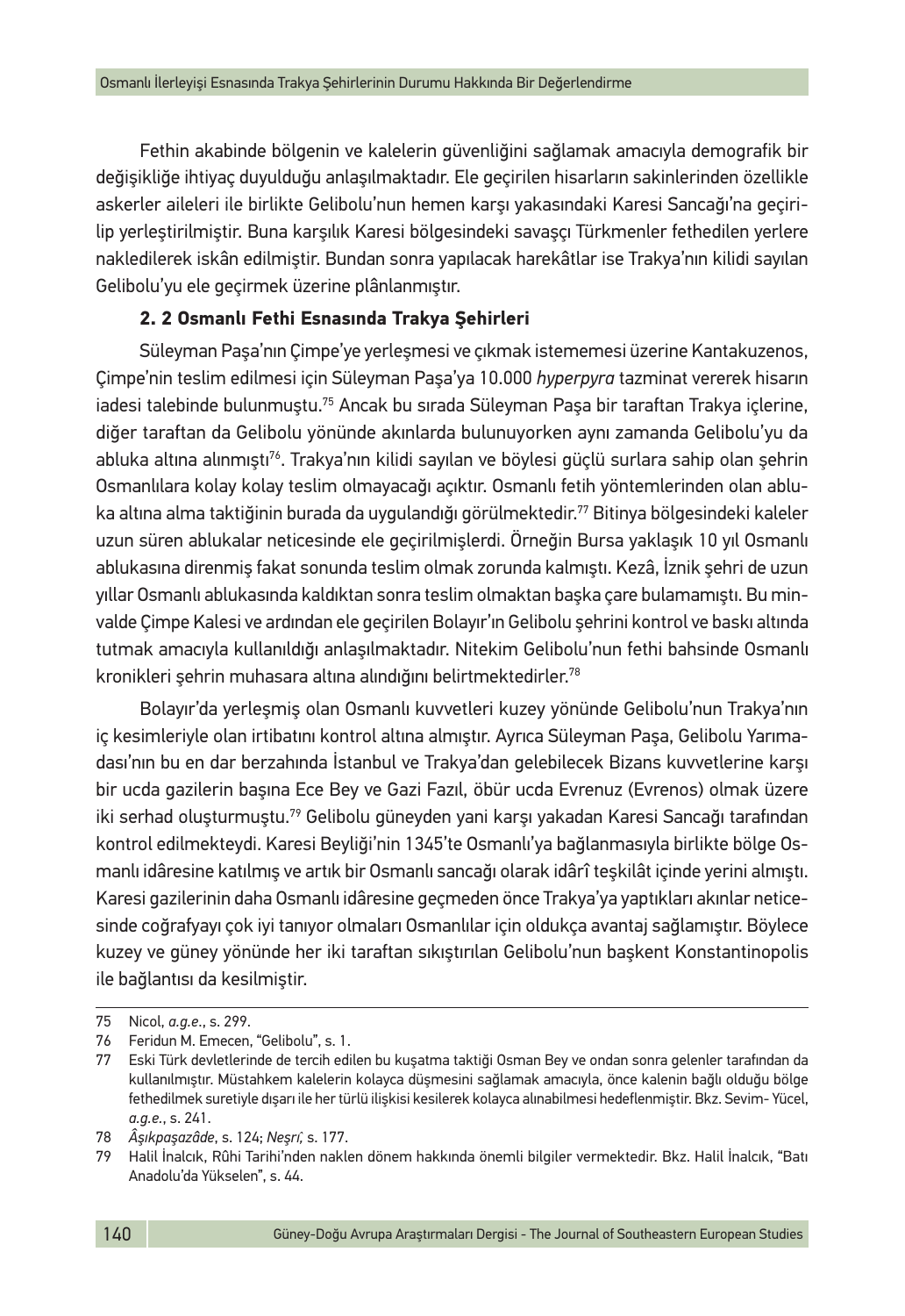Osmanlılar Gelibolu'yu yaklaşık iki yıla yakın abluka altında tutmuşlardır. 1354 depremi olmasa idi kent ne kadar abluka altında kalır ya da şehir halkı bu durumdan nasıl etkilenirdi tahmin etmek güçtür. Zîra uzun yıllar Osmanlı muhasarası altında kalan güçlü surlara sahip korunaklı Bitinya kentleri açlığın ve susuzluğun baş göstermesi neticesinde teslim olmaktan başka çare bulamamışlardı. Hatta Orhan Bey uzun yıllar kuşatma altında bulunan İznik'e girdiğinde şehir halkının bir kısmının açlıktan hayatını kaybettiğini öğrenmekle birlikte kaleyi teslim almak için içeri girdiğinde vaziyeti bizzat görmüştür.<sup>80</sup>

Gelibolu muhasarasının sürdüğü yıllarda bölgede yaşanan gelişmelerin Osmanlıların lehine olduğunu söylemek gerekir. Bizans'ın destekçisi olan Venediklilerin o yıllarda en büyük rakipleri Cenevizlilerle savaş hâlinde olmaları Osmanlılara Gelibolu harekâtları esnasında zaman kazandırmıştır.81 Ayrıca İstanbul'un içinde bulunduğu genel durum deniz yolu ile herhangi bir yardımı da imkânsız kılmaktaydı. Her yönden iyice sıkışan şehrin kaderinin belirlenmesinde ise Mart 1354'de meydana gelen deprem önemli bir rol oynayacaktır. Osmanlı ve Bizans kaynakları meydana gelen deprem ve zelzelenin kentte meydana getirdiği tahribat hakkında önemli bilgiler vermektedirler. Deprem Trakya sahillerinde birçok şehir ve kaleyle birlikte Gelibolu ve etrafındaki kaleleri de yerle bir etmiştir. Merkez üssünün Gelibolu olduğu anlaşılan deprem 1-2 Mart 1354 tarihinde gece saatlerinde meydana gelmiştir.<sup>82</sup>

Deprem Marmara Denizi kıyıları boyunca Tekirdağ'dan başlayarak Eceabat'a kadar Gelibolu ve Trakya'nın diğer kısımlarında çok kuvvetli bir şekilde hissedilmiş ve buralarda büyük yıkımlara sebep olmuştur.83 Depremin hissedildiği coğrafyaya bakıldığında çok geniş bir alanı etkilediği anlaşılmaktadır. Bu şiddetli deprem İstanbul'da da etkili olmuş, kentin surları pek çok noktadan yıkılmış ve evlerin çoğu yerle bir olmuştur.84 Oldukça sağlam ve güvenli görülen Gelibolu surları bu şiddetli depremde ayakta kalmayı başaramamıştır. Nitekim Gelibolu iç kale, surlar ve hemen aşağısında bir limandan<sup>85</sup> müteşekkil oldukça korunaklı bir şehir-

<sup>80</sup> *Âşıkpaşazâde*, s. 119.

<sup>81</sup> Halil İnalcık, "Osmanlı Sultanı Orhan", s. 88.

<sup>82</sup> Bazı Bizans kaynaklarına göre deprem 1 Mart 1354 günü saat 19:30 sularında meydana gelmiştir, bkz. Esin Ozansoy, *a.g.m*., s. 15-16. Ancak depremin 1 Mart gecesi 02:00 saatlerinde yani ertesi günün ilk saatlerinde olduğuna dâir bilgi de mevcuttur, bkz. Şahin Kılıç, *a.g.e.,* s. 262.

<sup>83</sup> Esin Ozansoy, *a.g.m*., s. 15-16.

<sup>84</sup> Kantakuzenos genel olarak depremin Trakya'daki etkilerinden söz ederek bilhassa Gelibolu'ya odaklanmıştır. Bununla birlikte İstanbul'da nasıl hissedildiği ya da kente etkilerinden söz etmemektedir. Ancak Nikeforos Gregoras bizzat görgü tanığı olarak depremin İstanbul'daki boyutunu ve oluşturduğu zararları dile getirmektedir. Bu hususta bkz. Esin Ozansoy, *a.g.m.*, s. 15.

<sup>85</sup> Osmanlı Devleti'nin ilk teşekküllü tersanesi 1390'da Yıldırım Bayezid tarafından Gelibolu'da Bizans'tan kalan tersanenin yerinde kurulmuştur. Bu dönemde burası liman diye geçmektedir. Bkz. İdris Bostan, "Tersane", *DİA*, C. XL, İstanbul 2011, s. 513.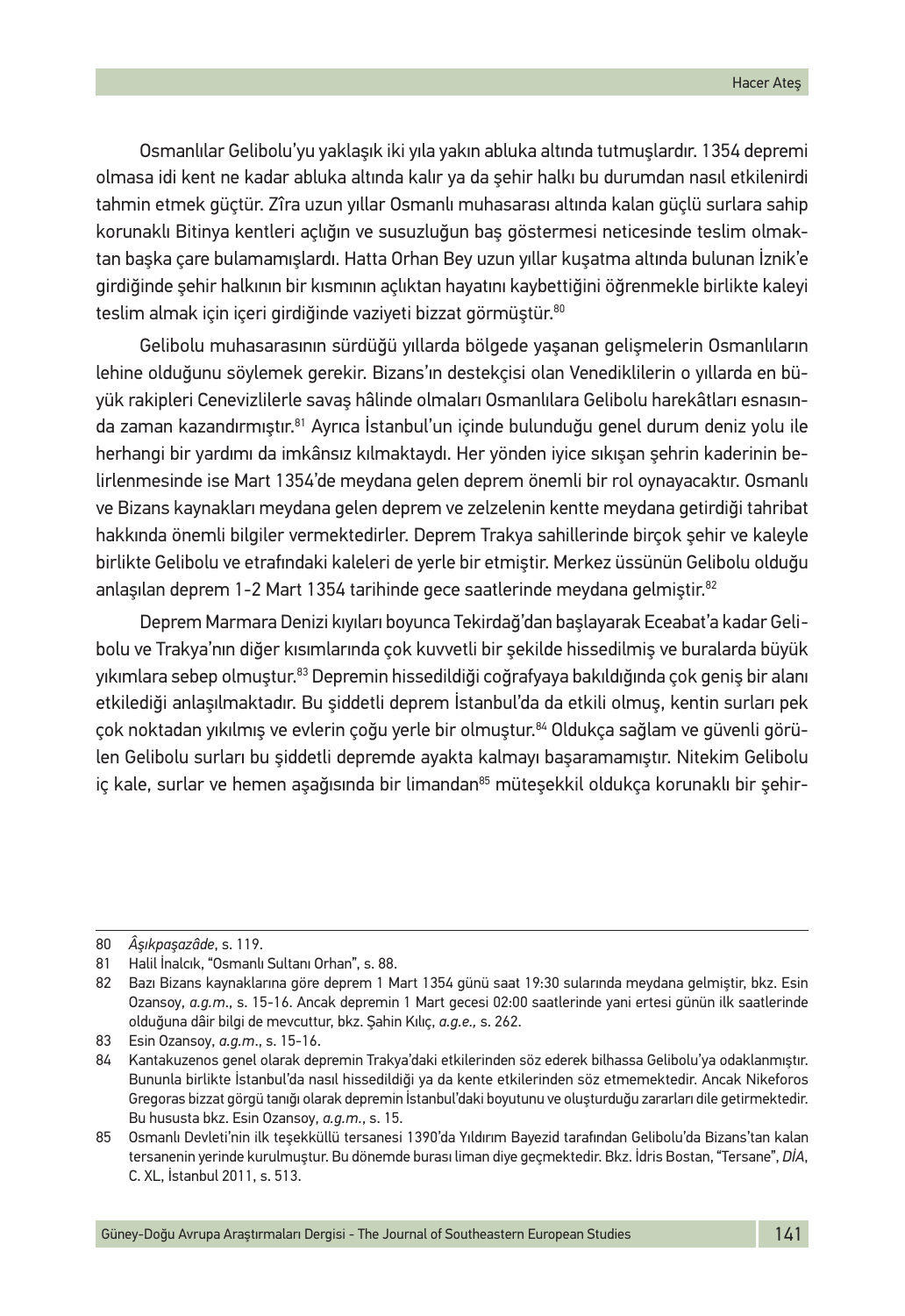di. Şehir en yüksek tepesinde iç kale bulunmaktaydı.86 Boğazı kontrol eden noktada olması sebebiyle şehrin güvenliğini artırmak için etrafının ikinci bir surla çevrildiği anlaşılmaktadır. Ancak deprem esnasında bu surların çoğunun çökmesi yüzünden kent saldırıya açık hâle gelerek savunmasız kalmıştır.

Depremin gece meydana gelmesi ve hava koşullarının elverişsizliği yaşanabilecek kargaşanın şiddetini artırmış olmalıdır. Kantakuzenos, eserinde Gelibolu depremi ile ilgili verdiği bilgilerde hava durumunundan da bahsetmektedir. Onun kaydına göre, deprem şiddetli tipi ve sağanak yağışlarının olduğu bir gecede meydana gelmiştir.<sup>87</sup> Bu kargaşada depremin ardından sağ kalan halkın şehri aceleyele terk ettiği ve taşınabilir mallarını yanlarına alanların depremden etkilenmemiş yerlere kaçmaya çalıştıkları anlaşılıyor. Şiddetli depremin yıkıcı etkisi daha ziyâde Kuzey-Batı Marmara sahil yayında hissedildiğinden kenti terk edenler sahilin kuzeyine doğru ilerleyerek daha iç kesimlerdeki depremde hasar görmeyen kalelere yönelmiş olmalıdırlar. Ancak hava koşulları yüzünden pek çok kişinin, özellikle kadınlar ve çocukların dışarıda soğuktan hayatını kaybettikleri de anlaşılmaktadır. Sağ kalan halkın bir kısmı ise gemilerle oradan uzaklaşabilmiştir. Mora'ya gitmekte olan bir Bizans gemisinin kaptanı, felâketten sağ kurtulmayı başarıp o telâşla kendini denize atmış olan bazı kimseleri sudan çıkartarak Konstantinopolis'e götürmüştür. Depremin olduğu esnada Süleyman Paşa Pegai'de (Karabiga) bulunmaktadır.<sup>88</sup>

Süleyman Paşa surların yıkılması neticesinde savunmasız kalan şehri bir an önce ele geçirmek için kuvvetleriyle birlikte karşı yakaya geçmiştir. Depremin yarattığı bu kaos ortamı ve kendilerine direnecek herhangi bir kuvvetin kalmaması Osmanlıların kısa sürede kente hâkim olmalarını sağlamıştır.89 Süleyman Paşa gelişmelerin hemen ardından surları tamir ettirmiş ve Anadolu'dan getirttiği halkı bu bölgeye yerleştirmiştir. Depremin ardından savunmasız kalan şehirlerin çoğunu da kısa sürede ele geçirmiştir. Bundan sonra Süleyman Paşa, Trakya'da Bolayır-Gelibolu'dan hareketle sınırlarını Tekfurdağı ve Malkara yönünde genişletmiştir. O, Gelibolu'yu Rumeli bölgesinde merkez edinip akınlarından sonra buraya dönmektedir. Nitekim onun Rumeli'deki fetihleri Migalkara (Malkara), İpsala, Seyitkavağı, Bolayır ve Gelibolu'dur.90

<sup>86</sup> *"Yıldırım Bayezid, Çanakkale Boğazı'nın korunması için Gelibolu merkez olmak üzere boğaz muhafızlığını kurmuş ve başına da Saruca Paşa'yı görevlendirmişti. Saruca Paşa'nın ilk iş olarak Gelibolu'nun bir tepe üstünde bulunan iç kalesini takviye ettirmiş, dış kaleyi yıktırmış ve sunî limanı temizleterek liman ağzında iki kule inşa ettirmiştir. Bu liman gerektiğinde üç katlı bir zincirle kapatılabiliyordu."* bu cümleden mütevellit Gelibolu şehrinin fizikî yapısı net bir şekilde ortaya çıkmaktadır. Bkz. İdris Bostan, "Saruca Paşa", *DİA*, C.XXXVI, İstanbul 2009, s. 168.

<sup>87</sup> Nicol, *a.g.e*., s. 299.

<sup>88</sup> Nicol, *a.g.e*., s. 299.

<sup>89</sup> Gelibolu'nun fethi hususunda Osmanlı kaynaklarında kronolojik sorunlar bulunduğu ve Gelibolu'nun fethi meselesinin Çimpe Kalesi'nin ele geçirilişi ile ardından yaşanan hususlarla karıştığı anlaşılmaktadır. Bu durum Prof. Dr. Halil İnalcık'ın yazdığı iki makalesinde ele alınmış ve dönemin diğer çağdaş kaynaklarıyla kroniklerde geçen hadiseler karşılaştırılarak bir kronoloji oluşturulmuştur. Bu hususta bkz. "Osmanlı Sultanı Orhan…", s. 85- 87; Halil İnalcık, "Batı Anadolu'da Yükselen...", s. 41-43. Ayrıca bu mevzu Prof. Dr. Feridun M. Emecen tarafından da tetkik edilerek konu ile sıkıntılı kısımlar üzerinde durulmuştur. Bkz. Feridun M. Emecen, *İlk Osmanlılar ve Batı Anadolu Beylikler Dünyası*, s. 65-67.

<sup>90</sup> Halil İnalcık, "Rumeli", s. 233.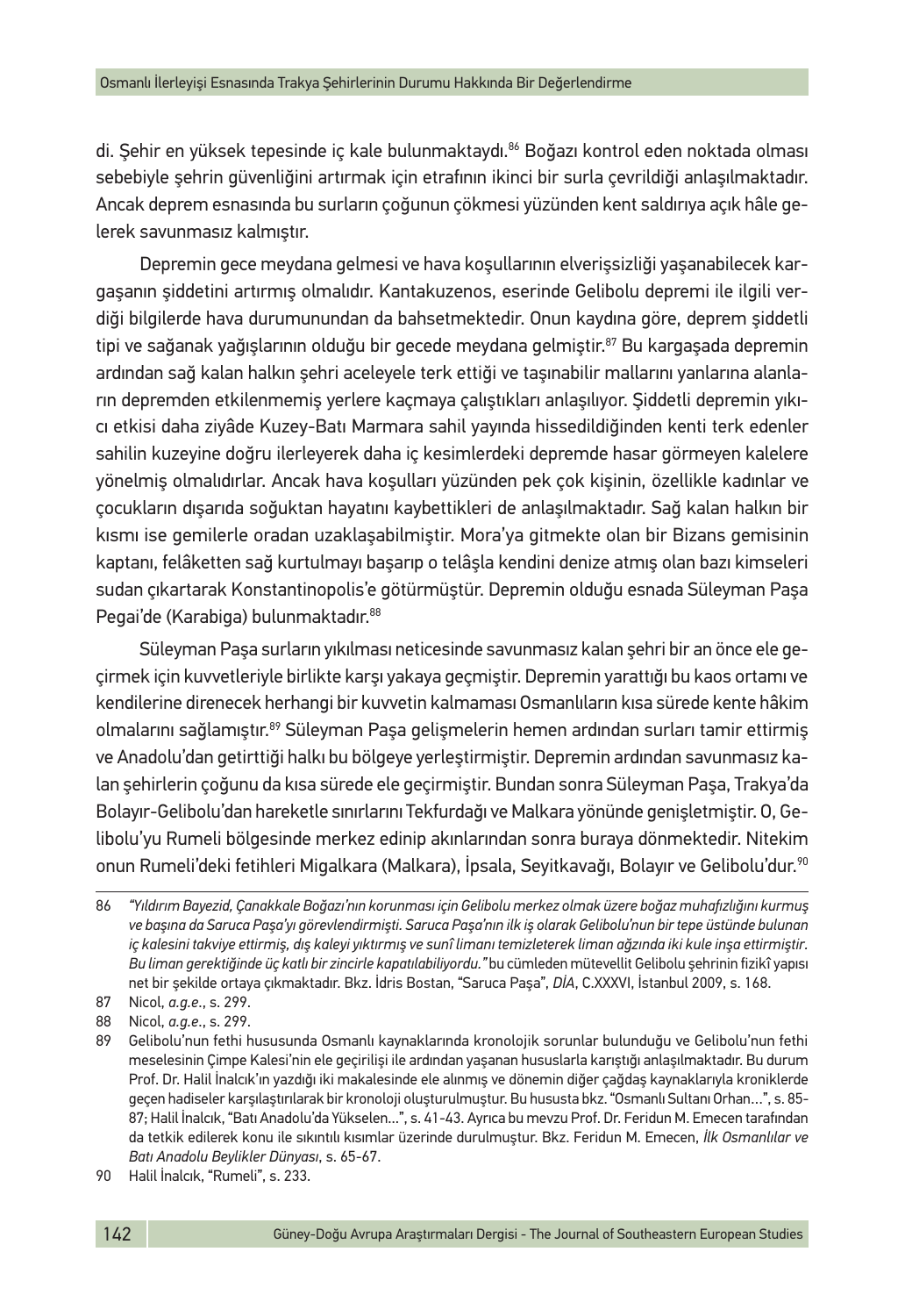1357'de Süleyman Paşa'nın bir kaza ya da suikastta hayatını kaybetmesi ve 1359'da Şehzâde Halil'in Foçalı korsanlar tarafından esir edilmesi Trakya fetihlerini akamete uğratmıştır.<sup>91</sup> Şehzâde Halil'in kurtuluşundan sonra Şehzâde Murad Trakya'daki akınlara sistemli bir şeklide yeniden başlamıştır. Gelibolu'nun Osmanlıların eline geçmesi ise Konstantiopolis'te âdeta şok etkisi yaratmıştır. Trakya'ya güneyden gelebilecek tehditlerin önlenebileceği tek nokta olan Gelibolu'nun elden çıkmasının başkenti direkt hedef hâline getireceği korkusu üst safhaya ulaşmıştır. İfade etmek gerekmektedir ki, Gelibolu'nun Türkler tarafından alınmasının ardından Konstantinopolis'teki pek çok kişi Batı'ya gitmek için şehirden ayrılmıştır.<sup>92</sup> Gelibolu'nun elden çıkması müşterek İmparator Kantakuzenos'un iktidarının sarsılmasına da yol açmıştır.<sup>93</sup>

Osmanlıların Bizans'tan aldığı ilk Trakya şehri olan Gelibolu depreminin yarattığı fiziksel hasarlar sebebiyle ne yazık ki bir hayli harap şekilde ele geçirilmişti. Şehrin konumu ve fonksiyonu gereği imar ve iskân meselelerinin öncelikli konu olduğu anlaşılmaktadır. Süleyman Paşa gelişmelerin hemen ardından surları tamir ettirmiş ve kentin stratejik önemine binâen yıkılan surların bazı kısımları da yeniden inşâ ettirilip eski hâline getirilmiştir.<sup>94</sup> Genel olarak güvenlik sorununun yaşanmayacağı düşünülen yerlerde kale ve surlar kaderlerine terk edilirken özellikle sınır bölgelerindeki kaleler tamir ettirilerek fonksiyonel yapıları sürdürülmüştür. Gelibolu boğazın kontrol noktası olması sebebiyle kale ve surların mevcudiyetine büyük ehemmiyet verilmiştir. XV. yüzyılın ilk yarısında seyahati esnasında Gelibolu'dan geçen Pero Tefur notlarında Gelibolu'dan "…*Bu (Gelibolu), Türklerin Yunanistan'a geçtikleri zaman işgal ettikleri ilk yerdi ve başka bir yerde yapmadıkları duvar ve kaleyi ayakta bıraktılar, böylece yenilgiye uğrarlarsa oradan yardım alabilirler."* diye bahsederken kalenin ve surların güvenlik sebebiyle muhafaza altında olduğuna vurgu yapmıştır.<sup>95</sup>

Süleyman Paşa'nın âni vefatı sebebiyle şehrin imar işlerinin yarım kaldığı anlaşılmaktadır. Ancak Süleyman Paşa'dan sonra da Gelibolu diğer Osmanlı Sultanları tarafından ihtimamla korunup geliştirilmiştir. Daha sonra fethin bayrağını devralan Şehzâde Murad döneminde bu faaliyetlerin hız kazandığı söylenebilir. Sultan Murad tahta geçmesinin akabinde başkenti önce Dimetoka ardından da Edirne'ye taşımış ancak Gelibolu sahilinde de bir saray yaptırarak boğazdaki gemi geçişlerini zaman zaman buradan bizzat takip etmiştir.<sup>96</sup>

<sup>91</sup> Süleyman Paşa'nın faaliyetleri ve vefatı hususunda ayrıntılı bilgi için bkz. Feridun M. Emecen, "Rumeli Fâtihi Süleyman Paşa'ya Dair Bazı Meseleler ve Notlar", *Avrasya İncelemeleri Dergisi,* 2017; VI/1, s. 6-7.

<sup>92</sup> Alexander A. Vasiliev, *a.g.e.*, s. 759.

<sup>93</sup> Türkleri müttefik olarak çağırması ve sonucunda Gelibolu'nun Türklerin eline geçmesinden sorumlu tutulan Kantakuzenos, Konstantinopolis'te kendisine karşı oluşan muhalefet karşısında fazla dirâyet gösterememiş ve 10 Aralık 1354'te sarayda yapılan bir törenle, VI. Ioannes Kantakuzenos üzerindeki imparatorlara özgü bütün simgeleri çıkarıp keşiş cübbesi giymiştir. Bundan sonra manastıra kapanan Kantakuzenos *"İmparator ve keşiş Ioannes Kantakouzenos"* diye anılmaya başlamıştır. Eşi ve imparatoriçesi Eirene ise Eugenia adını alıp örtünerek manastır rahibesi olmuştur. Bkz. Nicol, *a.g.e*., s. 304.

<sup>94</sup> Nicol, *a.g.e.*, s. 299.

<sup>95</sup> Pero Tafur, *Travels and Adventures 1435-1439*, London 1926, s. 114.

<sup>96</sup> I. Murad'ın Gelibolu sahilinde bir saray yaptırdığı bilinmektedir, bkz. M. Tayyib Gökbilgin, *XV-XVI. Asırlarda Edirne ve Paşa Livâsı (Vakıflar-Mülkler-Mukataalar)*, İstanbul 1952, s. 14.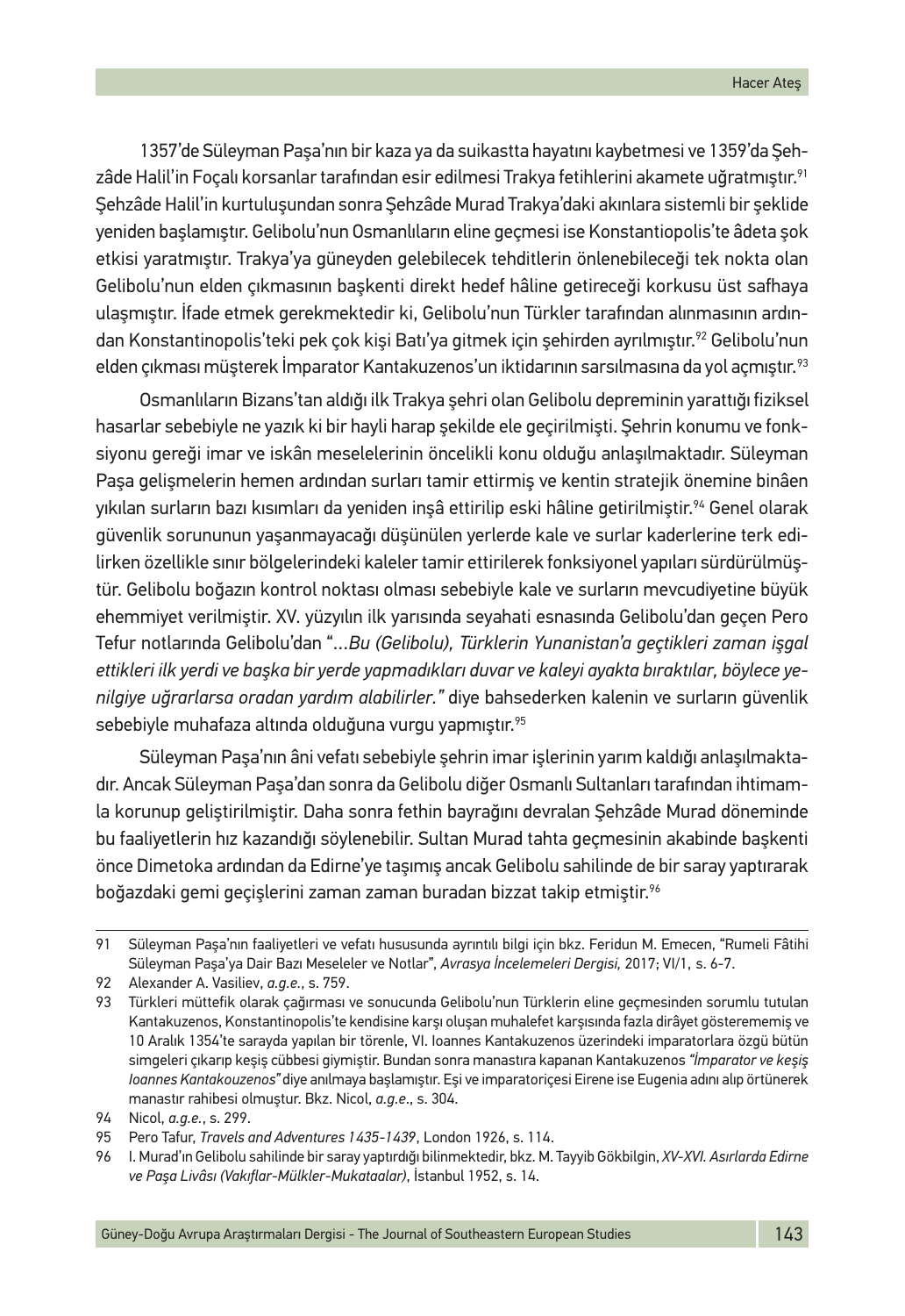Surların aşağısında doğu yönündeki liman ise ilâvelerle eskisinden çok daha fonksiyonel bir hâle getirilmiştir. Nitekim Yıldırım Bayezid harap hâle gelmiş olan surları yeniden inşa ettirmiştir. 1390 yılında tersane inşâatına başlanmış ve işlevini yitirmiş olan dış kale yıkılmıştır. Buna mukabil bir tepe üzerinde olup hem şehre hem de limana hâkim olan iç kale ise güvelik sebebiyle tamir edilmiş kısmen bazı yerleri yeniden yapılmıştır. Çektiri sınıfı gemileri hem fırtına hem de kuvvetli düşman donanmalarının hücumlarından korumak üzere iç içe iki büyük havuzdan müteşekkil liman temizlenmiş ve güvenliği temin etmek amacıyla her iki limanın girişine ikişer sağlam kule inşa edilmiştir. Limanı gerekli durumlarda kapatmak üzere ise üç katlı zincir yapılmıştır.97

Çanakkale Boğazı'nı kontrol etmesi sebebiyle Gelibolu her zaman önemini korumuştur. 1354 depreminde şehrin neredeyse yok olduğu düşünüldüğünde Osmanlı fethi sonrası şehrin yeniden hayat bulduğu söylenebilir. Zîra kaynakların çoğunda belirtildiği üzere kent özellikle Katalan saldırıları esnasında oldukça harap bir hâle gelmiştir. Dolayısıyla 1300'lerin başından itibâren zaman zaman mâruz kaldığı saldırılar ve yaşanan depremler sebebiyle nüfusu gittikçe azalan şehir Osmanlıların sistemli iskân politikasıyla demografik anlamda da hareketlenmiştir. 98.

Süleyman Paşa'nın vefatının ardından fetih hareketleri Şehzâde Murad'ın önderliğinde devam etmiştir. O, Trakya'ya geçmek üzere kendi sancağı ve Karesi Sancağı'ndan müteşekkil olmak üzere çok sayıda askerle birlikte Lala Şahin'i de alarak Gelibolu'ya geçip oradan fetih hareketlerine devam etmiştir. Gelibolu'nun Osmanlıların eline geçmesiyle Bizans, Trakya savunma hattında en önemli üç şehrinden ilkini kaybetmişti. Başkent Konstantinopolis doğu ve güneyden Osmanlılar tarafından sıkıştırılmış, batı yönünde ise Trakya topraklarının en önemli iki kenti olan Dimetoka ve Edirne kalmıştır. Bu şehirlerin düşmesi ise başkentin Avrupa ile karadan olan bağlantısının kopması anlamına gelmekteydi. Şehzâde Murad'ın bundan sonraki politikasının bu kentleri ele geçirmek üzerine olduğu anlaşılmaktadır. Bu doğrultuda özellikle Trakya'nın merkezi kabul edilen Edirne üzerine odaklanılmıştır.<sup>99</sup> Edirne özellikle XIV. yüzyılın başından itibâren tüm Trakya şehirleri gibi pek çok istilâ ve saldırıya mâruz kalmış ancak

<sup>97</sup> Fevzi Kurtoğlu, *a.g.e*., s. 4. Dukas, Gelibolu'nun üç sıra kürekli kadırgaların barınabilmelerine müsait bir liman olduğundan, bunun müdâfaası için bir de muazzam kale inşa edildiğinden bahsetmektedir. Dukas, *Bizans Tarihi,* çev. VL. Mirmiroğlu, İstanbul 1956, s. 9.

<sup>98</sup> Osmanlı kroniklerinde de belirtildiği üzere Gelibolu'nun fethinden sonra bölgeye Anadolu'dan yoğun bir nüfus akışı söz konusudur. XV. yüzyılın ikinci yarısında şehirde neredeyse sadece Müslümanlar bulunmaktadır. Gelibolu'ya ait mevcut en eski tarihli (h. 879/1475) tahrir defterine göre şehrin merkezinde 40 Müslüman mahallesi bulunmaktayken gayrimüslim mahallesine ise rastlanmamaktadır. bkz. İAK, *MC*. nr. O. 79, v.1a- 13a. Şehrin dışında olduğu tespit edilen gayrimüslim nüfus mezkûr defterde "*hâneha-yı haymana*" olarak kaydedilmiştir. Cemaat olarak kaydedilmiş olan bu grupların bir kısmı nefs-i Gelibolu'da bir kısı da Kitre, Maydos ve Kozludere köylerinde yerleşmiştir. Gelibolu'ya tâbi olanların sayısının altı cemaât olduğu görülmektedir. Bkz. *MC*. nr. O.79,v. 45a-46a.

<sup>99</sup> Edirne, Bizans'ın İstanbul ve Selânik'ten sonra en önemli şehri olarak nitelendirilmektedir, bkz. Halil İnalcık, "Edirne'nin Fethi", *Edirne'nin 600. Fethi Yıldönümü Armağan Kitabı*, Ankara, 1993, s. 137-159. Ayrıca bu hususta bkz. Halil İnalcık, "Sultan Orhan", s. 97.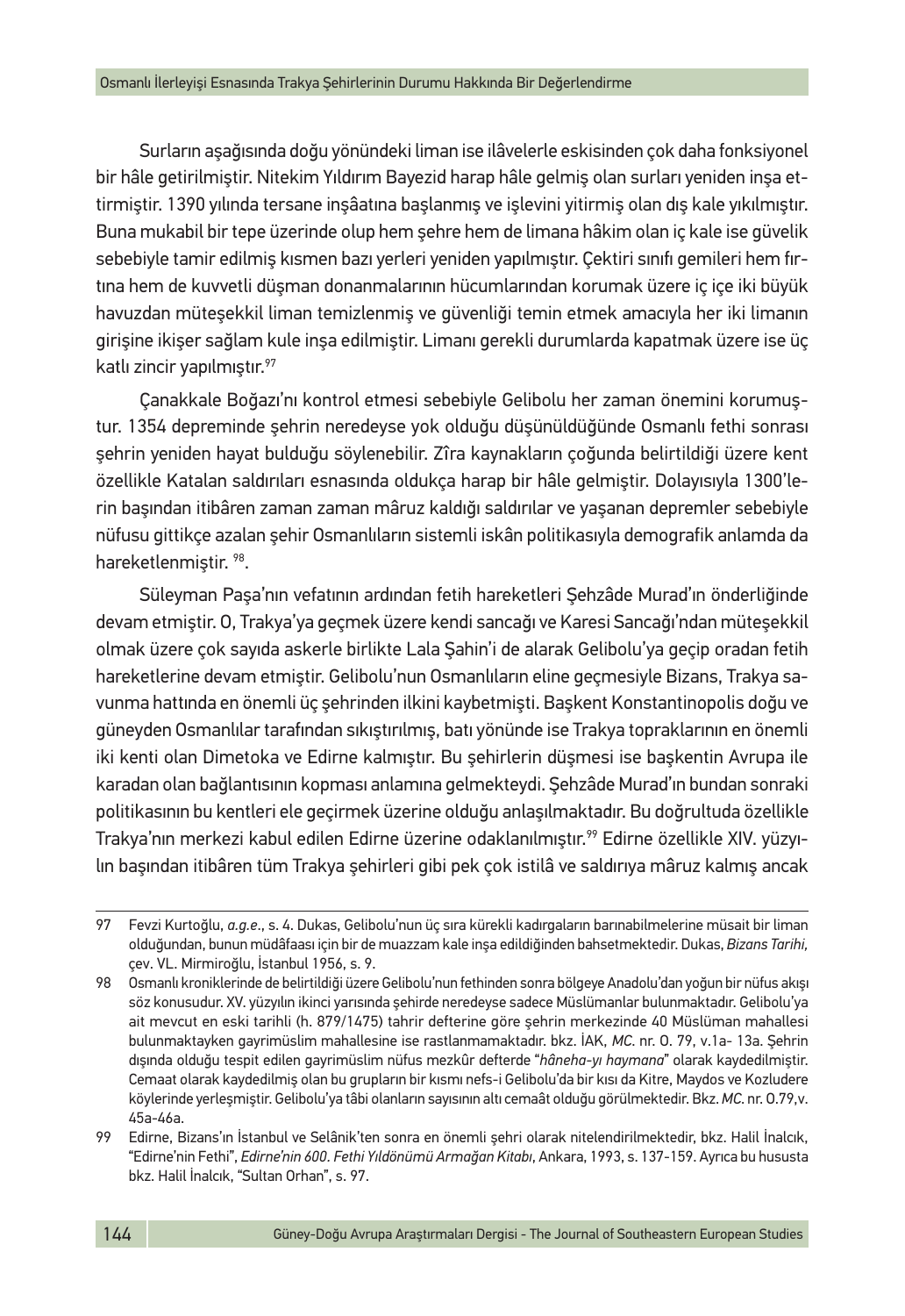güçlü surlara sahip olmasının avantajıyla yüzyılardır ayakta da kalmayı başarabilmiştir. Öyle ki en son Katalanların Trakya içlerindeki hücumlarından Dimetoka ve Edirne yalnızca güçlü surları sayesinde kurtulmuşlardı.<sup>100</sup>

Dikdörtgen biçiminde bir kale olan Edirne surları İmparator Hadrianus tarafından inşa edilmiş, I. Iustinianos tarafından kuvvetlendirilmişti. Kalenin köşelerinde dört muazzam burç ve bu burçlar arasında dört köşeli 12'şer daha ufak kuleler ile dokuz kapısı bulunmaktaydı.101 Bu vasıflardaki bir şehri ele geçirmek ise anlaşılacağı üzere bir hayli zor olacaktır. Keza Dimetoka da çift kat surlarıyla meşhur bir kentti. Şehirlerin bu denli güçlü savunma sistemine sahip olmaları Osmanlıların fetih yönteminde de belirleyici rol oynamıştır. Bu doğrultuda Şehzâde Murad öncelikli olarak Edirne'nin etrafıyla irtibatını keserek şehri yalnızlaştırmak suretiyle direncinin kırılması yönünde bir politika izlemiştir.

Dönem hakkında bilgi veren kronikler incelendiğinde bu hedef doğrultusunda Osmanlı kuvevtlerinin iki koldan hareket ettiği anlaşılmaktadır. Şehzâde Murad ve Lala Şahin'in önderliğinde birinci grubun Gelibolu'dan başlamak üzere kuzey Marmara sahil yayını takip edilerek İstanbul yönüne ve yine hemen bu güzergâhın kuzeyini içine alacak şekilde harekete geçtiği görülmektedir. Hacı İlbey ve Gazi Evrenos'un önderliğindeki ikinci grubun ise Edirne'nin güneyini kontrol altına almak üzere Dimetoka tarafına gönderildiği anlaşılmaktadır.102 Fetih politikası doğrultusunda her iki cihette harekâtın eş zamanlı olarak başladığı ancak Dimetoka'nın Edirne'den daha önce ele geçirildiği anlaşılmaktadır.

Trakya savunma hattının önemli bir halkasını oluşturan Dimetoka'ya ilk akınların daha Süleyman Paşa zamanında yapıldığı görülmektedir. Dimetoka stratejik olarak Trakya'nın önemli kentlerinden biri olmasının yanı sıra yukarıda da değinildiği üzere Bizans iç savaşları döneminde müşterek imparatorlarının zaman zaman yönetim merkezi olması hasebiyle de siyasî bir önem taşımaktaydı. Burası önce niyâbet makamı ardından da müşterek imparatorun ikametgâhı olmuştur. Kantakuzenos, Trakya soylularının desteğini alarak burada kendini imparator ilân etmiştir.103 Benzer bir şekilde, Edirne de ortak impatarorların yönetim merkezi olmuştur. Bu sebeple Dimetoka ve Edirne'nin vaktiyle İznik'in misyonuna benzer bir özelliğe sahip oldukları söylenebilir. İznik'in hem Türkiye Selçuklu Devleti'ne hem de Bizans'a başkentlik yapmış olması, Osmanlılar için Selçukluların Anadolu'daki vârisi misyonunu üstlenmelerini sağlamanın yanı sıra Bizans'ın tahtına ortak olunabileceği fikrini de beraberinde ge-

<sup>100</sup> Nicol, *a.g.e.*, s. 167.

<sup>101</sup> Semavi Eyice, "Bizans Devrinde Edirne ve Eserleri" *Edirne'nin 600. Fethi Yıldönümü Armağan Kitabı*, Ankara, 1993, s. 65.

<sup>102</sup> *Âşıkpaşazâde*, s. 125-127.

<sup>103</sup> Nicol, *a.g.e.*, s. 194- 235.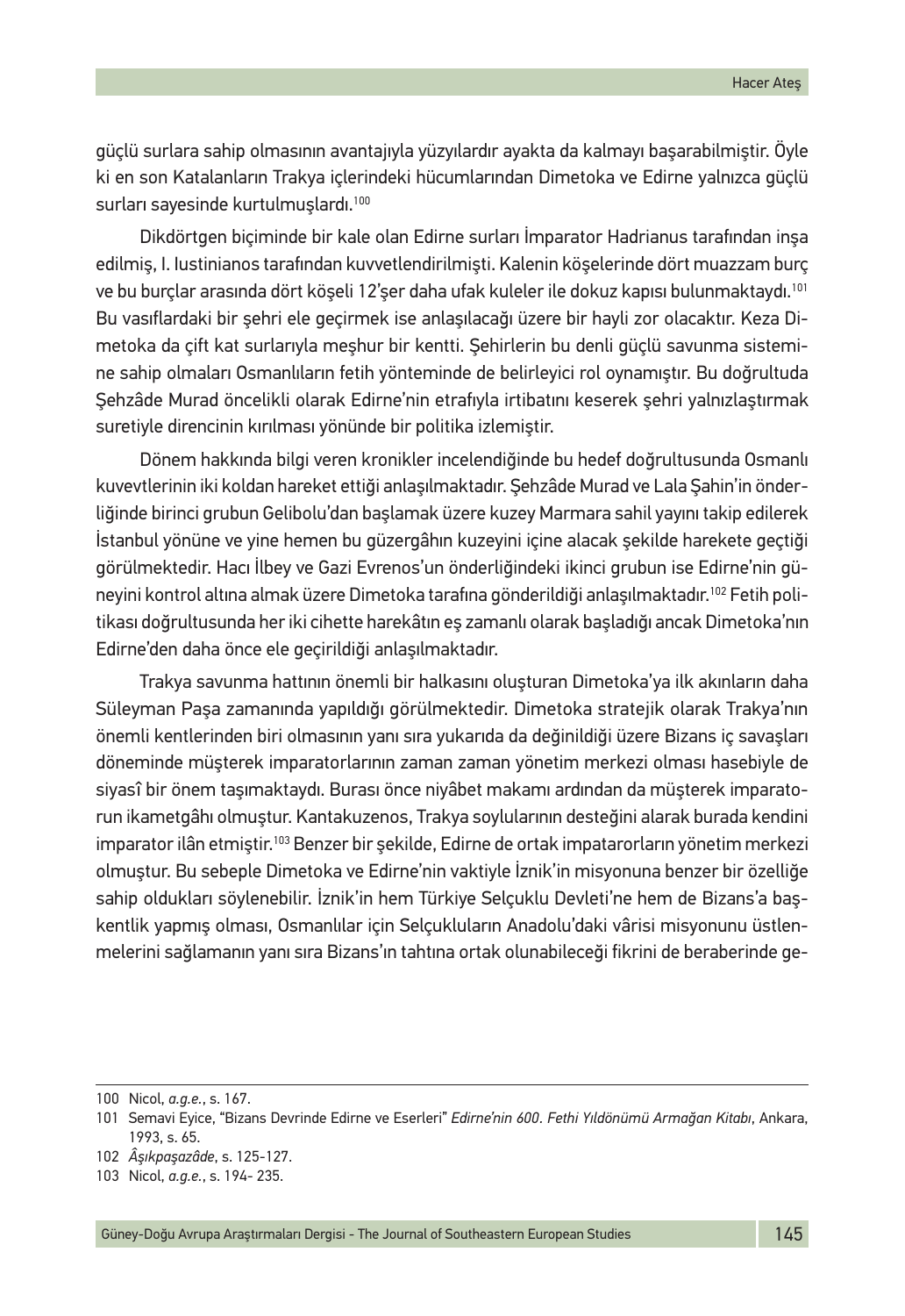tirmiştir.<sup>104</sup> Dimetoka ve Edirne'nin I. Murad zamanında bir biri ardına Osmanlı'ya başkentlik yapmış olmaları bu fikri doğrular mâhiyettedir. Ayrıca bu düşüncenin fetih sürecinde mânevî bir motivasyon oluşturduğu da muhakkaktır. Dimetoka'nın fethi tüm bunların yanı sıra Edirne'nin fethini de kolaylaştıracaktır.

Edirne'yi güney yönde Meriç Vadisi üzerinden koruyan Dimetoka, uç beyleri tarafından baskı altında tutulmaya başlanmıştır. Ancak kentin oldukça güçlü bir savunma sistemine sahip oluşu başlı başına bir sorun teşkil etmektedir. Dimetoka ismi de bu özelliğine istinâden şehre verilmiştir. Ülkenin batı yönünde savunma hattının bir parçası olan kent, İmparator Trajanus (98-117) tarafından düzlük arazide kurulan Plotinopolis'in yerine inşa edilmişti. Barbar istilâları sırasında tahrip olunca İmparator I. Iustinianos tarafından Kızıl Deliçay Nehri'yle çevrili platoda tekrar kurulmuştur. Yeniden tesis edilirken şehir çift surla çevrildiği için buraya "*çift surlu*" anlamına gelen Grekçe *Didymóteichon* adı verilmiş ve bu isim Osmanlı döneminde Dimetoka şeklini almıştır.105 Tarihî süreç dikkate alındığında Dimetoka'nın neredeyse Bizans İmparatorluğu'nun kuruluşundan itibâren Trakya savunmasında önemli bir rol üstlendiği anlaşılmaktadır.

Kuruluş yeri amacına uygun olarak ovaya hâkim olan bir yüksek tepe üzerinde olup batı ile güney yönünde Kızıldeli Nehri ile çevrelenmiştir. Surların güvenliğini arttırmak amacıyla önünde bir hendeğe gerek duyulmaması, kuzey ile doğu yönünde uzanan surların sarp kayalıklardan geçmesi ve ayrıca batı ile güney yönünde yüksek debisiyle doğal bir hat oluşturan Kızıldeli Nehri'nin bulunuyor olması sebebiyledir. Ancak güvenliği üst seviyede tutmak için surların içinde Gelibolu'daki yapıya benzer şekilde bir iç kale bulunduğu görülmektedir.106

Bu güçlü surlara sahip şehrin kısa sürede alınması imkân dâhilinde görünmüyordu. Osmanlı kaynaklarından edinilen bilgiler Dimetoka'nın Konurhisar'da bulunan Osmanlı kuvvetleri tarafından sürekli olarak tazyik edildiği yönündendir.<sup>107</sup> Konurhisar, zaptının ardından Osmanlı uç beylerinden Hacı İlbey'in yönetimine verilmişti.<sup>108</sup> Dimetoka'nın fethi için görevlendirilen Hacı İlbeyi, buradan hareketle Evrenos Bey ve diğer gazilerle birlikte Dimetoka'yı kuşatma altına almak için yoğun çaba sarf etmiştir. Bu doğrultuda Dimetoka sistemli bir şekilde Osmanlı akınlarına mâruz kalmıştır. Ancak bu akınların Süleyman Paşa'nın vefatıyla birlikte Trakya fetihlerinin akamete uğradığı süreçte durmuş olduğu anlaşılmaktadır.

<sup>104</sup> Kutalmışoğlu Süleyman Şah İznik ve civarını fethedip İznik başşehir olmak üzere Anadolu'nun ilk Türk devletini, Türkiye Selçuklularını kurmuştur (1078), bkz. Sevim-Yücel, *a.g.e.,* s. 100-103. Bizans kaynakları Süleyman Şah'ın 1078 yılında İznik'te oturduğunu doğrulamaktadır, bkz.: Osman Turan, *Selçuklular Zamanında Anadolu Alp Arslan'dan Osman Gazi'ye (1071-1318)*, İstanbul 1971, s. 54. İznik'in Süleyman Şah tarafından ele geçirilerek merkez yapılması hususu daha sonra Bizans'ın eline geçen kentin Anadolu'daki Türkmenler tarafından yeniden fethinin kutsal bir misyon olarak kabul edilmesine yol açmıştır. İznik 19 Haziran 1097 tarihinde Bizans'a teslim olmuştur. Bkz. Sevim-Yücel, *a.g e.*, s. 113.

<sup>105</sup> Machiel Kiel, "Dimetoka", *DİA*, C. IX, İstanbul 1994, s. 305.

<sup>106</sup> Evliya Çelebi Dimetoka Kalesi'ni detaylı bir şekilde tasvir etmektedir. Bkz. Evliya Çelebi, *Seyahatnâme*, haz. Seyit Ali Kahraman, 8/2, İstanbul 2001, s. 69-70.

<sup>107</sup> *Anonim Osmanlı Kroniği (1299-1512),* haz. Necdet Öztürk, İstanbul 2000, s. 22; *Neşrî*, s. 195.

<sup>108</sup> Abdülkadir Özcan, "Hacı İlbey", *DİA*, C. XIV, İstanbul 1996, s. 482.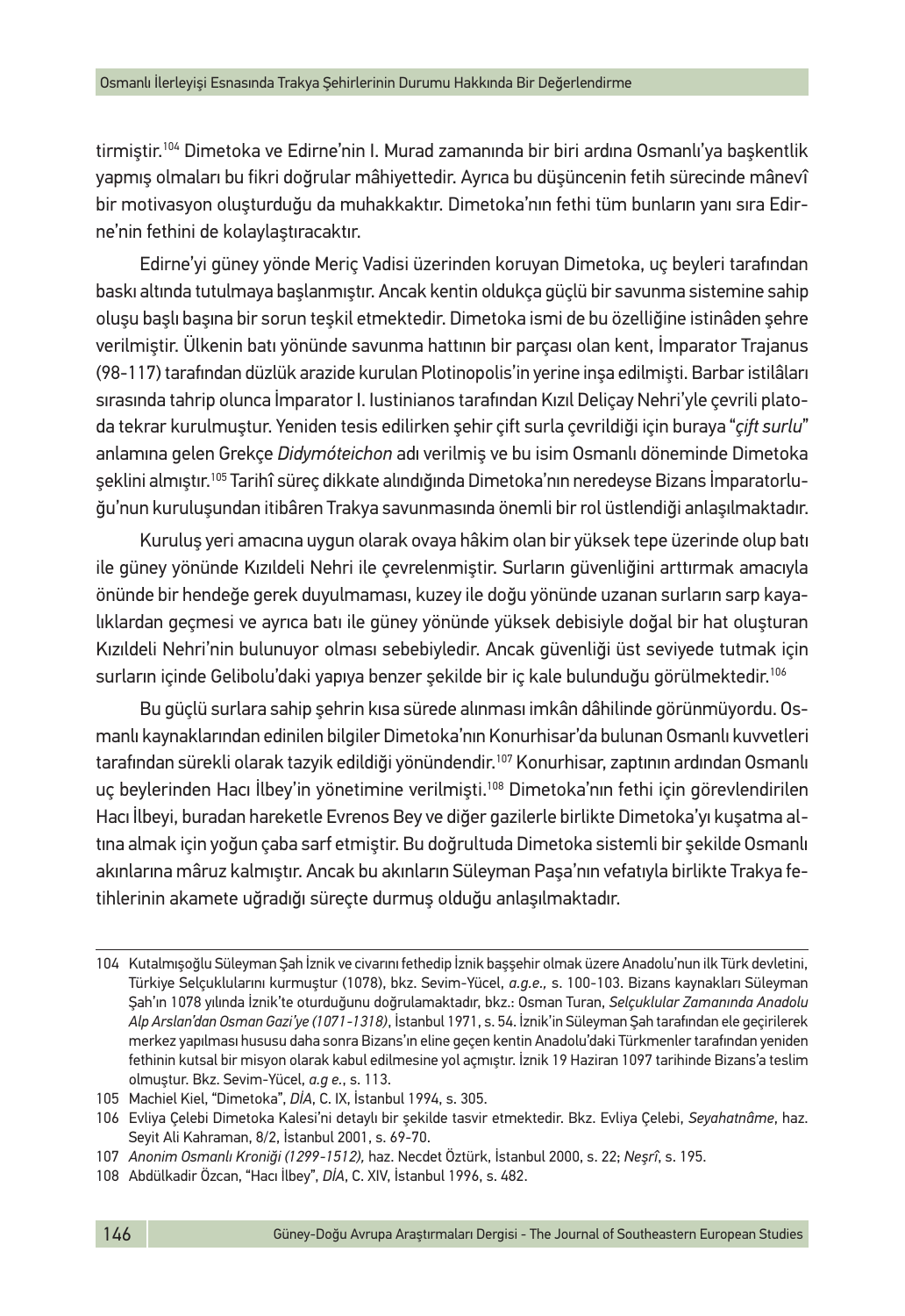Şehzâde Murad'ın idâresinde yeniden fetih hareketlerinin başladığı dönemde Dimetoka tekrar muhasara edilmeye başlanmıştır. Osmanlı kuvvetleri bu kez şehre daha yakın bir bölgeyi üs edinince şehrin üzerindeki baskı da hissedilir derecede artmıştır. Osmanlı kaynakları Hacı İlbeyi'nin Meriç kenarında bir burgozu (*küçük hisar*) ele geçirdiği ve buradan Dimetoka'yı sıkı bir denetim altına aldığından bahsetmektedir.109 Meriç Nehri üzerinde ileri bir noktada bulunan bu burgoz Pythion'dur (Burgos veya İlbey Burgosu).110 Burası Osmanlı idâresinde Kuleliburgos adını almış olup bugün Dimetoka'nın yaklaşık 16 kilometre kuzey doğusundaki Pythion Köyü'dür.111 Hacı İlbey'in emrindeki kuvvetler Dimetoka'ya oldukça yakın bu hisarda gündüzleri dinlenip geceleri ise Dimetoka Kalesi'ne âni baskınlar yapmaktaydılar. Dimetoka tekfurunun Osmanlıların bu gece saldırılarına karşı hazır beklediği ve savunmada bulunduğu anlaşılmaktadır. Osmanlı kroniklerinde Dimetoka fethinin bahsi geçtiği kısımlarda yine bu gece saldırıları esnasında mezkûr tekfurun ele geçirilmesi neticesinde kalenin fethedildiği bildirilmektedir.112 Bununla birlikte kaleyi Osmanlılara teslim etmesi şartıyla kendisinin ve ailesinin şehri terk etmesine müsâade edilmiştir. Bu suretle Dimetoka Kalesi Hacı İlbey tarafından fethedildiğinde halkın can ve mal güvenliğinin teminat altına alınmış olduğu görülmektedir.113

Şehir halkının Osmanlı idârecileri tarafından korunup kollanması onların yerlerinde kalmalarını sağlamış ve herhangi bir çatışma olmaksızın teslim olmaları kentte muhtemel can kayıplarının da önüne geçmiştir. XIV. yüzyıl Bizans Dimetokası'nın nüfusu hakkında herhangi bir kayıt olmamasına rağmen bazı çıkarımlara göre şehrin o zamanki nüfusunun 1.600-2.000 kişi civarında olduğu tahmin edilmektedir.114 Ancak Bizans'ın son zamanlarında yani Osmanlı fethi esnasında surların dışında da yerleşimin olduğu anlaşılmaktadır.<sup>115</sup> Fakat Osmanlı baskınları sebebiyle burada yaşayanların kale içine ya da henüz Osmanlıların eline geçmemiş olan Edirne Kalesi'ne sığınmış olmaları da muhtemeldir. Osmanlıların bölgede ilerlediği esnada bazı kentlerin ahâlisi yerlerini terk ederek daha güvenli bir bölge olduğunu düşündükleri Edirne'ye kaçmışlardır.

Dimetoka Osmanlı idâresine geçtikten sonra öncelikli olarak I. Murad zamanında idârî ve fizikî bakımdan gelişme kaydetmiştir. Osmanlı fethi sonrasında şehrin savunmasını güçlendirmek adına sur içinde birbiriyle irtibatlı iki iç kalenin daha yapıldığı anlaşılmaktadır. Kalenin içindeki hünkâr sarayı bu zamanda yaptırılmış olmalıdır.116 Zîra Edirne başkent oluncaya kadar Sultan Murad burayı yönetim merkezi olarak kullanmıştır.

<sup>109</sup> *Anonim Osmanlı Kroniği (1299-1512),* s. 27; *Âşıkpaşazâde,* s. 122-127; *Neşrî*, s. 193-195.

<sup>110</sup> Abdülkadir Özcan, *a.g.m*., s. 482.

<sup>111</sup> Bugün Dimetoka Belediyesine bağlı Evros kasabasının bir köyüdür.

<sup>112</sup> *Âşıkpaşazâde,* s. 127; *Neşrî*, s. 195.

<sup>113</sup> *Anonim Tevârîh-i Âl-i Osman*, (F. Geise neşri), haz. N. Azamat, İstanbul 992, s. 24.

<sup>114</sup> Machiel Kiel, XIV. yüzyılda şehrin sur içinde kalan kısmının 20 hektar olduğu ve Bizans kentlerinde hektar başına genellikle 80-100 kişi düştüğü varsayımıyla yaklaşık nüfusu tahmin etmiştir. Bkz. "Dimetoka", s. 305.

<sup>115</sup> Nicol, *a.g.e*., s. 240; Machiel Kiel, *a.g.m*., s. 305.

<sup>116</sup> Evliya Çelebi Dimetoka Kalesi'ndeki iç kale kısmında bir bölme hisar yapıldığını, bunun padişah için ayrı bir bölme olduğunu söyleyerek Hünkâr Sarayı'nın bu bölmede olduğundan bahsetmektedir. Dimetoka Kalesi'nin özellikleri için bkz. Evliya Çelebi, *Seyhatnâme*, 8/2 s. 69-70.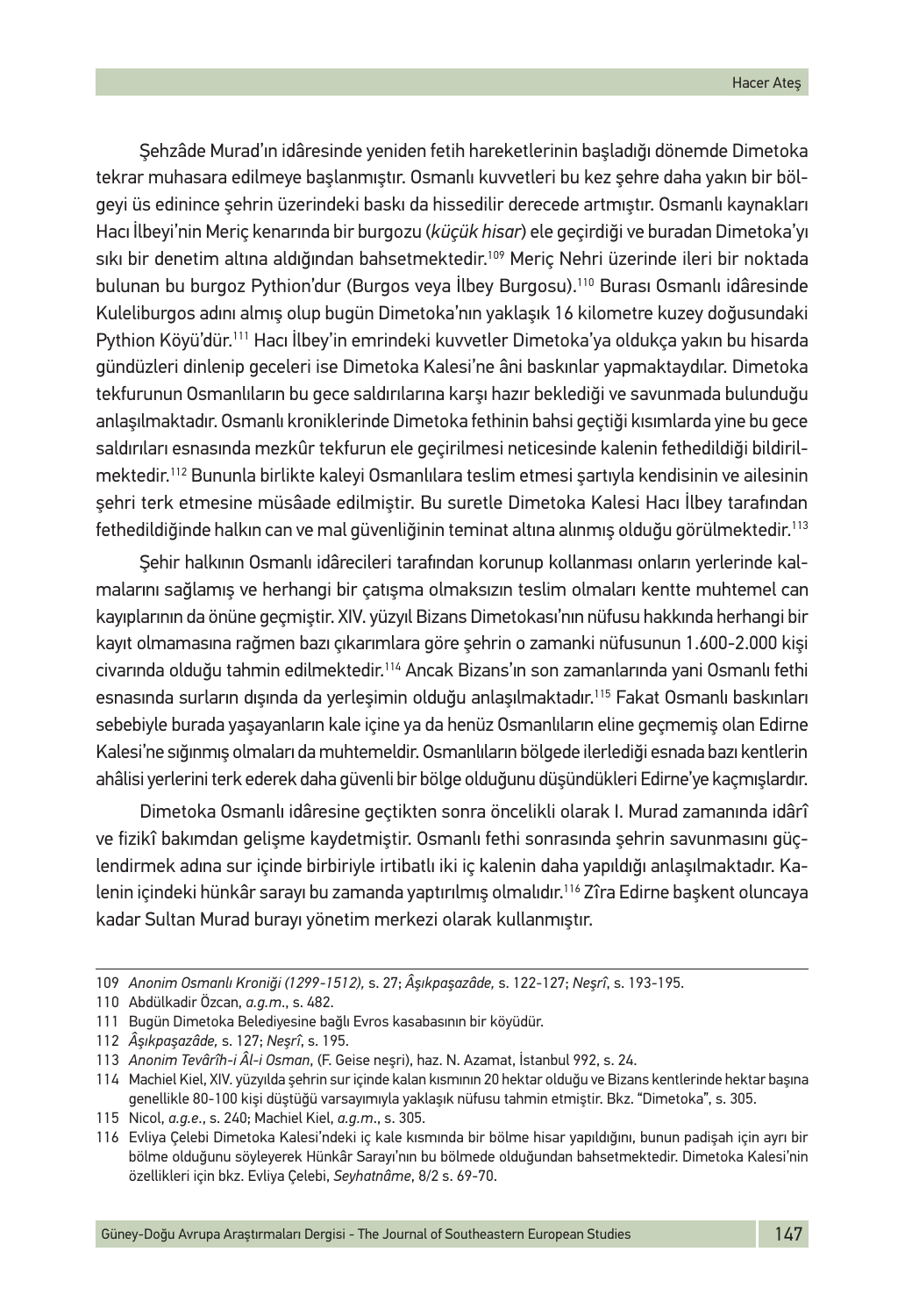Dimetoka'nın ele geçirilmesiyle Bizans'ın Trakya savunma hattında bir şehir daha Osmanlılara teslim olmuş, geriye bu hat üzerinde sadece Edirne kalmıştır. Edirne önceki kısımlarda da zikredildiği üzere tıpkı Dimetoka gibi siyasî ve stratejik özellikleri hâiz bir kentti. Dimetokanın hemen ardından Keşan Hisarı da Gazi Evrenos tarafından ele geçirilmiş ve bu defa da İpsala baskı altına alınmıştı.117 Böylece Gelibolu-Dimetoka arasındaki güzergâh kesintisiz bir şekilde Osmanlıların denetimine geçmiştir. Bu hadiseler gerçekleştiği esnada Şehzâde Murad da emrindeki diğer kuvvetlerle birlikte yukarıda birinci güzergâh olarak isimlendirilen, Gelibolu-İstanbul arasında bulunan ve olası Edirne kuşatması esnasında şehre gelebilecek yardımların önünü kesmek üzere bu kent ile başkent Konstantiopolis arasındaki işlek yol üzerindeki kaleleri ele geçirmekle meşguldü. Bununla birlikte Şehzâde Murad ilk olarak Gelibolu üzerinden hareketle kuzeydoğu yönünde ilerleyerek Marmara sahilindeki Bantoz (Banados) Hisarı'na yürüyüp burayı herhangi bir muharebe olmaksızın ele geçirdi. Bu sebepten kale halkına dokunulmadı. Oradan kuzey yönünde Çorlu taraflarına geçilerek hisar üzerine hareket edildi. Osmanlı kuvvetleri bu defa burada ciddi bir savunmayla karşılaştılar. Ancak Çorlu tekfuru kaleyi savunurken gözünden yaralanınca kalenin mukavemeti kırıldı ve müdâfaasız kalan kale Osmanlı gazilerince ele geçirilip yüklü miktarda ganimet elde edildi. Daha sonra burasının Osmanlılara karşı bir karargâh olma ihtimâline karşı kale yakılarak tahrip edildi.118

Çorlu'dan hareketle Misini'ye gelindi ki burda önce bir direnişle karşılaşılmasına rağmen kalenin sulh üzere teslim edildiği anlaşılmaktadır. Edirne'ye giden yol üstündeki yerler bir bir ele geçirilmekteydi. Misini'den hareket eden Osmanlı kuvvetleri Burgus'a (Lüleburgaz) geldiler fakat burada hisarı terk edilmiş bir şekilde buldular.119 Bu boş hisar da Osmanlı kuvvetlerince ateşe verilerek kullanılmaz hâle getirildi.120 Buradaki kalelerde bulunan halkın Osmanlı saldırılarından kurtulmak ve canlarını kurtamak için Trakya'da henüz Osmanlıların eline geçmemiş tek şehir olan Edirne'ye sığınmak üzere kalelerini terk ettikleri görülmektedir.<sup>121</sup> Bu sebepten olsa gerek Osmanlı kuvvetleri Burgos (Lüleburgaz) Kalesi'nden sonra Eski'ye (Babaeski) geldiklerinde hisarı terk edilmiş hâlde bulmuşlardır.<sup>122</sup> Osmanlı kroniklerden anlaşıldığına göre ahâlisiyle ele geçirilen kalelerdeki halkın can ve mallarına dokunulmamak üzere anlaşma yapılmış ve kaleler tahliye edilmek suretiyle teslim alınmışlardır.123

122 *Neşrî,* s. 195-196.

<sup>117</sup> *Âşıkpaşazâde,* s. 127.

<sup>118</sup> *Âşıkpaşazâde,* s. 126. Broquiere İstanbul'dan Edirne'ye seyahati esnasında Çorlu'dan geçtiği sıradaki notlarında zengin otlakları olan geniş bir vadide kurulan şehrin Sultan I. Murad tarafından kuşatıldığını ve sonrasında savaşarak burayı aldığından bahsetmektedir. Muharebe esnasında Osmanlı kuvvetleri tarafından kenti koruyan vâlinin kafasının kesildiğini, askerlerinin katledildiğini ve kalenin yerle bir ediliğini de ifade etmektedir. *Bertrandon De la Broquierenin Denizaşırı Seyahati*, yay. haz. Ch. Schefer, çev. İlhan Arda, İstanbul 2000, s. 229.

<sup>119</sup> Burası bugün Tekirdağ İli, Ergene İlçesi'ne bağlı Misinli Köyü olup kalenin bir burç ve duvar kalıntısını günümüze ulaşmıştır.

<sup>120</sup> *Âşıkpaşazâde,* s. 126.

<sup>121</sup> *Neşrî*, s. 195.

<sup>123</sup> *Âşıkpaşazâde*, s. 127.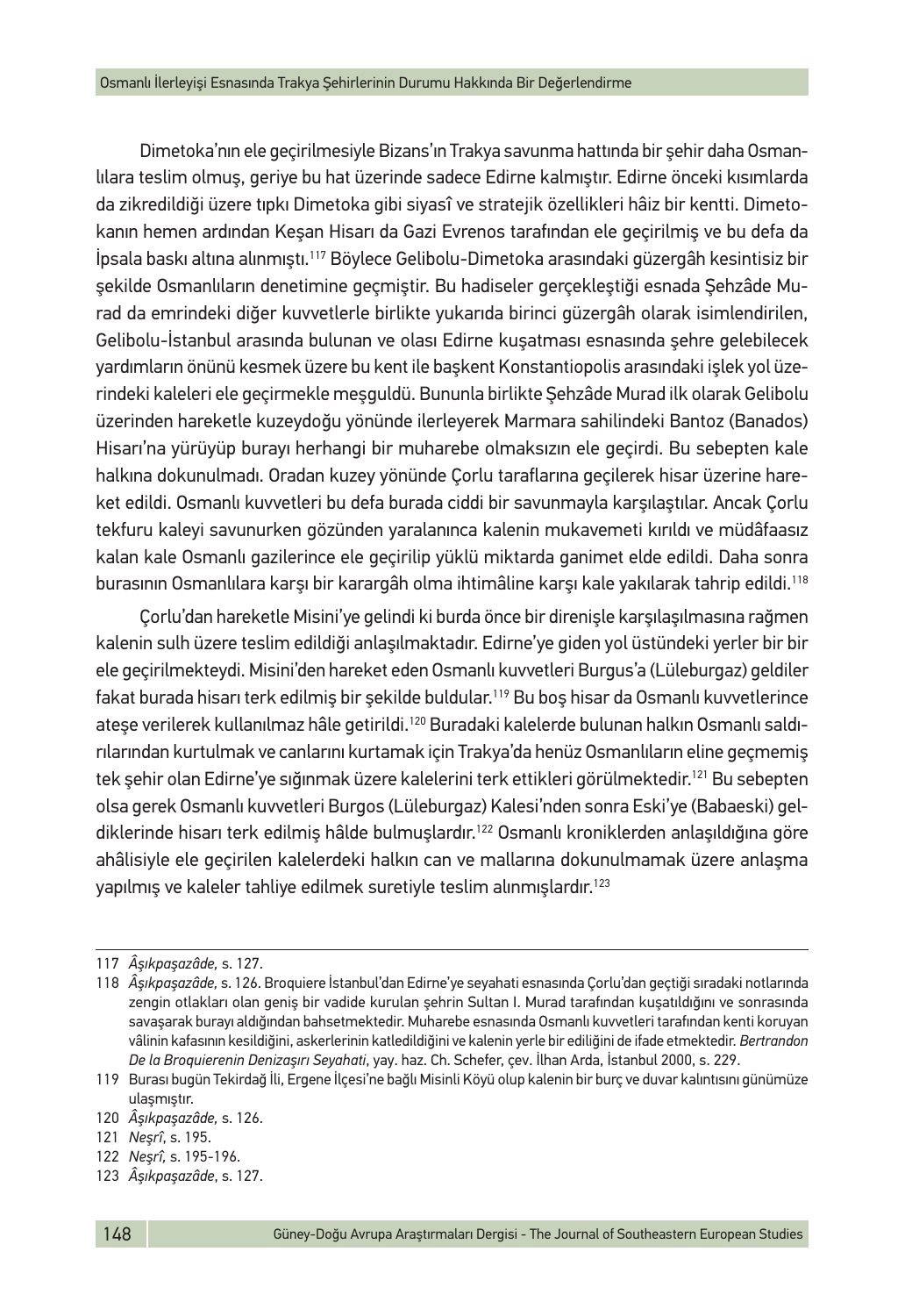Şehzâde Murad'ın Eski'yi bir karagâh olarak kullandığı anlaşılmaktadır. Kendisi burada kalmak üzere lalası Şahin'in yanına bir kısım kuvvetler vererek onu Edirne'ye göndermiştir. Bu arada Hacı İlbeyi ve Gazi Evrenos kendi kuvvetleriyle Dimetoka'da gelişmeleri yakından takip etmekte ve Edirne harekâtına çağırılma hususunda haber beklemekteydiler.<sup>124</sup> Osmanlı kuvvetleri Edirne'ye yaklaştıklarında Edirne Tekfuru onları çok sayıda askerle karşılamıştır. Edirne'nin stratejik öneme sahip olması sebebiyle askerin burada fazlaca bulunması beklenmeyen bir durum değildi. Ancak Edirne'ye gelen güzergâh üzerinde özellikle Bergos ve Eski kalelerinin boş olması buradaki asker ve halkın Edirne'yi müdâfaa etmek üzere şehre geldikleri düşüncesini kuvvetlendirmektedir. Bu suretle Osmanlılara karşı kentin korunmasında takviye kuvvetlerin bulunması savunmayı güçlendirecektir. Ancak Edirne yakınlarında iki kuvvet arasında yaşanan şiddetli çarpışmanın neticesi Bizanslıların beklentisinden oldukça uzaktır. Sazlu-dere'de gerçekleşen muharebede Osmanlı kuvvetleri büyük bir başarı kazanmıştır.125 Bunun üzerine Edirne'ye karşı son harekâtın yapılması için Şehzâde Murad'ın Dimetoka'da bekleyen kuvvetlere haber gönderdiği anlaşılmaktadır.126 Onun kuvvetlerine Hacı İlbey ile Gazi Evrenos'un kuvvetleri katılarak Edirne önlerindeki Lala Şahin'in kuvvetleriyle birleşmişlerdir. Bundan sonra Osmanlı kuvvetleri Edirne'ye gelmiş fakat hiç bir mukavemetle karşılaşmamışlardır. Şehre geldikleri günün gecesinde Edirne Tekfuru, Meriç Nehri'nin yükselmesini fırsat bilip bir kayıkla Enez'e oradan da İstanbul'a kaçmıştır. Gece tekfurun kaçtığını öğrenen Edirne halkı ise herhangi bir mukavemet göstermeksizin şehrin kapısını Osmanlılara açmışlardır.<sup>127</sup>

Bu teslim oluşun ardında Edirne-İstanbul bağlantısının tamamen kopmuş olması ve kente gelebilecek yardımların ortadan kalkmasının büyük etkisi olduğu söylenebilir. Yukarıda da değinildiği üzere savunması güçlü şehirleri ele geçirmenin en iyi yöntemi kentin diğer bölgelerle bağlantısını kesmekle mümün olmuştur. Bu hususta geleneksel abluka altına alma yönteminin oldukça iyi neticeler verdiği anlaşılmaktadır. Ancak şunu da belirtmek gerekir ki 1352 yılında Kantakuzenos'un oğlu Mattheos'a Süleyman Paşa denetiminde yardıma gelen Osmanlı kuvvetlerinin kentte yapmış olduğu tahribatlar, halkın hafızasında canlılığını korumuş olacak ki aynı neticeyle karşılaşmak istememeleri de teslim olmalarında etkili olmuş olabilir. Edirne Kalesi teslim olduğunda içindeki halk yerinde kalmış ancak surların dışında kalanlar ise kenti terk etmişlerdir. Şehrin teslimi esnasında ikame ettikleri kentten ayrılan kimi halk daha sonra yerlerine döndüklerinde evlerini ve dükkânlarını yerli yerinde bulmuşlardır.128 Edirne'nin kendi rızasıyla teslim olması sebebiyle halkına hiç bir zarar verilmediği ve kentte barış ortamının hâkim olduğu söylenebilir.

<sup>124</sup> Dimetoka daha Şehzâde Murad'ın Çorlu taraflarında olduğu sıralarda ele geçirilmiş, ardından İpsala ise baskı altına alınmıştı. *Âşıkpaşazâde*, s. 126-127.

<sup>125</sup> Halil İnalcık, "Edirne'nin Fethi", s. 149.

<sup>126</sup> *Âşıkpaşazâde,* s. 127; *Neşrî*, s. 197.

<sup>127</sup> Halil İnalcık, "Osmanlı Sultanı Orhan", s. 97. Ayrıca bu hususta bkz. Halil İnalcık, "Edirne'nin Fethi", s. 149; Keza bkz. *Âşıkpaşazâde*, s. 127.

<sup>128</sup> Süheyl Ünver, "Edirne Medeniyetimiz ve Tezyini", *Edirne'nin 60. Fethi Yıldönümü Armağan Kitabı*, Ankara 1993, s. 236.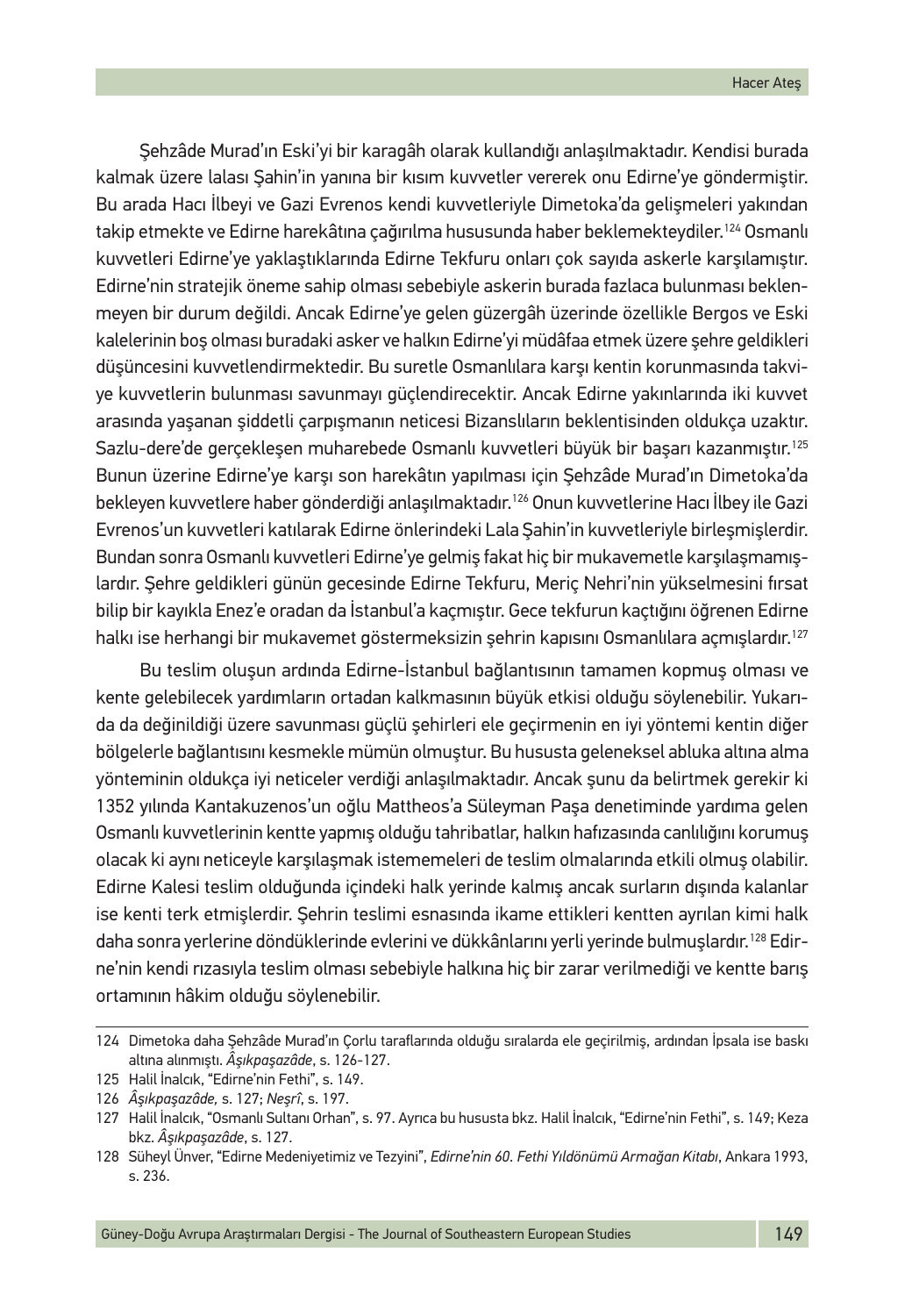Edirne, Bizans idâresinde kale içinden müteşekkil küçük bir kentti.129 Osmanlılar kenti fethettiklerinde ilk olarak kale içinde yerleşmişler ancak çok geçmeden surların dışında da yeni yerleşim alanları iskâna açılmıştır. Osmanlı idaresinin ilk yıllarından itibâren şehir Anadolu'dan yeni gelenlerle birlikte hem fiziksel hem de demografik olarak büyüme göstermiştir. Şehzâde Murad, Osmanlı tahtına geçtikten sonra batıya yapılacak seferlerin önemine binâen Bursa'daki sarayı buraya taşımıştır (1365).130

## **2.3. Trakya Kırsal Alanında Yaşanan Gelişmeler**

XIV. yüzyıl Trakyası'nda kentlerin yanı sıra kırsal alan da büyük tahribata uğramıştır. Kırsal alanda yaşayanların güçlü surlar içinde hayatta kalmaya çalışan şehirlilerden çok daha zor zamanlar geçirdikleri muhakkaktır. Surların dışında kalanların hem can hem de mal güvenliği tehlike altında idi. Köylüler canlarını kurtarmak adına kimi zaman tarlalarını, bağlarını ve çiftliklerini terk edip en yakındaki kalelere sığınırken kimi zaman da ekili arazilerinin ya da bağlarının yakılmasına şahit olmaktaydılar. Her ne şekilde olduğu fark etmeksizin netice itibarıyla arazilerini kullanamaz durumda kalıyorlardı. Yüzyıllardır tarımsal zenginliği ile bilinen münbit Trakya toprakları XIV. yüzyılın özellikle ilk yarısında artık ekilemez hatta kimi zaman ekilse dahi mahsuller toplanamaz hâle gelmişti. Bu durum sadece mezkûr köylülerin değil aynı zamanda besin ihtiyacını bölgeden karşılayan başkent Konstantinopolis'i de yakından ilgilendirmekteydi. Zîra başkent Konstantinopolis'i besleyen en önemli tedarik coğrafyası Doğu'da Bitinya, Batı'da ise Trakya topraklarıydı.<sup>131</sup> Ancak imparatorluk 1330'ların sonunda *"Konstantinopolis'in bahçesi"* olarak adlandırılan zengin Bitinya topraklarını Osmanlılara terk etmek zorunda kalmıştı.<sup>132</sup> Geriye ellerinde sadece Trakya toprakları kalmıştı.

XIV. yüzyılın ilk yarısında Katalanlar ve hemen onun ardından denizci Türkmenler tarafından talan edilmiş olan Trakya arazileri kaynakların da sık sık zikrettiği üzere *çöle* dönmüştü. Yukarıda da değinildiği üzere Katalanların başkent Konstantinopolis'e gelme ihtimâli üzerine II. Andronikos yol üzerinde yiyecek tedariki yapabilecekleri her kaynağı ortadan kaldırmak amacıyla Selymbria (Silivri) ile Konstantinopolis arasındaki bütün arazilerin boşaltılması ve hatta ürünlerin yakılması için bizzat emir vermişti. Ardından gelen iç muharebelerin etkileri

<sup>129</sup> Edirne'ye ait mevcut en eski tahrir defterine göre XVI. yüzyılın başlarında şehirde 19 zımmî (Hıristiyan) mahalle mevcuttur. Bkz. BOA, *TT.d.*, nr.77, s. 42- 48; Bu sayı XVI. yüzyılın sonlarına doğru da aynı kalmıştır, bkz. Feridun M. Emecen, "Tarih Koridorlarına Bir Sınır Şehri: Edirne", *Edirne: Serhattaki Payitaht*, haz. E. Nedret İşli-M. Sabri Koz, İstanbul 1998, s. 62. Bu veriler doğrultusunda Osmanlı fethi esnasında Edirne Kaleiçi'nde kaç mahalle olduğu hakkında az da olsa bir fikir sahibi olmak mümkündür. Nitekim XVI. yüzyılda Edirne'den geçen Busbecq kentin eski surlarla çevrili bölümün pek büyük sayılmadığını, ancak surların dışında Türklerin ilâve ettiği binalarla büyük ve geniş bir kent hâline geldiğinden bahsetmektedir. Bkz. Ogier Ghislain De Busbecq, *Türk Mektupları*, çev. Derin Türkömer, İstanbul 2005, s. 26.

<sup>130</sup> İ. Hakkı Uzunçarşılı, *a.g.e.*, s. 170.

<sup>131</sup> Jacques Lefort, "13. Yüzyılda Bithiynia", *Osmanlı Beyliği (1300-1389)*, ed. Elizabeth Zachariadou, Türkçe trc. Gül Çağalı Güven, vd., İstanbul 1997, s. 106-107.

<sup>132</sup> 1300'lerin başında Osman Bey ile başlayan fetih hareketleri neticesinde en son 1337'de İzmit'in ve hemen sonrasında da Üsküdar'a kadar ilerleyen Osmanlılar yaklaşık 35-40 yıl içinde tüm Bitinya bölgesinin fethi gerçekleşmiştir.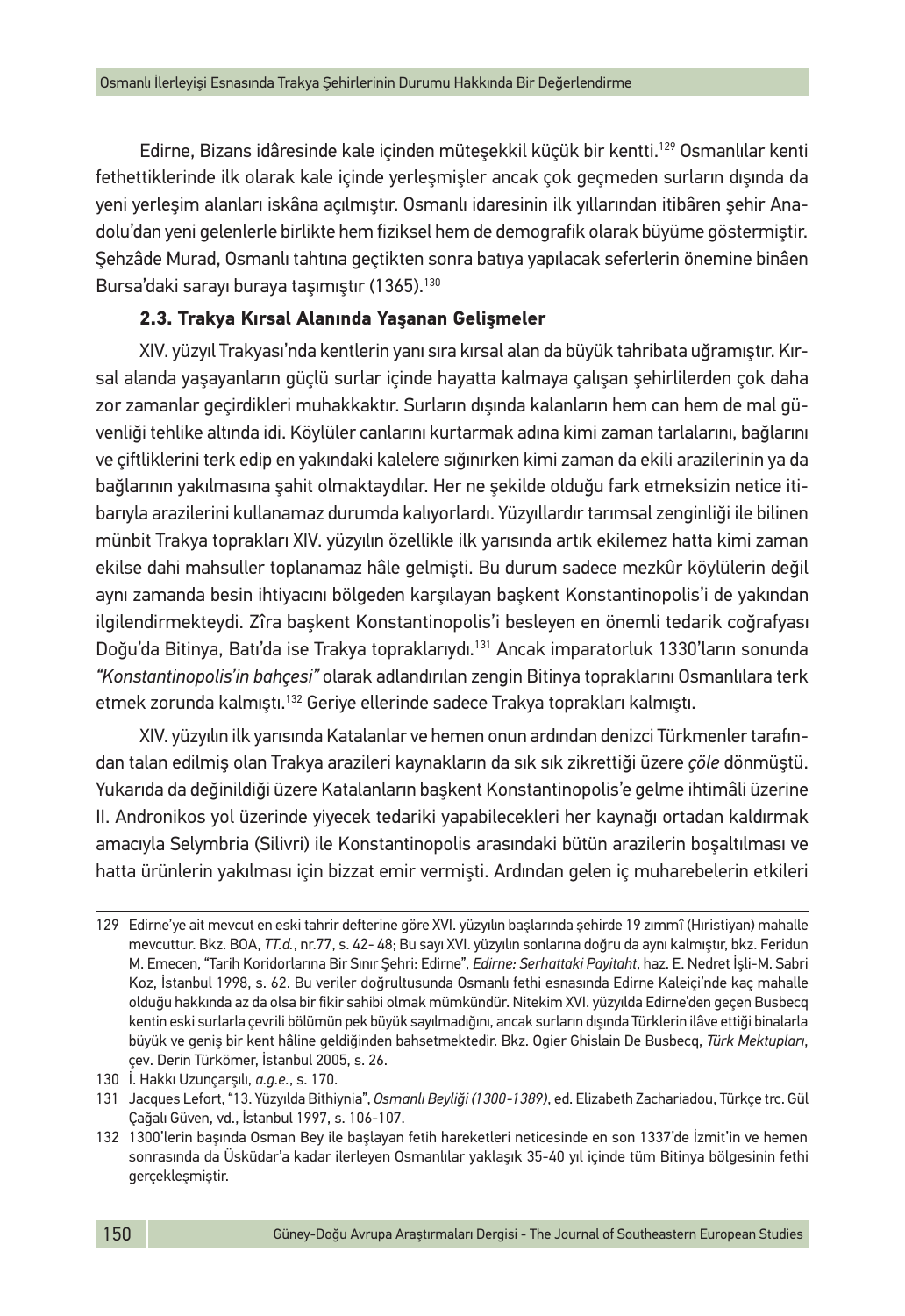yine kentlerde olduğu kadar kırsal alan da şiddetli şekilde hissedilmiştir. Tarım arazileri kullanılmaz hâle gelirken buralarda yaşayan köylüler ve çiftçiler de yerlerinden olmuşlardı. İç savaşlar döneminde ise taraflar arasında yaşanan mücadeleler, çatışmalar yine köy ve kırsal alanda yaşayanların aleyhine bir durum oluşturmuştu.

Kantakuzenos'un müttefiki olarak Trakya'ya geçen Osmanlı kuvvetleri önce Gelibolu-Dimetoka ardından da Gelibolu-Edirne güzergâhında yaptıkları harekat esnasında önlerine gelen çiftlikleri yakıp yıkmıştı. Osmanlılar Dimetoka taraflarında iken Bizans idâresinden herhangi bir yardım gelmeyeceğini anlayan çiftçiler eşit olmayan koşullardaki mücadeleyi bırakıp en yakın kentlerin surları arkasına çekilmişlerdi.<sup>133</sup> Edirne'de ise surların dışındaki bağlar Kantaokuzenos'u desteklemeyen Edirne halkını cezalandırmak amacıyla onun emriyle yakılıp talan edilmişti.134

Savaşlar ve çatışmaların yarattığı kaos ortamı Trakya arazilerini tarım yapılamaz hâle getirmiş, kırsal alandaki halk daha güvenli yerlere gitmek üzere arazilerini ve çiftliklerini terk etmek zorunda kalmışlardı. Yerlerini terk eden köylülerin ya en yakın şehirdeki kaleye ya da daha çok iç kesimlerden kaçarak sahildeki köy ya da kasabalara geldikleri anlaşılmaktadır. Trakya bölgesi kırsal alanı incelendiğinde nüfusun eskiye oranla çok az olduğunu söylenebilir. Zîra Bizans kaynakları da nüfusun muharebeler, depremler ve salgın hastalıklar sebebiyle azalmış olduğuna vurgu yapmaktadır. Bu durum Osmanlı fethi sonrasında Trakya kırsalında neden yüzlerce Türkçe isim taşıyan köyün bulunduğu konusuna da açıklık getirmektedir. Kentler ve kırsal alanla ilgili tutulmuş Osmanlı kayıtlarında yüzlerce Türkçe adlı köy bulunmasına karşın, kadim köy ismine çok az rastlanması dikkat çekicidir. Grekçe (Rumca) köy isimlerinin sayısının çok az olması ya da bu dildeki adlara bazı yerlerde hiç rastlanmaması elbetteki buralarda Bizans köyleri olmadığı ve tarım yapılmadığı anlamını taşımamaktadır. Zîra başkent Konstantinopolis'in iâşesinin temini için organize edilmiş Trakya köylerinde tarım yapılmıyor olması akla yakın değildir. Ancak yukarıda bahsedildiği üzere yaşanan koas ortamı köylerin boşalmasına ve nüfussuz kalmasına sebep olmuştur.

Osmanlı vesikalarında bu konuya ışık tutacak kayıtlar mevcuttur. Örneğin; Trakya'da ilk fethedilen bölge olan Gelibolu ve çevresiyle ilgili Gelibolu tahrir defterleri ilk yerleşimler hakkında ayrıntılı bilgi vermektedir. Gelibolu Sancağı'na bağlı Malkara Kazası'nda bulunan Hırala Köyü'ndeki Hıristiyan nüfus için "*kadîmî kullar*" ifadesi dikkat çekicidir. Ayrıca Kozludere'de ise bir vakıf kaydında "*kadîmde kâfiri kovan*" Hacı Hızır'ın vakfı bilgisi de önceden burada yerli halkın yaşadığı hakkında mâlûmat vermektedir.135 Yine Tekirdağ ve Edirne kırsal alanında rastlanılan benzer ifadeler de buralarda eskiden yerleşim yerleri olduğunu göstermektedirler. "*Kadimden kâfir ekermiş*" 136 ya da artık mevcut olmamasına rağmen sadece belgelerde adı kalan "*kilise* 

<sup>133</sup> Nicol, *a.g.e*., s. 325.

<sup>134</sup> Nicol, *a.g.e*., s. 298.

<sup>135</sup> Halil İnalcık, "Sultan Orhan", s. 102.

<sup>136</sup> BOA, *TT.d.*, nr. nr. 50, s. 216.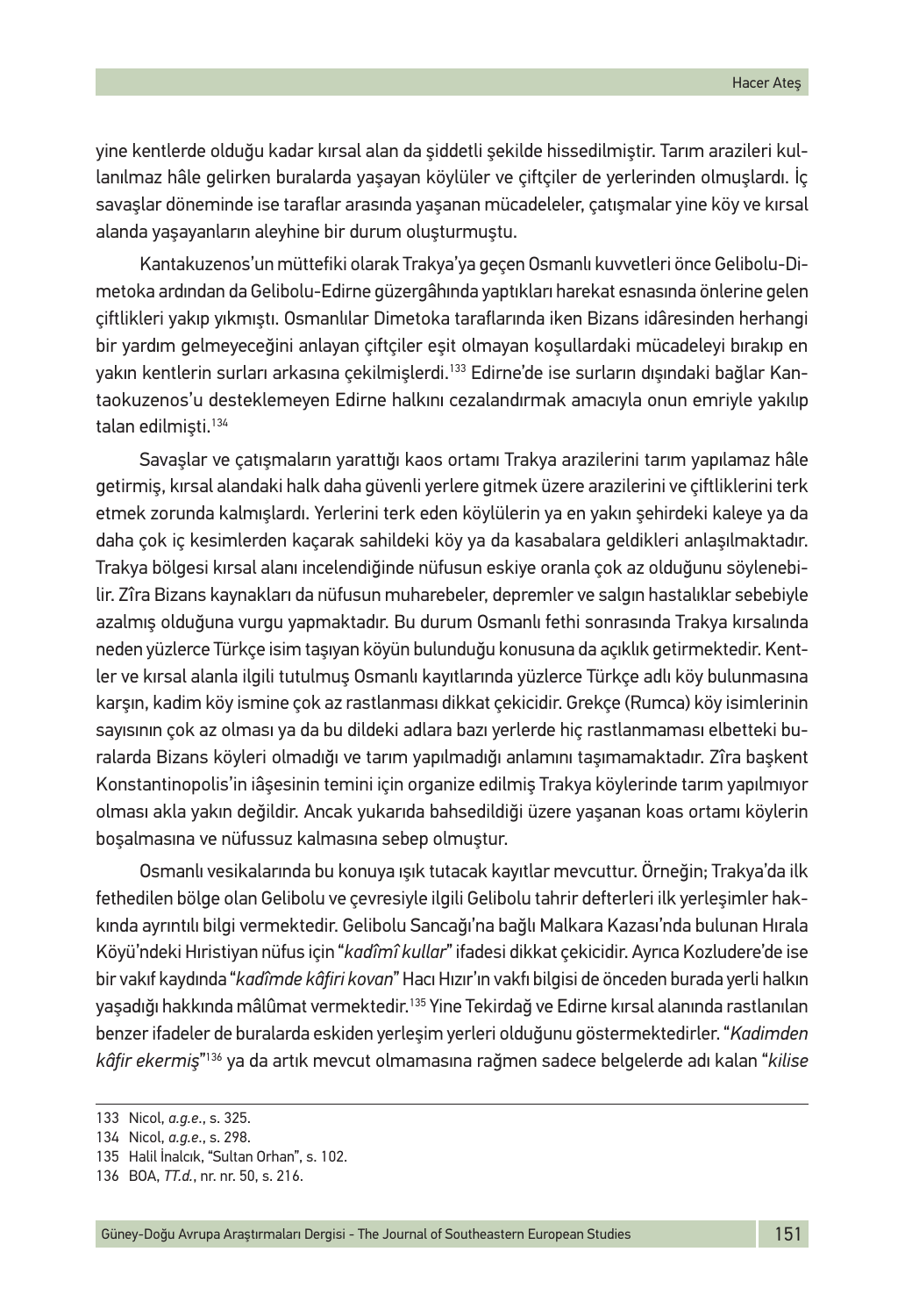*deresi*",137 "*kâfir yermiş*",138 "*kâfir pınarı*" 139 gibi tanımlayıcı ibârelerin yanı sıra Müslümanlar tarafından koyulmadığı açık olan "*domuz pınarı*",140 "*domuz viranı*",141 "*donuzcu deresi*" 142 gibi tâbirler de yine buralarda daha önceden gayrimüslim nüfusun yaşadığının göstergesidir.

Gelibolu-Tekirdağ-Malkara-Çorlu-Vize arasındaki kırsal alanlar incelendiğinde gayrimüslim köy sayısının yine çok az olduğu hatta bazı yerlerde hiç bulunmadığı dikkat çekmektedir. Örneğin Tekirdağ-Malkara-Çorlu arasında hatta Çorlu'nun büyük bir kısmı da dâhil olmak üzere gayrimüslim köy ismine rastlanmamaktadır.143 Halbuki bu bölgeler Edirne-Gelibolu-İstanbul güzergâhında en işlek yollar üzerinde nüfusun yoğun olduğu verimli arazilerdi. Fakat öyle görünüyor ki bu bölgeler Osmanlı ilerleyişi esnasında terk edilmişlerdi.

Fetih bölümünde bahsedildiği üzere özellikle Edirne'nin fethi esnasında Şehzâde Murad öncelikli olarak Edirne-İstanbul bağlantısını kesmek üzere Banados-Çorlu-Burgos-Eski hattındaki kentleri ele geçirmişti. Bu esnada Banados halkının mukavemet göstermeden teslim olması üzerine halkına dokunulmadığı kayıtlıydı. Ancak Çorlu halkı Osmanlı kuvvetleri karşısında teslim olmayıp savaştıkları için muharebe sonrasında kale yağmalanmış ve kullanılmaz hâle getirilmişti. Yine Burgos ve Eski'ye varıldığında ahâlinin şehirleri terk ettiği görülmüştü. Fetih esnasında bölge halkının Osmanlı kuvvetlerine karşı tutumu halkın akıbetinde belirleyici rol oynamıştır sonucu çıkarılabilir. Dolayısıyla özellikle Edirne-İstanbul güzergâhındaki arazilerin boş ve Osmanlı iskânına açık olması burada Türk köylerinin sayısının fazla olmasında etkili olmuştur. Nitekim Banados kendiliğinden teslim olduğu için fetih sonrasında da yerli ahâli tarafından aynı bölgede meskûn olduğu görülmektedir.<sup>144</sup> Dolayısıyla dönemin kroniklerindeki bilgiler ile Osmanlı tahrir kayıtlarındaki bilgiler birbirini teyît eder niteliktedir. Netice itibarıyla Osmanlı arşiv vesikalarında rastlanılan geçmiş dönemlere atfedilen bilgiler, Osmanlı ilerleyişi esnasında Rum halkın köylerini terk etmeleri neticesinde arazilerin büyük kısmının boş olduğu ve Osmanlı fethini müteakip Anadolu'dan gelen Türkmenler tarafından buralarda iskân faâliyetlerinin yürütüldüğünü göstermektedir.

143 BOA, *MAD*, nr. 35, 39/b- 111/a.

<sup>137</sup> *RŞS (=Rodoscuk Şeriyye Sicili),* nr. 1518, 42a.

<sup>138</sup> M. Münir Aktepe, "XIV. ve XV. Asırlarda Rumeli'nin Türkler Tarafından İskânına Dair", *Türkiyat Mecmuası*, C. X, İstanbul 1953, s. 302.

<sup>139</sup> M. Tayyib Gökbilgin, *a.g.e.*, s. 56.

<sup>140</sup> *RŞS*, nr. 1583, 32a.

<sup>141</sup> M. Tayyib Gökbilgin, *a.g.e.*, s. 56.

<sup>142</sup> M. Tayyib Gökbilgin, *a.g.e.*, s. 216.

<sup>144</sup> Banados, XVI. yüzyılın başlarında altı Rum mahallesinden müteşekkil olup kasabada sayıları yaklaşık 1.550 kişiyi bulan Rum yaşamaktaydı. Bunun yanı sıra kasabadaki 14 Müslüman hâne ise muhtelif Rum mahallelerinde dağınık yaşamakta olup müstakil bir Müslüman mahallesi bulunmamaktaydı. Bkz. Hacer Ateş, *Kuzey Marmara Sahilleri ve Art Alanında Şehirleşmenin Tarihi Süreci: XVI-XVII. Yüzyıllarda Tekirdağ ve Yöres*i, İstanbul Ünivesitesi Sosyal Bilimler Ensitüsü Yayınlanmamaış Doktora Tezi, İstanbul 2009, s. 38-39. Keza yine bu hususta bkz. BA, *TD*, nr. 50, s. 237- 242.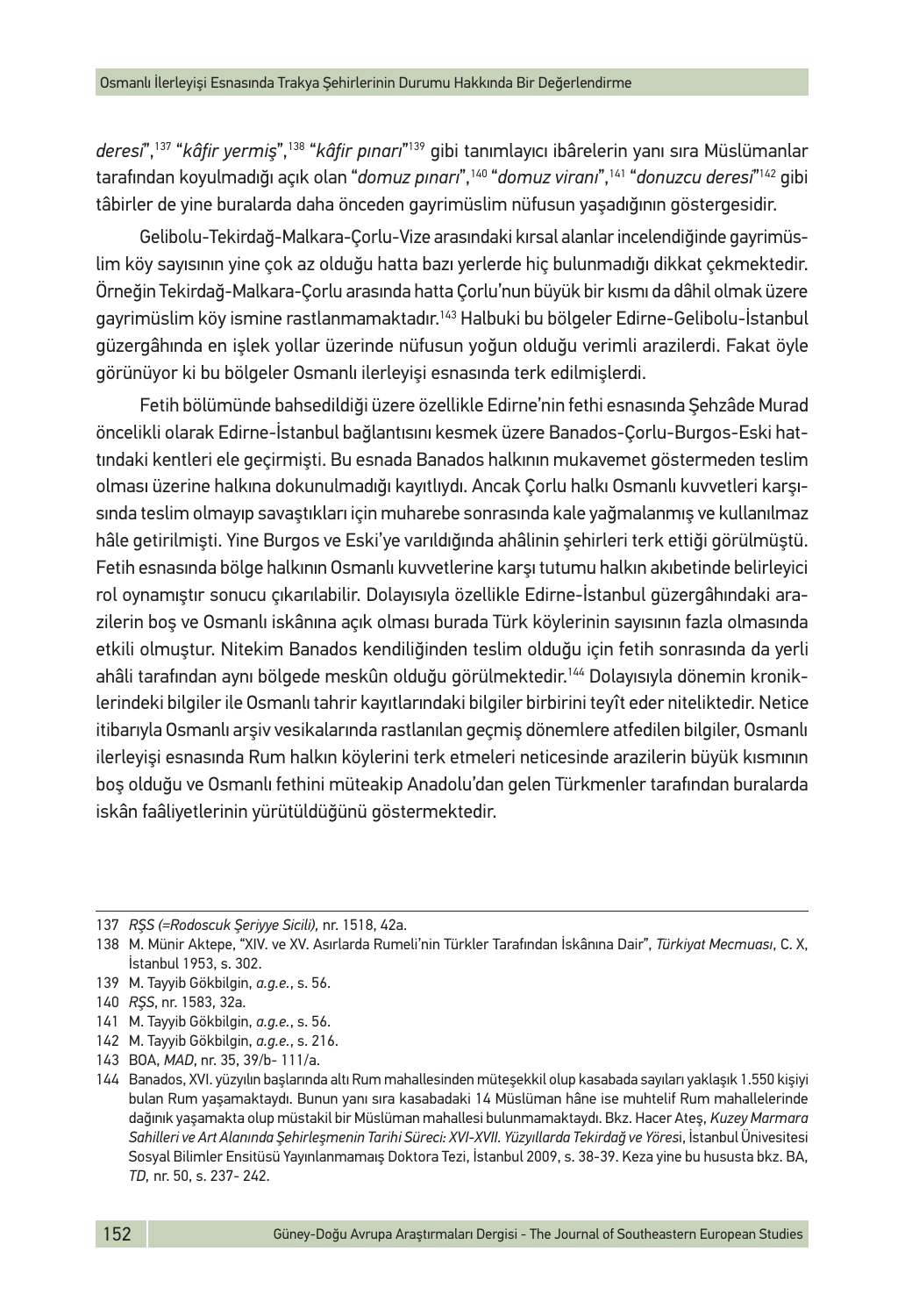#### **Sonuç**

XIV. yüzyılın ilk yarısında Anadolu'daki topraklarını Türklere terk etmek zorunda kalan Bizans idâresi, Avrupa'daki topraklarını korumakta da başarısız olmuştur. Yüzyılın ikinci yarısına doğru başlayan isyanlar ve iç savaşlar imparatorluğu idârî ve siyasî açıdan zora sokmuştur. Bu süreçte en çok Konstantinolopis'in güvenliğinin teminatı olarak görülen Trakya bölgesinin etkilendiği görülmektedir. Rakip güçlerin birbirlerine karşı verdiği mücadelelerde müttefik arayışları Trakya'nın elden çıkmasına sebep olacak gelişmeleri beraberinde getirmiştir. Müşterek İmparator VI. Ioannes Kantakuzenos'un müttefiki sıfatıyla Trakya topraklarına geçen Osmanlı kuvvetleri bu vesileyle yeni bir coğrafî bölgeyi tanıma imkânı bulmuşlar ve nihayetinde de ittifaktan bağımsız hareket etmeye başlamışlardır.

Bizans idâresinin Osmanlı ilerleyişini önleyecek kudrette olamaması fetih hareketlerinin hız kazanmasını ve uygulanan fetih yöntemleri de Trakya'daki önemli şehirlerin Osmanlı hâkimiyetine geçmesini sağlamıştır. Ancak Osmanlı fethi öncesinde şehirlerin ve kırsal alanın mâruz kaldığı çeşitli istilâlar, doğal afetler ve salgın hastalıkların şehirlerin mukavetinin kırılmasında etkili olduğunu da belirtmek gerekir. Bu kaos ortamının kentlerin fizikî ve demografik yapısında derin izler bıraktığı anlaşılmaktadır. Bizans kaynakları bu süreçte Trakya şehirlerinde ve kırsal alanında ciddi nüfus azalması olduğunu doğrulamaktadır. Halkı dağılmış ve terk edilmiş olan arazilerin büyük kısmı iskâna açık hâle gelmiştir. Osmanlılar bölgeyi fethettikten sonra bu boş alanları şenlendirilmek için Anadolu'dan büyük Türkmen gruplarını Trakya taraflarına nakletmişler ve sistemli bir iskân politikasıyla yeni yerleşim alanları oluşturulmuştur. Netice itibarıyla kısmî duraklamalara rağmen Trakya'nın önemli kentleri yaklaşık 10 yıl içerisinde Osmanlılar tarafından fethedilmiştir. Osmanlıların Trakya'da yerleşmeleri bundan sonra Balkanlara yapılacak seferlerin de önünü açmıştır. Trakya'nın elden çıkması ile Bizans İmparatorluğu'nun Avrupa ile karadan teması kesilmiş ve her yönden çevrilmiş olan Konstantinopolis doğrudan hedef hâline gelmiştir.

**Hakem Değerlendirmesi:** Dış bağımsız. **Çıkar Çatışması:** Yazar çıkar çatışması bildirmemiştir. **Finansal Destek:** Yazar bu çalışma için finansal destek almadığını beyan etmiştir.

**Peer-review:** Externally peer-reviewed. **Conflict of Interest:** The author has no conflict of interest to declare. **Grant Support:** The author declared that this study has received no financial support.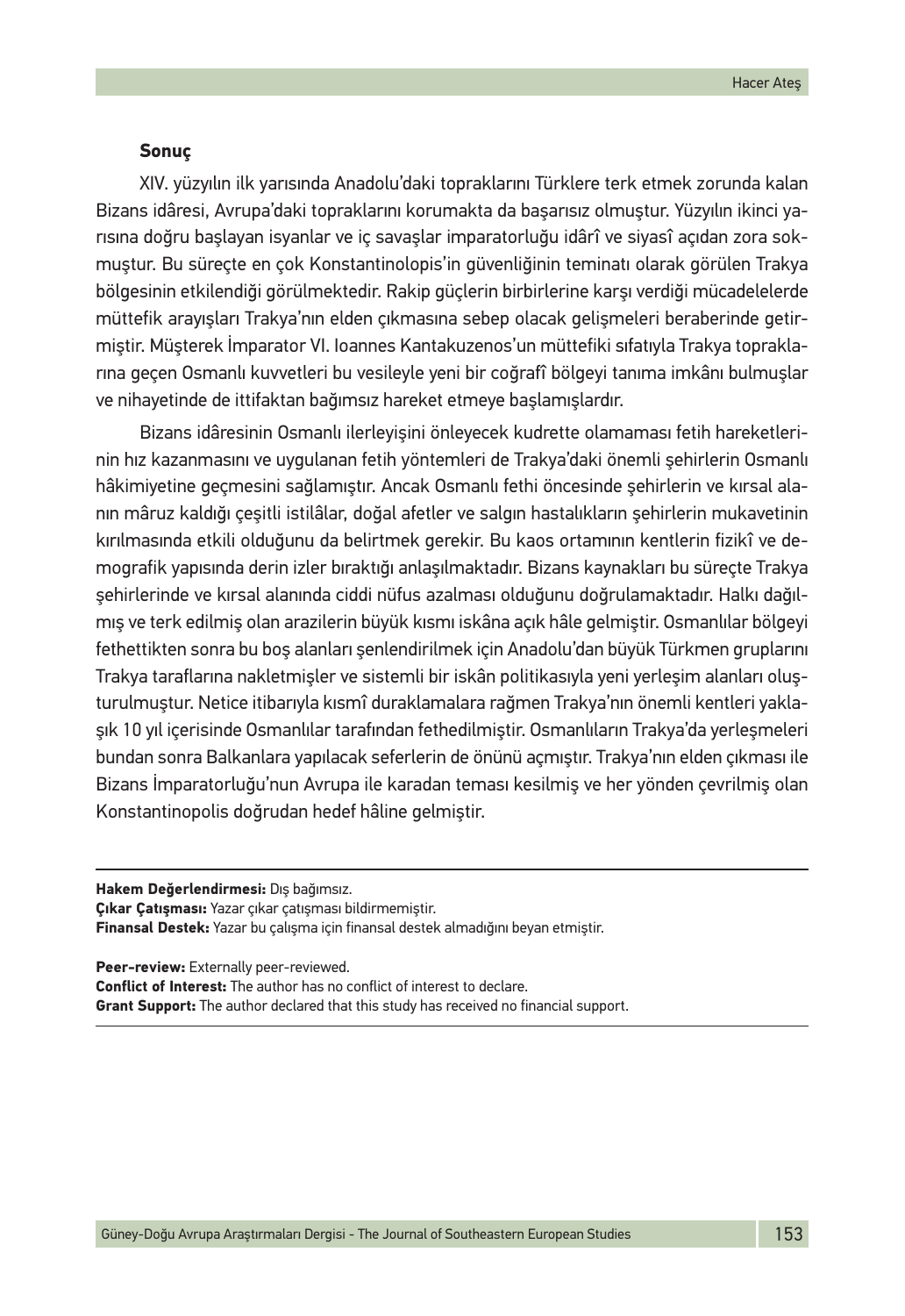## **Bibliyografya**

#### **1-Arşiv Belgeleri**

#### **a- Devlet Arşivleri Başkanlığı Osmanlı Arşivi (BOA)**

*TT.d.* (Tapu Tahrir Defterleri), nr. 50; nr.77. *MAD*. (Mâliyaden Müdevver Defterler), nr. 35.

#### **b- Şeriyye Sicilleri**

*RŞS* **(**Rodoscuk Şeriyye Sicili), nr.1518; nr.1583.

#### **c- İstanbul Belediyesi Atatürk Kitaplığı**

*MC* (Muallim Cevdet Yazmaları), nr. O. 79.

#### **2- Kaynak Eserler**

*Anonim Osmanlı Kroniği (1299-1512)*, haz. Necdet Öztürk, İstanbul 2000.

*Anonim Tevârîh-i Âl-i Osman*, (F. Geise neşri), haz. N. Azamat, İstanbul 992.

Âşıkpaşazâde, *Tevârih-i Âl-i Osman*, haz. N. Atsız, *Osmanlı Tarihleri*-*I*, İstanbul 1949.

Dukas, *Bizans Tarihi*, çev. VL. Mirmiroğlu, İstanbul 1956.

Neşrı̂, *Kitâb-ı Cı̇han-Nümâ (Neşrı̂ Tarihi)*, yay. haz. Faik Reşit Unat- Dr. Mehmed A. Köymen, I. Cilt, Ankara 1949.

Enverî*, Düsturnâmei Enverî (Medhal*), haz. Mikrimin Halil, Türk Tarih Encümeni Külliyatı S:15, İstanbul 1929. Pachymeres, Georges, *Bizanslı Gözüyle Türkler*, çev. İlcan Bihter Barlas, İstanbul 2009. Procopius, *Bizans'ın Gizli Tarihi*, çev. Orhan Duru, İstanbul 2001.

#### **3- Seyahatnâmeler**

*Bertrandon De la Broquierenin Denizaşırı Seyahati*, yay. haz. Ch. Schefer, çev. İlhan Arda, İstanbul 2000. Busbecq, Ogier G. , *Türk Mektupları*, çev. Derin Türkömer, İstanbul 2005.

Evliya Çelebi, *Seyahatnâme*, haz. Seyit Ali Kahraman, C.8/2, İstanbul 2001.

Tafur, Pero, *Travels and Adventures 1435-1439*, London 1926.

#### **4- Kitap ve Makaleler**

Akın, Himmet, *Aydınoğulları Tarihi Hakkında Bir Araştırma*, Ankara Üniversitesi Yayınları, No. 60, Ankara 1968.

- Aktepe, M. Münir "XIV. ve XV. Asırlarda Rumeli'nin Türkler Tarafından İskânına Dair", *Türkiyat Mecmuası*, C. X, İstanbul 1953, s. 299-312.
- Aktepe, M. Münir, Osmanlıların Rumeli'de İlk Feth Ettikleri Çimbi Kal'ası", *Tarih Dergisi*, C.I, S.2, İstanbul 1950, s. 283-308.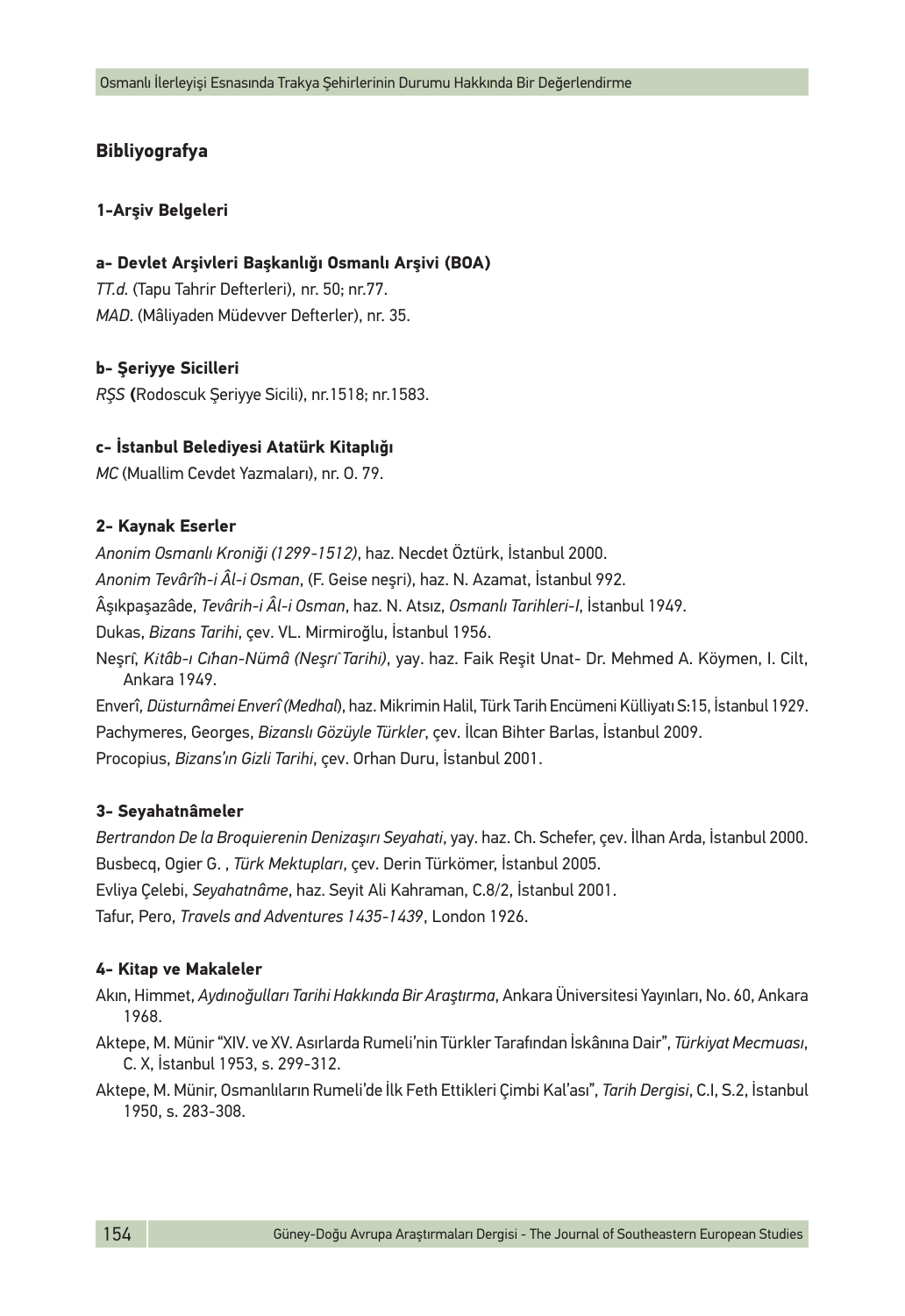- Ateş, Hacer, *Kuzey Marmara Sahilleri ve Art Alanında Şehirleşmenin Tarihi Süreci: XVI-XVII. Yüzyıllarda Tekirdağ ve Yöres*i, İstanbul Ünivesitesi Sosyal Bilimler Ensitüsü Yayımlanmamış Doktora Tezi, İstanbul 2009.
- Ateş, Hacer, "Kuzey Marmara'da Bir Liman Kentinde Ticaret: XVI. Yüzyılda Tekirdağ-Rodoscuk Limanı", *Trakya Üniversitesi Edebiyat Fakültesi Dergisi*, Cilt: 3, sayı: 6, Temmuz-2013, s. 21-38.
- Ayönü, Yusuf, *Osmanlılardan Önce Rumeli'de Türkler (1305-1313)*, Tarih İncelemeleri Dergisi, Cilt/XXI, sayı: 2, Aralık 2006, s. 17-33.
- Ayönü, Yusuf, *Katalanların Anadolu ve Trakya'daki Faaliyetleri (1302-1311)*, Ege Üniversitesi Yayınları No:158, İzmir 2009.
- Başkan, Yahya "Orhan Bey'in Bizans İmparatoru Kantakuzeneos'un Kızı Theodora ile Evliliği", *Tarih Dergisi*, sayı: 66 (2017/2), İstanbul 2017, s. 47-61.
- Baştav, Şerif , "Osmanlı İmparatorluğu'nun Kuruluşu Esnasında Bizans ve Avrupa", *Belleten*, LXVIII, sayı: 251, s. 63-104.
- Baştav, Şerif, *Bizans İmparatorluğu Tarihi Son Devir (1261-1461) Osmanlı Türk-Bizans Münasebetleri*, Ankara 1989.
- Baykara, Tuncer, *Anadolu'nun Tarihi Coğrafyasına Giriş I Anadolu'nun İdari Taksimatı*, Ankara 1988.
- Bostan, İdris, "SarucaPaşa", *DİA*, C. XXXVI, İstanbul 2009, s. 168-169.
- Bostan, İdris, "Tersane", *DİA*, C. XL, İstanbul 2011, s. 513-516.
- Dağtekin, Hüseyin, "Türkleri Boğazlar Bölgesi'ne Çeken Gerçek Sebepler", *AÜDTCF Dergisi*, XIX/3-4, Ankara1962, s. 177-187.
- Emecen, Feridun M., "Gelibolu", *DİA*, C. XIV, İstanbul 1996, s. 1-6.
- Emecen, Feridun M., "Tarih Koridorlarına Bir Sınır Şehri: Edirne", *Edirne: Serhattaki Payitaht*, haz. E. Nedret İşli- M. Sabri Koz, İstanbul 1998, s. 49-69.
- Emecen, Feridun M., *İlk Osmanlılar ve Batı Anadolu Beylikler Dünyası*, İstanbul 2010.
- Emecen, Feridun M., "Aydınoğlu Umur Bey: Kısa Bir Biyografi Denemesi", *Uluslararası Batı Anadolu Beylikleri Tarih, Kültür ve Medeniyet Sempozyumu-I- Aydınoğulları Tarihi (Bildiriler)*, TTK Yayınları, S. 4., Ankara 2013.
- Emecen, Feridun, "Saruhan Oğulları Beyliği", *Anadolu Beylikleri El Kitabı*, ed. Haşim Şahin, Ankara 2016, s.144-145.
- Emecen, Feridun M., "Rumeli Fâtihi Süleyman Paşa'ya Dair Bazı Meseleler ve Notlar", *Avrasya İncelemeleri Dergisi,* 2017; VI/1, s. 1-8.
- Eyice, Semavi, "Kale", *DİA*, C. XXIV, İstanbul 2001, s. 234-242.
- Eyice, Semavi, "Bizans Devrinde Edirne ve Eserleri" *Edirne'nin 600. Fethi Yıldönümü Armağan Kitabı*, Ankara, 1993.
- Gökbilgin, M. Tayyib, *XV-XVI. Asırlarda Edirne ve Paşa Livâsı (Vakıflar-Mülkler-Mukataalar)*, İstanbul 1952.
- İlgürel, Mücteba, "İstimâlet", DİA, C. XXIII, İstanbul 2001, s. 362-363.
- İnalcık, Halil, "Edirne'nin Fethi", *Edirne'nin 600. Fethi Yıldönümü Armağan Kitabı*, Ankara, 1993.
- İnalcık, Halil, "Batı Anadolu'da Yükselen Denizci Gâzi Beylikleri, Bizans ve Haçlılar", *Türk Denizcilik Tarihi,* C. I, ed. İdris Bostan-Salih Özbaran, İstanbul 2009, s. 31-48.
- İnalcık, Halil, "Osmanlı Sultanı Orhan (1324-1362) Avrupa'da Yerleşme", *Belleten*, LXXIII, S: 266, Ankara 2009, s. 77-107.
- İnalcık, Halil, "Rumeli", *DİA*, C.XXXV, İstanbul 2008, s. 232- 235.